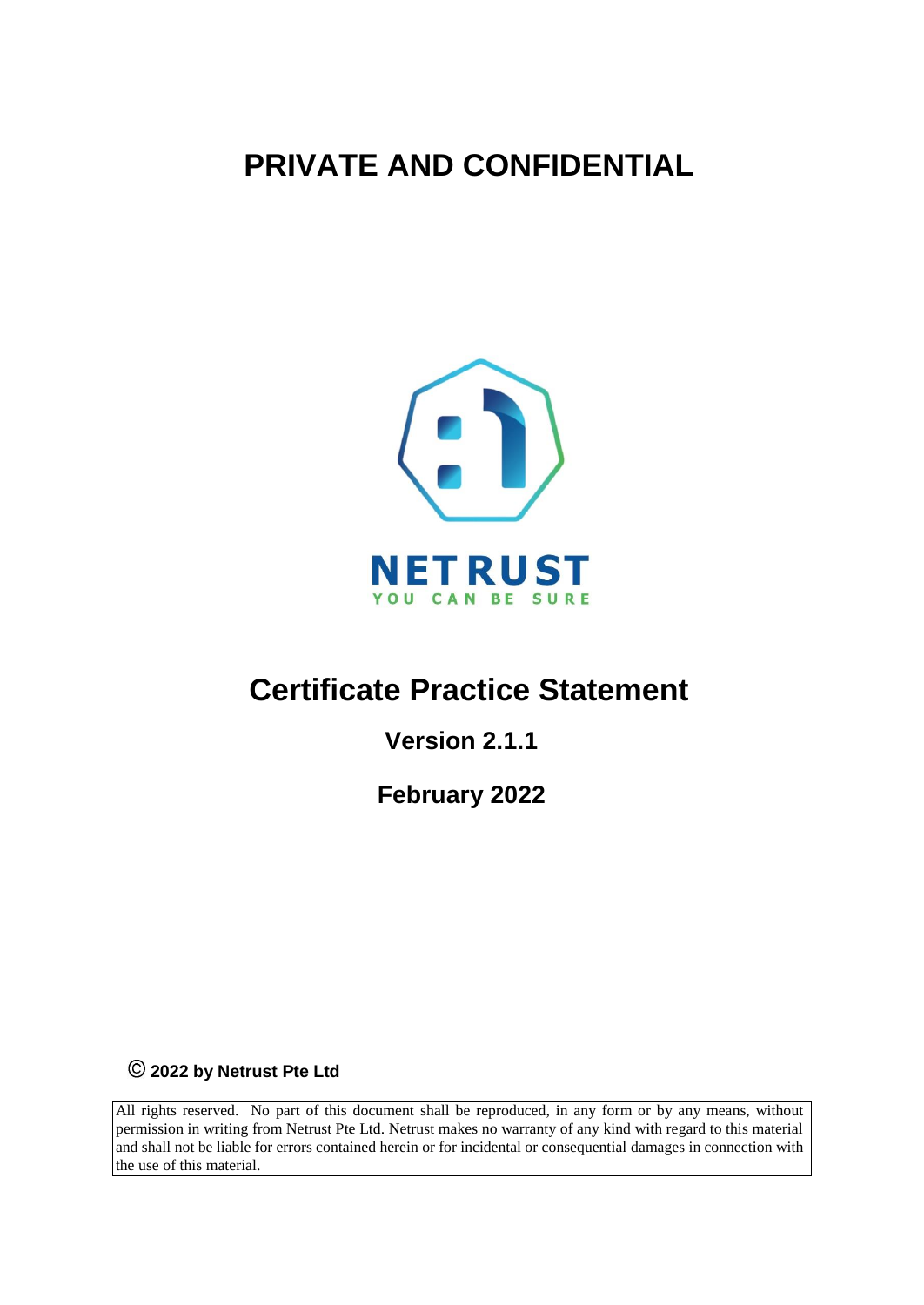

i.

#### **Revision History**   $\mathsf{r}$

| <b>Version</b> | Date        | <b>Comments</b>                                                                                                                                                    | <b>Performed by</b> |
|----------------|-------------|--------------------------------------------------------------------------------------------------------------------------------------------------------------------|---------------------|
| 1.0            | 2 July 1999 | Document created                                                                                                                                                   |                     |
| 2.0            | 29 Jan 2001 | The changes made to the CPS are:                                                                                                                                   | Adrian Tan          |
|                |             | Clause 2.1.2.3: Additional disclosure on the<br>privileges given to the ORAs.                                                                                      |                     |
|                |             | Clause 2.1.5.1: Clearer instructions for relying<br>party to check on the validity of the Certificate<br>before any reliance is made.                              |                     |
|                |             | Clause 2.1.6.1: Amendment in the uptime to                                                                                                                         |                     |
|                |             | 99.7%.                                                                                                                                                             |                     |
|                |             | Clause 2.1.6.2: Additional practice that Netrust<br>will ensure that the downtime for the Directory will<br>not exceed 30 mins                                     |                     |
|                |             | Clause 2.2.1.3: Additional information in loss<br>limitation that for each class of Certificate, the<br>liability cap is stipulated in the respective CP.          |                     |
|                |             | Clause 2.7.1.2: Additional clause for Netrust to<br>submit the compliance audit report to CCA within<br>4 weeks of completion of the audit.                        |                     |
|                |             | Clause 2.8.1.2: Additional clause that all<br>subscriber-specific information must be<br>authorized by the Subscriber.                                             |                     |
|                |             | Clause 4.2.3: Addition of Entrust Ver. 5<br>Certificates.                                                                                                          |                     |
|                |             | Clause 4.3.1: Additional procedures for certificate<br>acceptance acknowledgement by the applicant.                                                                |                     |
|                |             | Clause 4.4.1.1: Additional circumstances that<br>$\bullet$<br>would result in a revocation of the Certificate.                                                     |                     |
|                |             | Clause 4.4.3.3: Additional procedures for<br>$\bullet$<br>revocation requester to include submission of<br>supporting documents when requesting for<br>revocation. |                     |
|                |             | Clause 4.4.4.1: Change in the revocation request<br>$\bullet$<br>period to be immediate for all Certificates,<br>including Entrust 5 Certificates.                 |                     |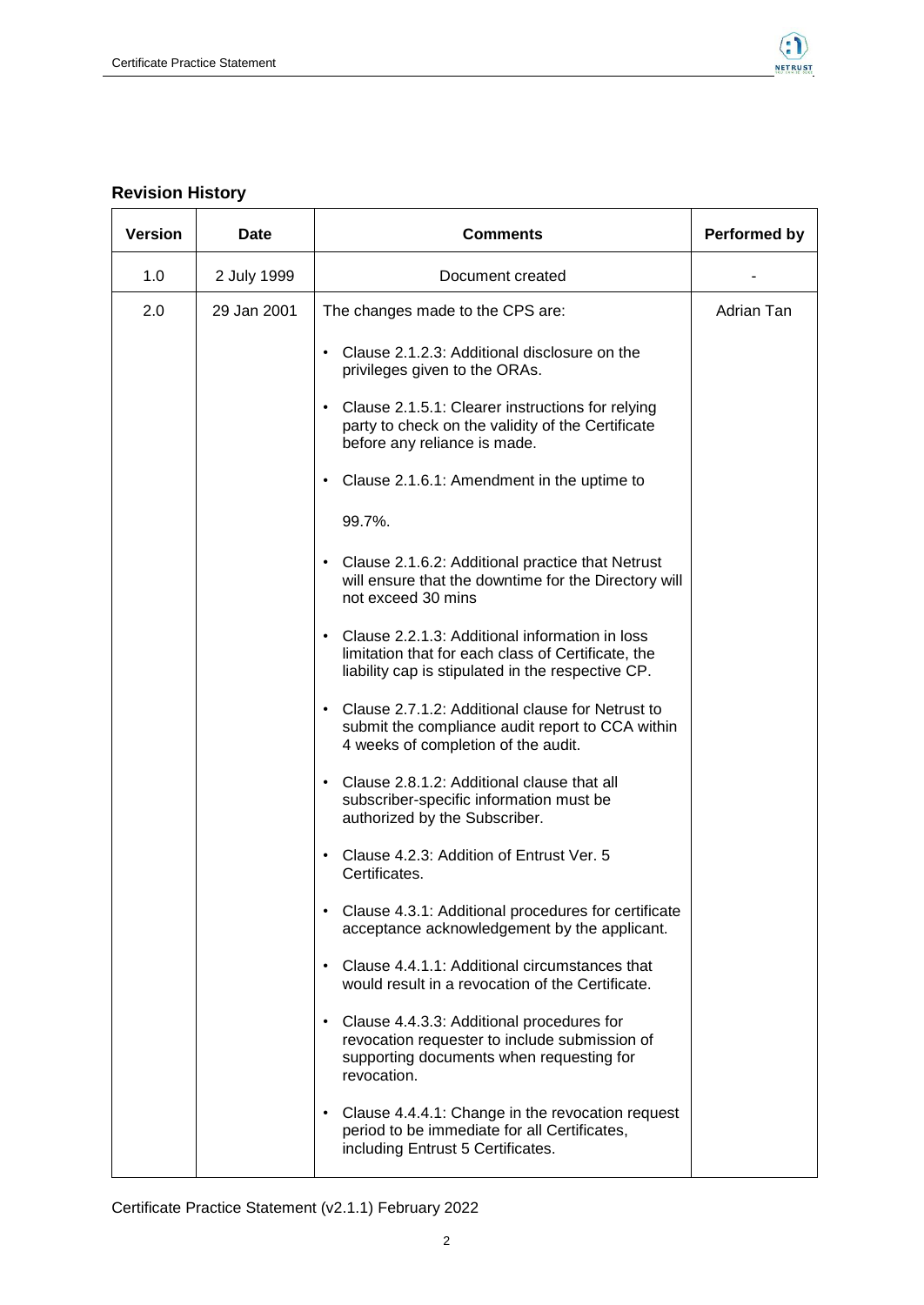

|       |          | Clause 4.4.4.2: Additional procedure for Netrust<br>$\bullet$<br>to notify the Subscriber on the date, time and<br>reason why revocation was made.                                                 |            |
|-------|----------|----------------------------------------------------------------------------------------------------------------------------------------------------------------------------------------------------|------------|
|       |          | Clause 4.4.5: Suspension procedures included<br>$\bullet$                                                                                                                                          |            |
|       |          | Clause 4.4.5.1: Circumstances for suspension<br>$\bullet$<br>included.                                                                                                                             |            |
|       |          | Clause 4.4.6: Now applicable<br>$\bullet$                                                                                                                                                          |            |
|       |          | Clause 4.4.6.1: Persons allowed to make<br>$\bullet$<br>suspension request included.                                                                                                               |            |
|       |          | Clause 4.4.7: Now applicable<br>$\bullet$                                                                                                                                                          |            |
|       |          | Clause 4.4.7.1: Procedures for suspension<br>$\bullet$<br>included.                                                                                                                                |            |
|       |          | Clause 4.4.7.2: Verification procedure for<br>$\bullet$<br>suspension included.                                                                                                                    |            |
|       |          | Clause 4.4.7.3: Documents for suspension<br>$\bullet$<br>included.                                                                                                                                 |            |
|       |          | Clause 4.4.8.1: Suspension limit period has been<br>$\bullet$<br>set at one month from the date of receipt of the<br>suspension request.                                                           |            |
|       |          | Clause 4.5.6.1: Inclusion of IDS and Network<br>$\bullet$<br>Monitoring Tools.                                                                                                                     |            |
|       |          | Clause 4.4.10.2: Ability to revoke and publish in<br>$\bullet$<br>the CRL upon request added.                                                                                                      |            |
|       |          | Clause 7.1.6: Amendments in Certificate OID and<br>$\bullet$<br>types for Certificates in Entrust Ver. 5.                                                                                          |            |
|       |          | Clause 9.1.1: Inclusion of Controller of Certificate<br>$\bullet$<br>Authority of Singapore as one of the bodies to<br>receive the circulation of the list of proposed<br>changes to the CPS made. |            |
| 2.0.1 | Mar 2001 | Amendments to:                                                                                                                                                                                     | Adrian Tan |
|       |          | Clause 4.1.2: Added list of supporting documents<br>$\bullet$<br>needed for application of Corporate certificates                                                                                  |            |
|       |          | Clause 7.1.5: Updates to OIDs<br>٠                                                                                                                                                                 |            |
|       |          | Removal of Clause 4.1.3<br>$\bullet$                                                                                                                                                               |            |
|       |          |                                                                                                                                                                                                    |            |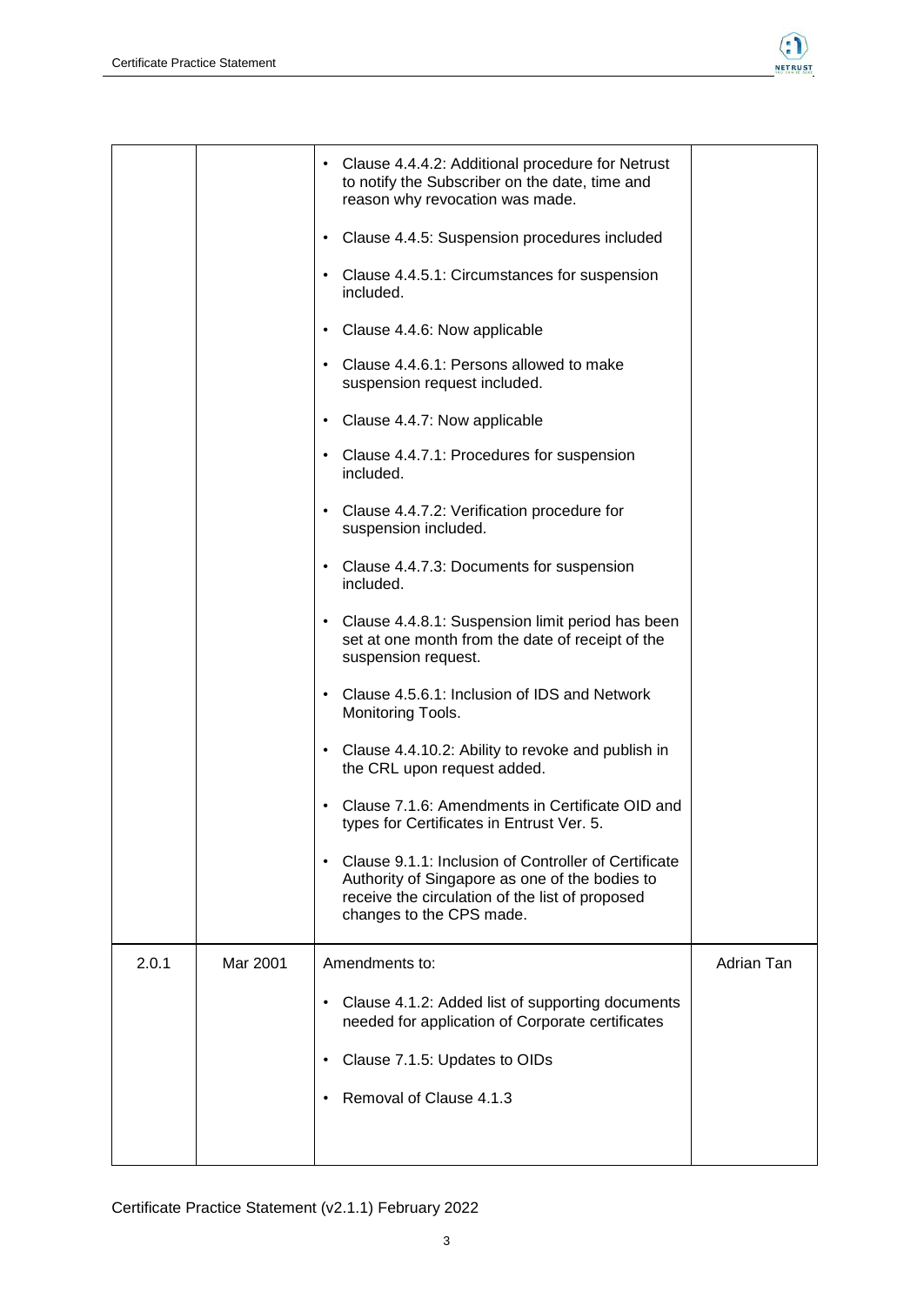

| 2.0.2 | Jan 2002 | Amendments to:<br>Clause 4.2.3: Removal of reference to NetPass,<br>$\bullet$<br>WebServer, WebClient and Silver Class<br>certificates.<br>Clause 4.4.4.1: Removal of reference to NetPass,<br>WebServer, WebClient and Silver Class<br>certificates.<br>Clause 7.1.5: Updates to OIDs<br>$\bullet$                                                                                                                                                                                                                                                                                                                                                                                                 | Adrian Tan            |
|-------|----------|-----------------------------------------------------------------------------------------------------------------------------------------------------------------------------------------------------------------------------------------------------------------------------------------------------------------------------------------------------------------------------------------------------------------------------------------------------------------------------------------------------------------------------------------------------------------------------------------------------------------------------------------------------------------------------------------------------|-----------------------|
| 2.0.3 | Mar 2002 | Amendments to:<br>Clause 1.4.2.1: Update to contact details<br>Clause 5.1.2.3: Update of Data Center<br>Clause 5.1.3.2: Update of Data Center<br>Clause 5.1.4.1: Update of Data Center                                                                                                                                                                                                                                                                                                                                                                                                                                                                                                              | Lim Hock Ern          |
| 2.0.4 | Aug 2002 | Amendment to:<br>Clause 6.1.2.2: Removal of statement<br>indicating that private keys may be hand delivered<br>or emailed to the rightful owner.                                                                                                                                                                                                                                                                                                                                                                                                                                                                                                                                                    |                       |
| 2.0.5 | Apr 2013 | Amendments to:<br>Clause 1.4.2.1 and Glossary: Updated<br>Company Address.<br>Clause 4.2.3: Updated Certificate Types to all<br>Netrust Certificates, and added encrypted email<br>as another mode of delivery of activation codes.<br>Clause 4.4.4.1: Updated certificate types to all<br>$\bullet$<br>Netrust Certificates.<br>Clause 6.7.2: Deleted Network Security Control<br>device no longer in use and added HSM.<br>Clauses 7.1.1.1 and 7.2.1.1: Deleted reference<br>to the outdated year for the Standards<br>documents.<br>Clause 7.1.2.1: Updated the list of supported<br>algorithms.<br>Clause 7.1.5: Remove old and add new list of<br>Certificate Policy Object Identifiers (OID). | Sonjann<br>Fortune Du |
| 2.0.6 | Jan 2015 | Amendments to:<br>Clause 4.1.2: Updated Certificate Application<br>$\bullet$<br>Requirements<br>Clause 7.1.2.1: Updated RSA Key Size<br>$\bullet$<br>Clause 4.8.1 Added Key Recovery / Renewal<br>$\bullet$<br>Process and Requirements                                                                                                                                                                                                                                                                                                                                                                                                                                                             | Sonjann<br>Fortune Du |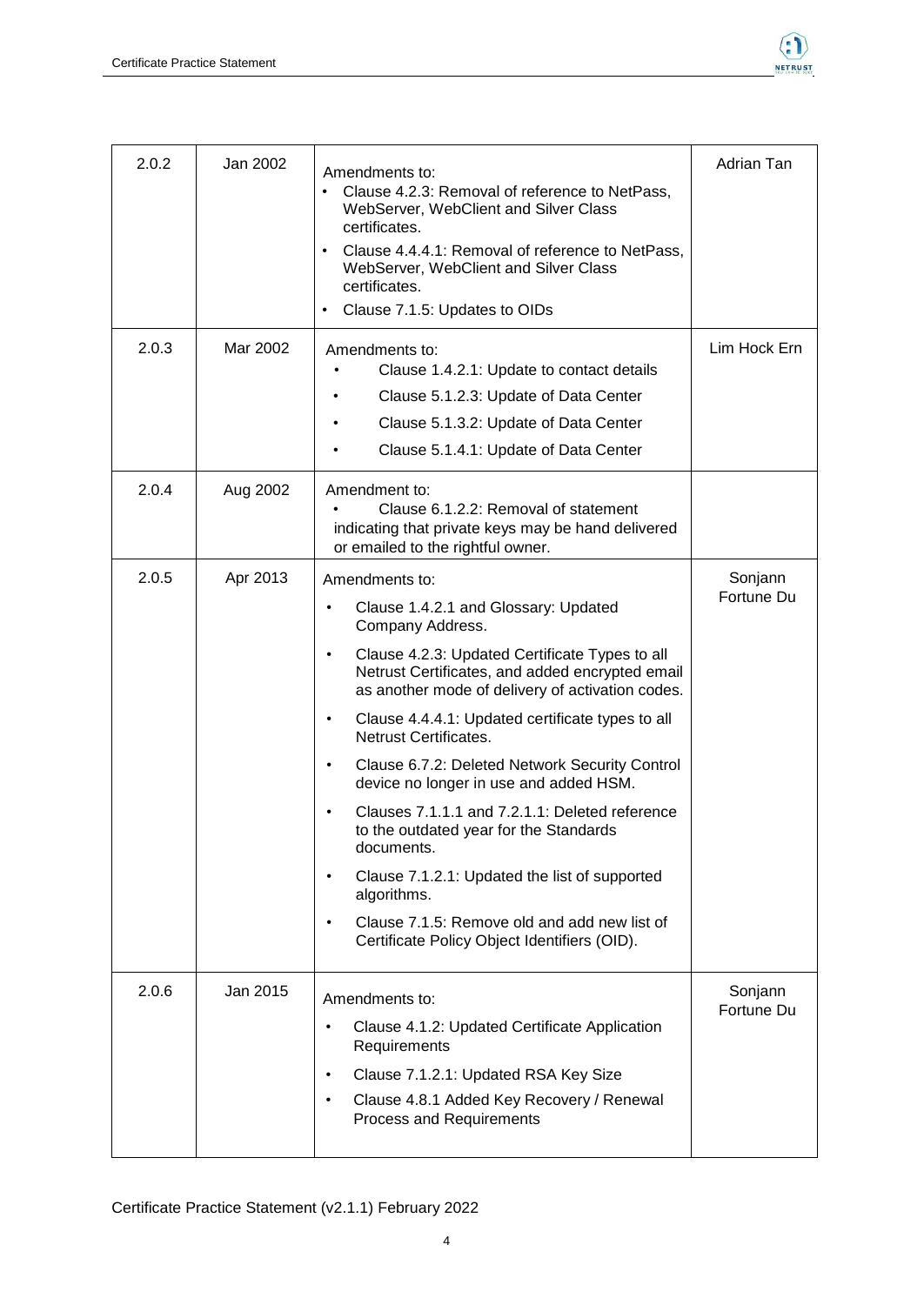

| 2.0.7 | Dec 2016 | Amendments to:                                                                                                                          | Sonjann<br>Fortune Du |
|-------|----------|-----------------------------------------------------------------------------------------------------------------------------------------|-----------------------|
|       |          | Clause 3.1.9.1 : Added Domain Name Validation<br>$\bullet$<br>for SSL Certificate                                                       |                       |
|       |          | Clause 3.1.9.5 : Details of Domain Name<br>٠<br><b>Validation Check</b>                                                                 |                       |
|       |          | Clause 4.1.2 : Added SSL Certificate Type                                                                                               |                       |
|       |          | Clause 4.8.1 : Added SSL Certificate Type<br>$\bullet$                                                                                  |                       |
|       |          | Clause 5.1.2.3 Update of Data Centre<br>$\bullet$                                                                                       |                       |
|       |          | Clause 5.1.3.2 Update of Data Centre<br>$\bullet$                                                                                       |                       |
|       |          | Clause 5.1.4.1 Update of Data Centre<br>$\bullet$                                                                                       |                       |
|       |          | Clause 7.1.5: Added new list of Certificate Policy<br>$\bullet$<br>Object Identifier (OID), Adobe Certificate and<br><b>Netrust SSL</b> |                       |
| 2.0.8 | Aug 2019 | Amendments to:                                                                                                                          | Kirti Raj             |
|       |          | Clause 4.1.2 Update of ID Document                                                                                                      |                       |
|       |          | Clause 4.1.2.1 Update of document storage                                                                                               |                       |
|       |          | Clause 7.1.5: Removal of Certificate Policy<br>(OID) - Netrust Grid-ID Certificate                                                      |                       |
|       |          |                                                                                                                                         |                       |
| 2.0.9 | Mar 2020 | New Clause:                                                                                                                             | Kirti Raj             |
|       |          | 8.0.1 Personal Data Protection Policy                                                                                                   |                       |
| 2.1.0 | Feb 2021 | Amendments to:                                                                                                                          | Kirti Raj             |
|       |          | Clause 3.1.9.1 Authentication of Individually                                                                                           |                       |
|       |          | Identity<br>Clause 4.1.2 Face-to-Face application                                                                                       |                       |
|       |          | Clause 4.8.1 Key Recovery / Renewal Process<br>$\bullet$                                                                                |                       |
|       |          | Clause 7.1.5: Added new Certificate Policy                                                                                              |                       |
|       |          | Object Identifier (OID) - Enterprise Email                                                                                              |                       |
| 2.1.1 | Feb 2022 | Amendments to:                                                                                                                          | Kirti Raj             |
|       |          | Clause 1.3.1 Online Certificate Status Protocol                                                                                         |                       |
|       |          | (OCSP) has been added to Netrust CA setup<br>Clause 2.1.5.1 Relying Party Obligations -<br>$\bullet$                                    |                       |
|       |          | added OCSP                                                                                                                              |                       |
|       |          | Clause 4.4.1 Update to Circumstances for                                                                                                |                       |
|       |          | Revocation<br>Online<br>Clause 4.4.11<br>Revocation/<br><b>Status</b>                                                                   |                       |
|       |          | <b>OCSP</b><br>Checking<br>Availability<br>updated                                                                                      |                       |
|       |          | information<br>Clause 4.4.12 Online Revocation Checking                                                                                 |                       |
|       |          | Requirements - updated OCSP information                                                                                                 |                       |
|       |          | New Clause:                                                                                                                             |                       |
|       |          | 7.3 OCSP Profile                                                                                                                        |                       |
|       |          |                                                                                                                                         |                       |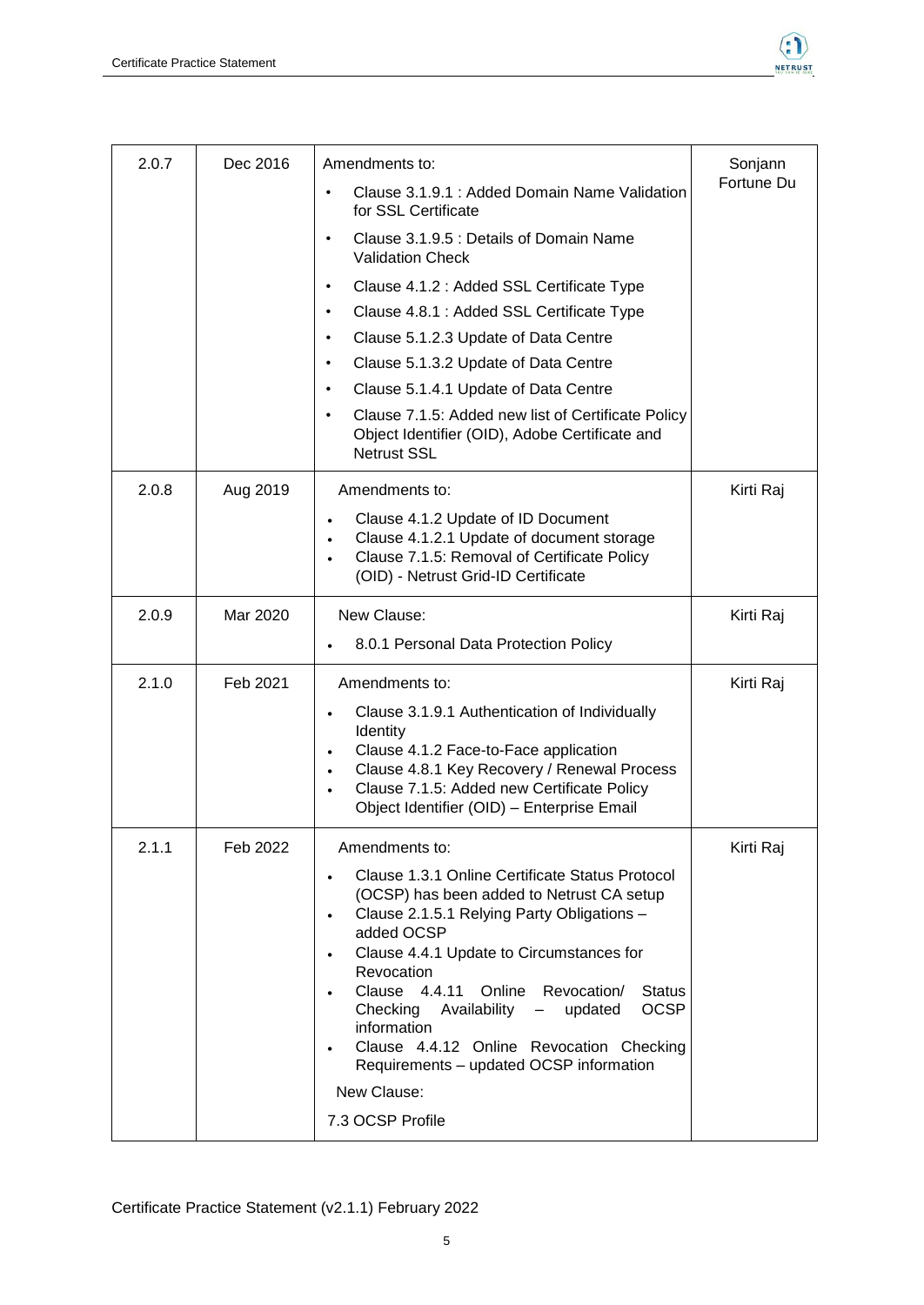

## Contents

| $\mathbf{1}$   |       |                                                       |
|----------------|-------|-------------------------------------------------------|
|                | 1.1   |                                                       |
|                | 1.2   |                                                       |
|                | 1.3   |                                                       |
|                | 1.3.1 |                                                       |
|                | 1.3.2 |                                                       |
|                | 1.3.3 |                                                       |
|                | 1.3.4 |                                                       |
|                | 1.3.5 |                                                       |
|                | 1.3.6 |                                                       |
|                | 1.4   |                                                       |
|                | 1.4.2 |                                                       |
|                | 1.4.3 |                                                       |
| $\overline{2}$ |       |                                                       |
|                | 2.1   |                                                       |
|                | 2.1.1 |                                                       |
|                | 2.1.2 |                                                       |
|                | 2.1.3 |                                                       |
|                | 2.1.4 |                                                       |
|                | 2.1.5 |                                                       |
|                | 2.1.6 |                                                       |
|                | 2.2   |                                                       |
|                | 2.2.1 |                                                       |
|                | 2.2.2 |                                                       |
|                | 2.3   |                                                       |
|                | 2.3.1 |                                                       |
|                | 232   | .18                                                   |
|                | 2.3.3 |                                                       |
|                | 2.4   |                                                       |
|                | 2.4.1 |                                                       |
|                | 2.4.2 |                                                       |
|                | 2.4.3 |                                                       |
|                | 2.5   |                                                       |
|                | 2.6   |                                                       |
|                | 2.6.1 |                                                       |
|                | 2.6.2 |                                                       |
|                | 2.6.3 |                                                       |
|                | 2.7   |                                                       |
|                | 2.7.1 |                                                       |
|                |       | Certificate Practice Statement (v2.1.1) February 2022 |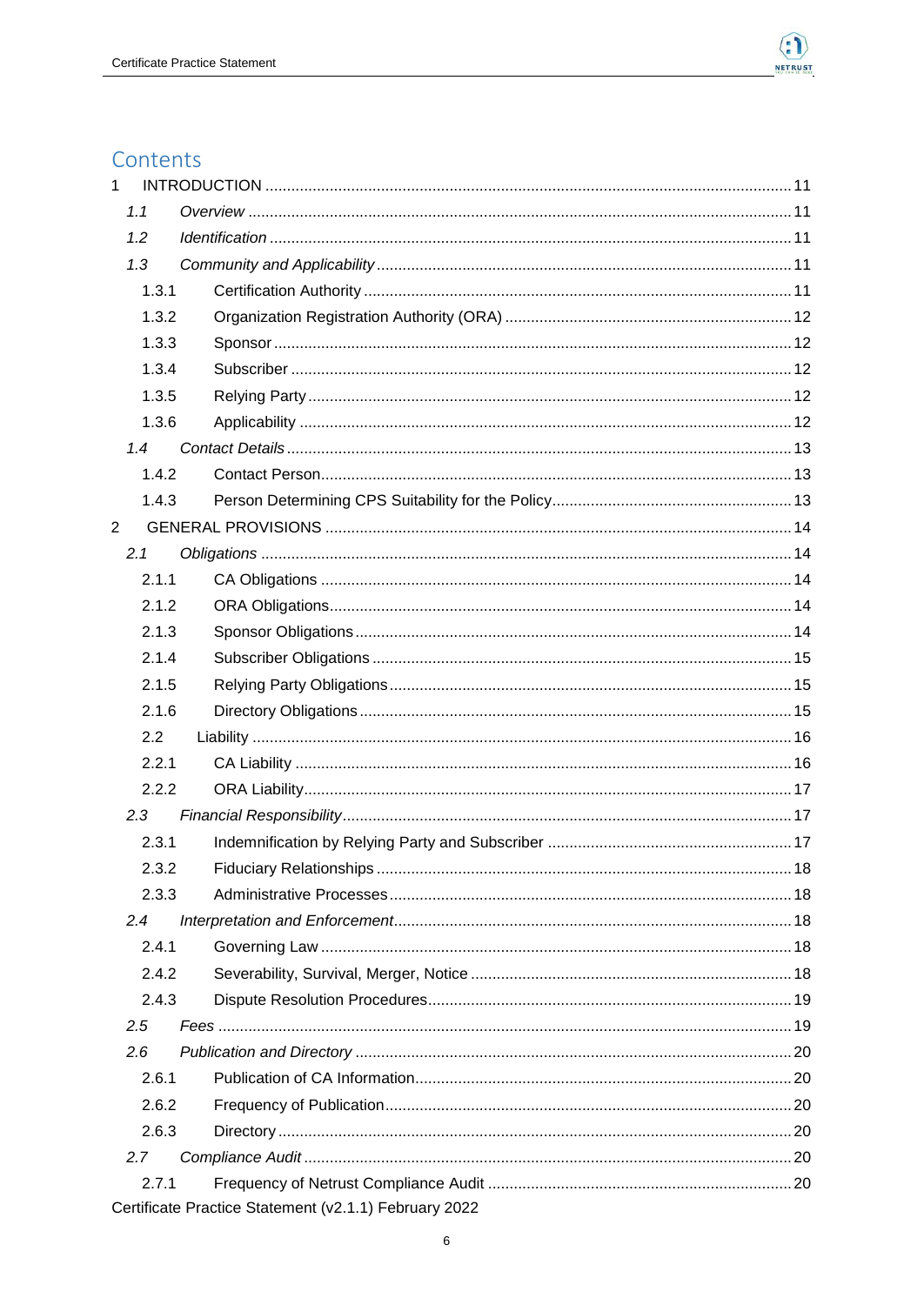

|   | 2.7.2 |    |
|---|-------|----|
|   | 2.7.3 |    |
|   | 2.7.4 |    |
|   | 2.7.5 |    |
|   | 2.7.6 |    |
|   | 2.8   |    |
|   | 2.8.1 |    |
|   | 2.8.2 |    |
|   | 2.8.3 |    |
|   | 2.8.4 |    |
|   | 2.8.5 |    |
|   | 2.8.6 |    |
|   | 2.8.7 |    |
|   | 2.9   |    |
| 3 |       |    |
|   | 3.1   |    |
|   | 3.1.1 |    |
|   | 3.1.2 |    |
|   | 3.1.3 |    |
|   | 3.1.4 |    |
|   | 3.1.5 |    |
|   | 3.1.6 |    |
|   | 3.1.7 |    |
|   | 3.1.8 |    |
|   | 3.1.9 |    |
|   | 3.2   |    |
|   | 3.3   | 26 |
|   | 3.4   |    |
| 4 |       |    |
|   | 4.1   |    |
|   | 4.2   |    |
|   | 4.3   |    |
|   | 4.4   |    |
|   | 4.4.1 |    |
|   | 4.4.2 |    |
|   | 4.4.3 |    |
|   | 4.4.4 |    |
|   | 4.4.5 |    |
|   | 4.4.6 |    |
|   | 4.4.7 |    |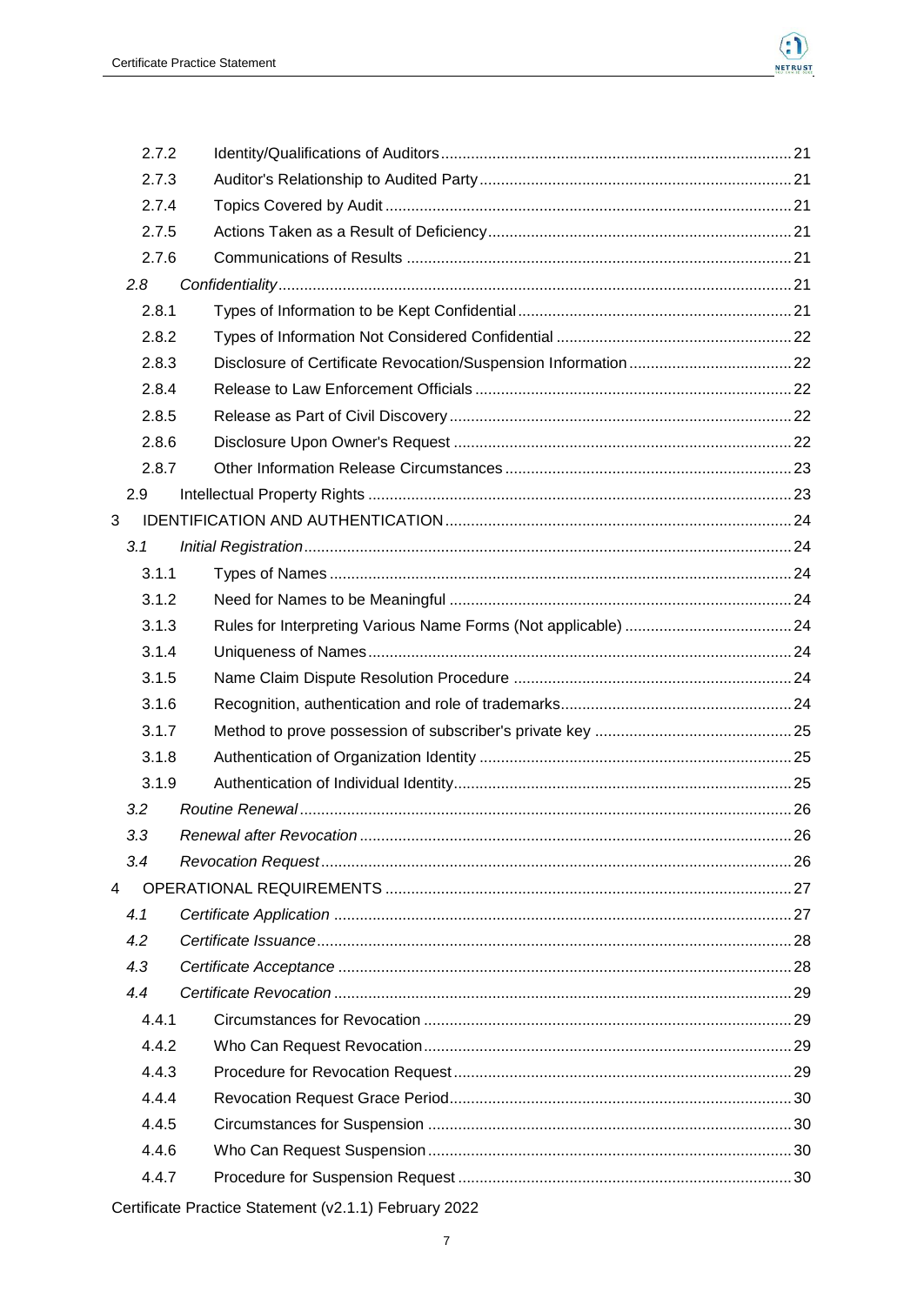

| 4.4.8 |                                                                              |  |
|-------|------------------------------------------------------------------------------|--|
| 4.4.9 |                                                                              |  |
|       |                                                                              |  |
|       |                                                                              |  |
|       | 4.4.12                                                                       |  |
|       |                                                                              |  |
|       | 4.4.14 Checking Requirements for Other Forms of Revocation Advertisements 32 |  |
|       |                                                                              |  |
| 4.5   |                                                                              |  |
| 4.5.1 |                                                                              |  |
| 4.5.2 |                                                                              |  |
| 4.5.3 |                                                                              |  |
| 4.5.4 |                                                                              |  |
| 4.5.5 |                                                                              |  |
| 4.5.6 |                                                                              |  |
| 4.5.7 |                                                                              |  |
| 4.5.8 |                                                                              |  |
|       |                                                                              |  |
| 4.6.1 |                                                                              |  |
| 4.6.2 |                                                                              |  |
| 4.6.3 |                                                                              |  |
| 4.6.4 |                                                                              |  |
| 4.6.5 |                                                                              |  |
| 4.6.6 |                                                                              |  |
| 4.6.7 |                                                                              |  |
| 4.7   |                                                                              |  |
| 4.8   |                                                                              |  |
| 4.9   |                                                                              |  |
| 4.9.1 |                                                                              |  |
| 4.9.2 |                                                                              |  |
| 4.9.3 |                                                                              |  |
| 4.9.4 |                                                                              |  |
|       |                                                                              |  |
| 5     |                                                                              |  |
| 5.1   |                                                                              |  |
| 5.1.1 |                                                                              |  |
| 5.1.2 |                                                                              |  |
| 5.1.3 |                                                                              |  |
| 5.1.4 |                                                                              |  |
| 5.1.5 |                                                                              |  |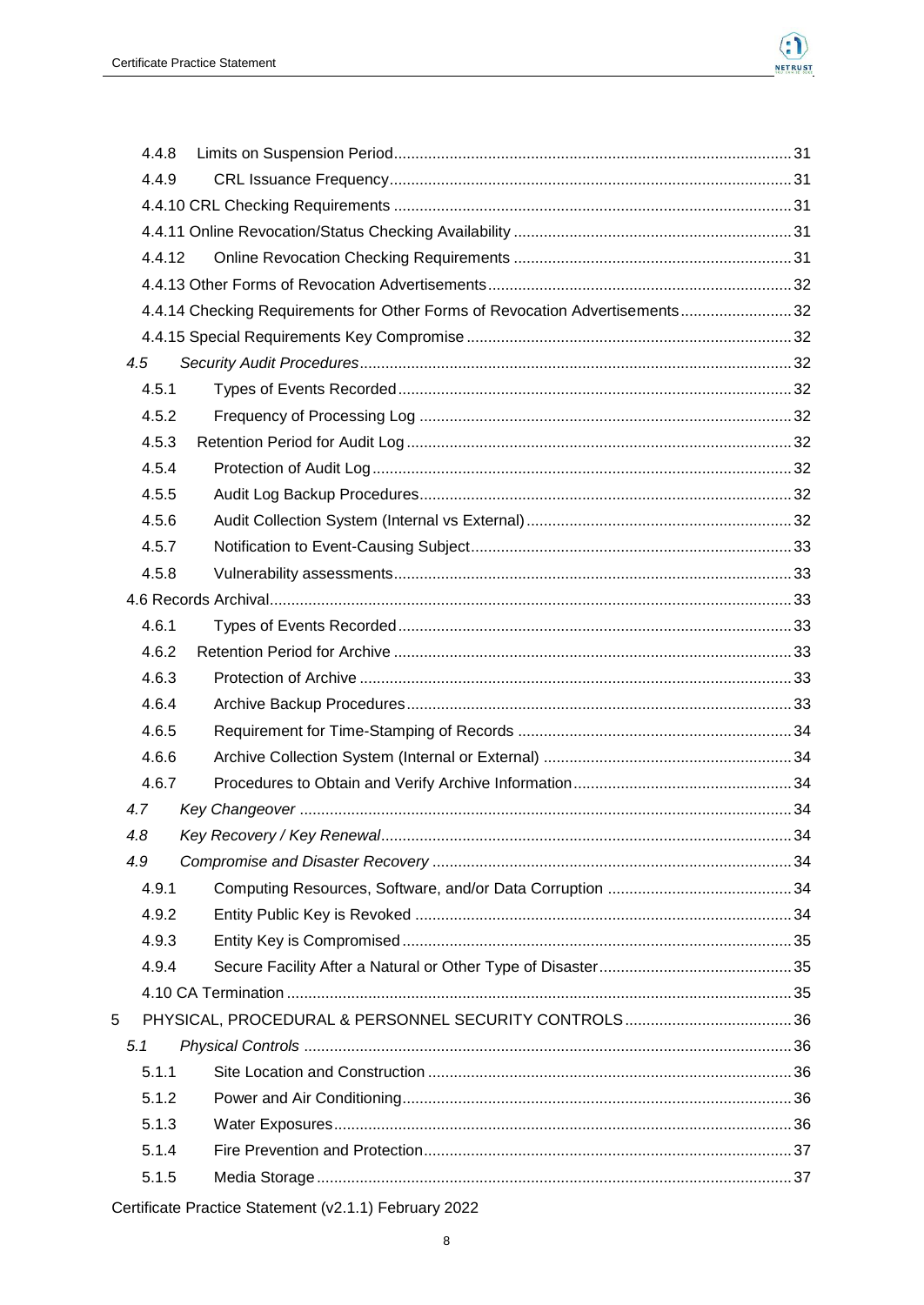

| 5.1.7 |                                                                        |  |
|-------|------------------------------------------------------------------------|--|
| 5.2   |                                                                        |  |
| 5.2.1 |                                                                        |  |
| 5.2.2 |                                                                        |  |
| 5.2.3 |                                                                        |  |
| 5.3   |                                                                        |  |
| 5.3.1 | Background, Qualifications, Experience, and Clearance Requirements  38 |  |
| 5.3.2 |                                                                        |  |
| 5.3.3 |                                                                        |  |
| 5.3.4 |                                                                        |  |
| 5.3.5 |                                                                        |  |
| 5.3.6 |                                                                        |  |
| 5.3.7 |                                                                        |  |
| 5.3.8 |                                                                        |  |
|       |                                                                        |  |
| 6.1   |                                                                        |  |
| 6.1.1 |                                                                        |  |
| 6.1.2 |                                                                        |  |
| 6.1.3 |                                                                        |  |
| 6.1.4 |                                                                        |  |
| 6.1.5 |                                                                        |  |
| 6.1.6 |                                                                        |  |
| 6.1.7 |                                                                        |  |
| 6.1.8 |                                                                        |  |
| 6.1.9 |                                                                        |  |
|       |                                                                        |  |
| 6.2.1 |                                                                        |  |
| 6.2.2 |                                                                        |  |
| 6.2.3 |                                                                        |  |
| 6.2.4 |                                                                        |  |
| 6.2.5 |                                                                        |  |
| 6.2.6 |                                                                        |  |
| 6.2.7 |                                                                        |  |
| 6.2.8 |                                                                        |  |
| 6.2.9 |                                                                        |  |
| 6.3   |                                                                        |  |
| 6.3.1 |                                                                        |  |
| 6.4.1 |                                                                        |  |
| 6.4.2 |                                                                        |  |
|       |                                                                        |  |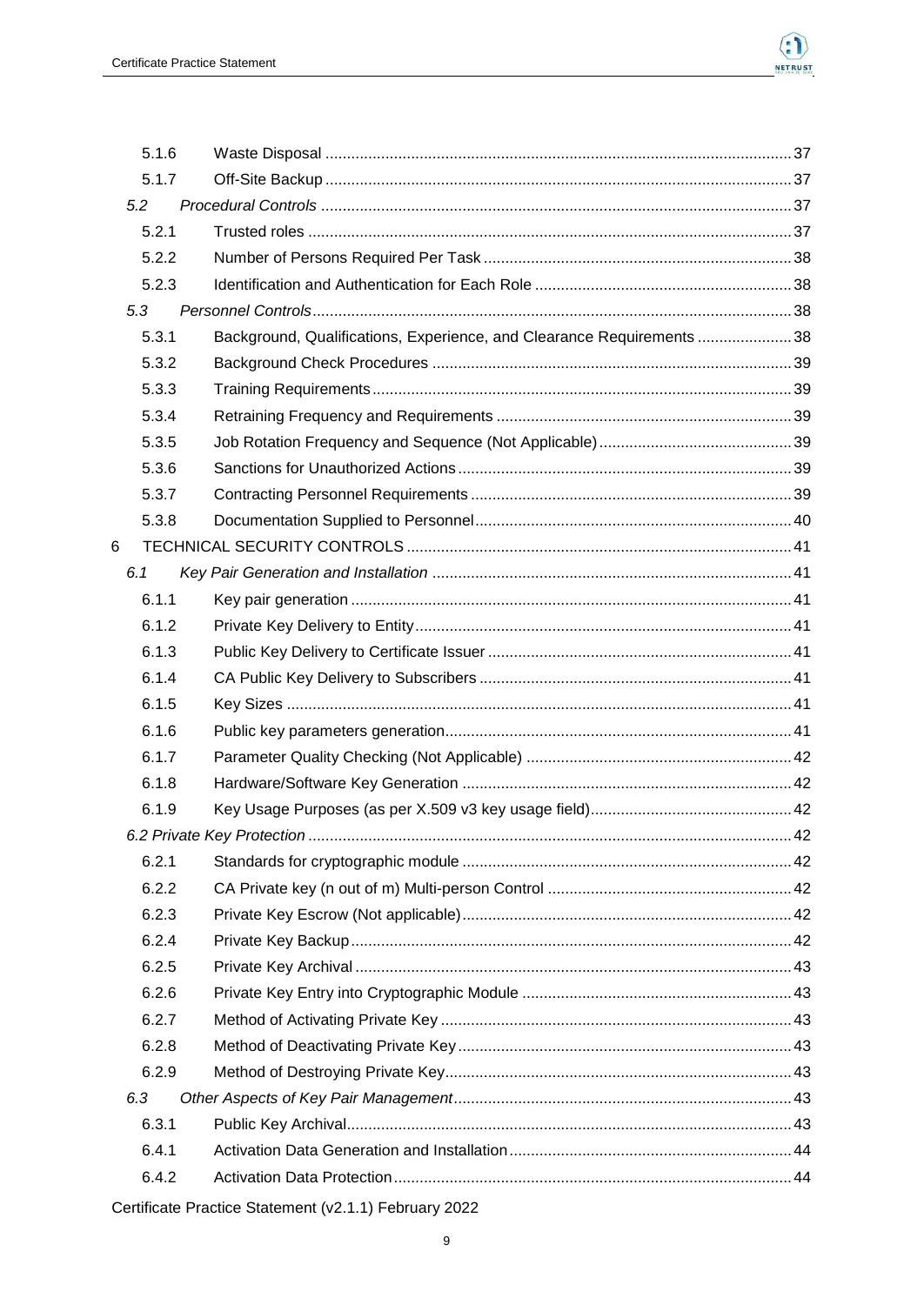

|                | 6.5   |                                                                                         |  |
|----------------|-------|-----------------------------------------------------------------------------------------|--|
|                | 6.5.1 |                                                                                         |  |
|                | 6.5.2 |                                                                                         |  |
|                | 6.6   |                                                                                         |  |
|                | 6.6.1 |                                                                                         |  |
|                | 6.6.2 |                                                                                         |  |
|                | 6.6.3 |                                                                                         |  |
|                | 6.7   |                                                                                         |  |
|                | 6.8   |                                                                                         |  |
| $\overline{7}$ |       |                                                                                         |  |
|                | 7.1   |                                                                                         |  |
|                | 7.1.1 |                                                                                         |  |
|                | 7.1.2 |                                                                                         |  |
|                | 7.1.3 |                                                                                         |  |
|                | 7.1.4 |                                                                                         |  |
|                | 7.1.5 |                                                                                         |  |
|                | 7.1.6 |                                                                                         |  |
|                | 7.1.7 |                                                                                         |  |
|                | 7.1.8 | Processing Semantics for the Critical Certificate Policy Extension (Not applicable)  47 |  |
|                | 7.2   |                                                                                         |  |
|                | 7.2.1 |                                                                                         |  |
|                | 7.3   |                                                                                         |  |
|                | 7.3.1 |                                                                                         |  |
| 8              |       |                                                                                         |  |
|                | 8.1   |                                                                                         |  |
| 9              |       |                                                                                         |  |
|                | 9.1   |                                                                                         |  |
|                | 9.2   |                                                                                         |  |
|                | 9.3   |                                                                                         |  |
|                |       |                                                                                         |  |
|                |       |                                                                                         |  |
|                |       |                                                                                         |  |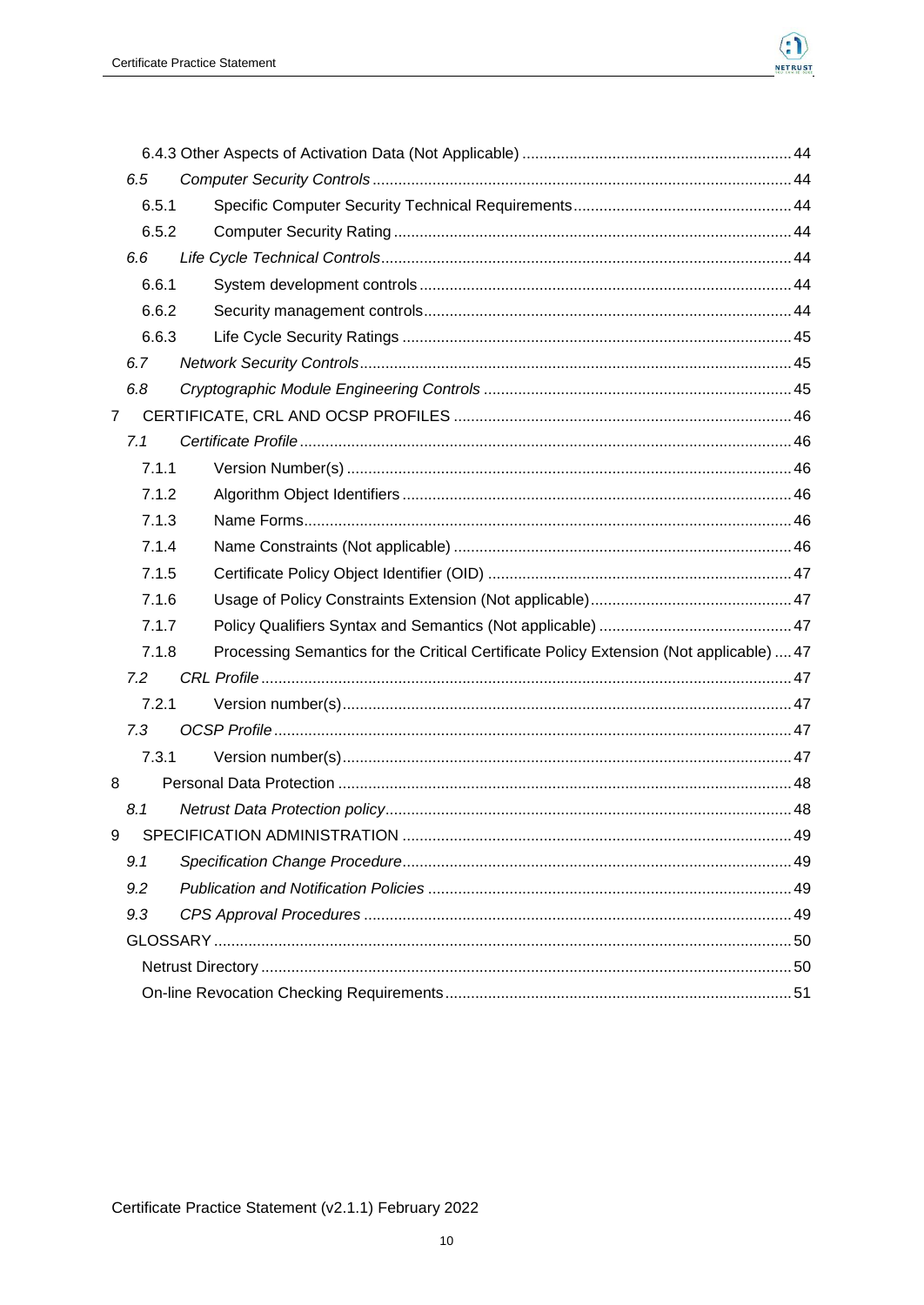

## <span id="page-10-0"></span>**1 INTRODUCTION**

### <span id="page-10-1"></span>*1.1 Overview*

1.1.1 Netrust Pte Ltd (henceforth referred to as "Netrust") in its capacity as a Certification Authority (CA) acts as a trusted third party to confirm that a public key belongs to a named entity. Such confirmation is expressly represented by a Netrust X.509 Version 3 Certificate (henceforth termed Certificate) - An issued Certificate is a statement by the CA that the Certificate is associated with the person or equipment uniquely named within that Certificate.

1.1.2 To support its CA role, Netrust has established the Netrust Public Certification Services Framework (the "Netrust PCS") to issue, manage, revoke and renew Certificates in accordance with the practices set out in this Certification Practice Statement ("CPS"). The Netrust PCS is designed to support secure electronic commerce and other general security services.

1.1.3 The Netrust CPS is a detailed statement of the practices and operational procedures of Netrust. It supports multiple Certificate Policies ("CP") that are implemented by Netrust. A CP is a named set of rules that indicate the applicability of a Certificate to a particular community and/or class of applications with common security requirements. A Relying Party should use the applicable CP to guide him in deciding whether or not to rely upon any such Certificates for his particular purpose or transaction.

1.1.4 Each CP relevant to a Certificate is represented in the Certificate by a unique, registered Object Identifier. Netrust may implement various CPs from time to time. The textual specification of the CPS and CPs may be found at the Netrust web site at http://www.netrust.net or at such other places as may be determined by Netrust.

1.1.5 The Netrust CPS is (i) intended to be applicable to and is a legally binding document between Netrust, its Organization Registration Authority (ORA), the Sponsor, the Subscriber, the Relying Party and each of their agents, employees and contractors; and (ii) intended to serve as notice to all parties within the context of the Netrust PCS and parties within the Netrust PCS are required to understand and consult this CPS at all times during the lifetime of the Certificate of the Subscriber.

### <span id="page-10-2"></span>*1.2 Identification*

1.2.1 Netrust Pte Ltd is assigned an Object Identifier (OID) 1.2.702.0.1002 (in ASN.13 format) in accordance with the ISO Assignment of OID Component Value.

### <span id="page-10-3"></span>*1.3 Community and Applicability*

#### <span id="page-10-4"></span>*1.3.1 Certification Authority*

1.3.1.1 Netrust is the CA that will create and sign the Certificate. These Certificates shall bind the public key of each Subscriber to each Subscriber's Certificate generated. Netrust will publish Certificate status through Certificate Revocation Lists (CRLs) and run an Online Certificate Status Protocol (OCSP) server, and will enforce the particular CP for each Certificate issued.

1.3.1.2 Netrust may perform cross certification with other CAs within and/or outside the Netrust PCS. Cross certification is a process performed by Netrust where Netrust reviews all applicable documentation, practices and procedures of other CAs. The Relying Party must also review all the applicable documentation, practices and procedures of the other CA if the Relying Party chooses to rely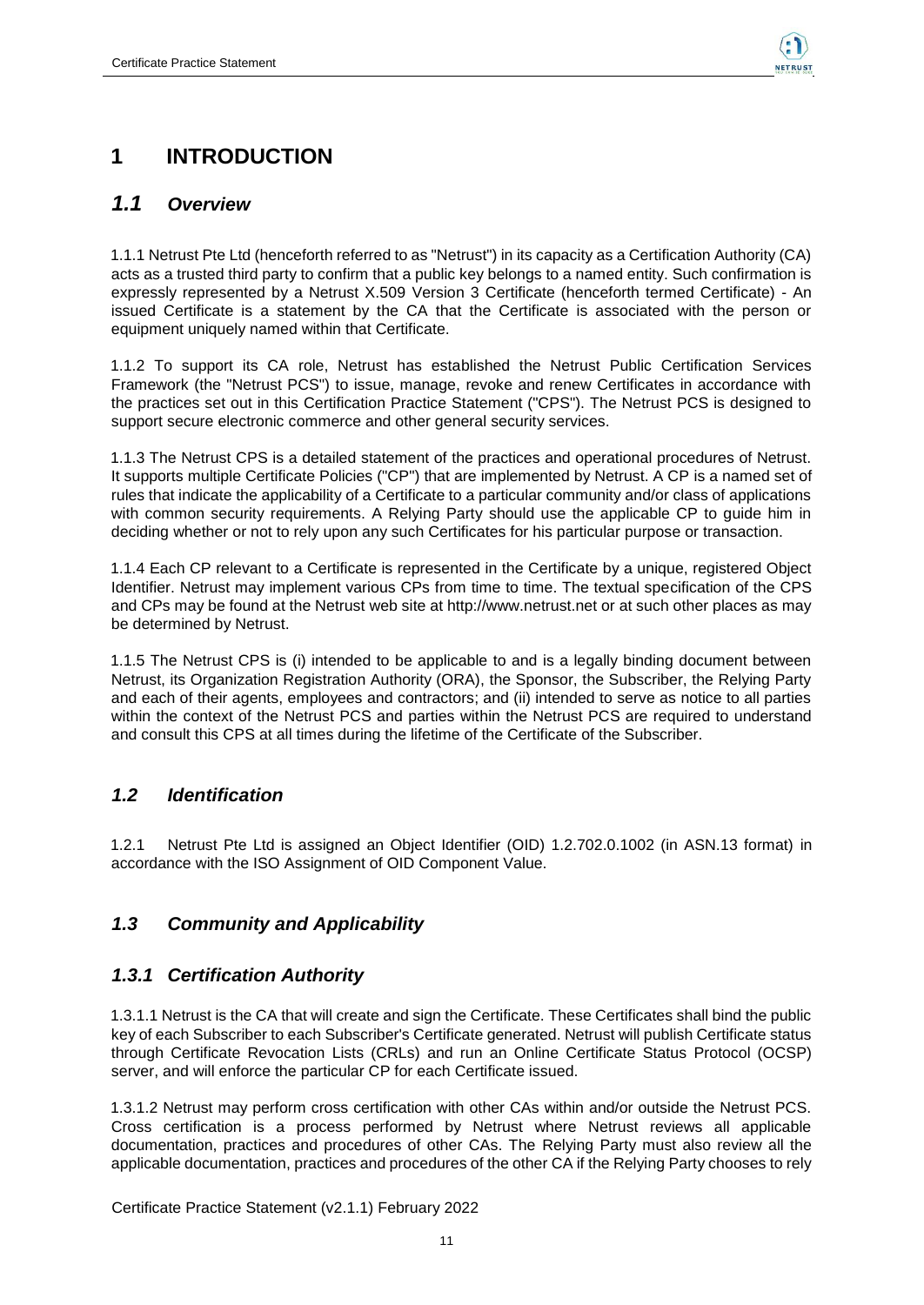

on any certificates issued by such CA. The process of cross certification does not in any way equate to an endorsement or approval of the other CA by Netrust.

### <span id="page-11-0"></span>*1.3.2 Organization Registration Authority (ORA)*

1.3.2.1 The authorized Netrust ORA shall carry out registration procedures for Subscribers in specific communities. These registration procedures are required, designed and approved by Netrust in accordance with the applicable CP, this CPS and the applicable ORA Agreement. An ORA shall provide to Netrust the name, identification and contact information (including postal, electronic addresses and phone numbers) of each Subscriber to be certified. The ORA shall utilize such information provided by the Subscriber to create such Subscriber's Certificate. An ORA may employ agent(s) to perform the registration functions and in which case the ORA shall be directly accountable for the activities of the agent(s) and the functions that the agent performs on behalf of the ORA. The actions, inactions and/or omissions of each agent shall be deemed to be the actions, inactions and/or omissions of the ORA.

1.3.2.2 An ORA may elect to be a Sponsor if an ORA fulfils the requirements and definitions of Sponsor as set out below. In such an event, the ORA shall be known as a "Sponsor ORA".

1.3.2.3 An ORA performing the functions of an ORA without any payment obligations as required of a Sponsor shall be known as a "Non-Sponsor ORA".

1.3.2.4 The term ORA shall mean collectively the Sponsor and Non-Sponsor ORA.

#### <span id="page-11-1"></span>*1.3.3 Sponsor*

1.3.3.1 Sponsor shall be the parties who will be responsible for all payment obligations in relation to each Subscriber's Certificate they decide to sponsor. They shall be entitled to revoke these Sponsored Subscriber's Certificate as set out in the applicable CP and in Clause 4.4 of this CPS at the discretion of the Sponsor.

#### <span id="page-11-2"></span>*1.3.4 Subscriber*

1.3.4.1 Subscriber shall include individuals, partnerships, corporations, application servers or such other categories of person or entities who is a holder of any Netrust Certificate.

1.3.4.2 Subscribers are classified into two categories of either (a) Sponsored Subscriber whose payment obligations have been undertaken by the applicable Sponsor in relation to the applicable Certificate; or (b) Paying Subscriber who shall be the party paying for the Certificate.

1.3.4.3 The term Subscriber shall mean collectively the Sponsored Subscriber and Paying Subscriber.

#### <span id="page-11-3"></span>*1.3.5 Relying Party*

1.3.5.1 A recipient of a Subscriber's Certificate in the Netrust PCS who acts in reliance on that Certificate is a Relying Party.

1.3.5.2 A Relying Party must also be a Subscriber in the Netrust PCS to be able to enjoy any of the benefits, including the indemnities provided by Netrust (if any), of the Netrust PCS as set out in the CPS or applicable CP.

#### <span id="page-11-4"></span>*1.3.6 Applicability*

1.3.6.1 Netrust Certificates are intended to be used to support the following core security needs: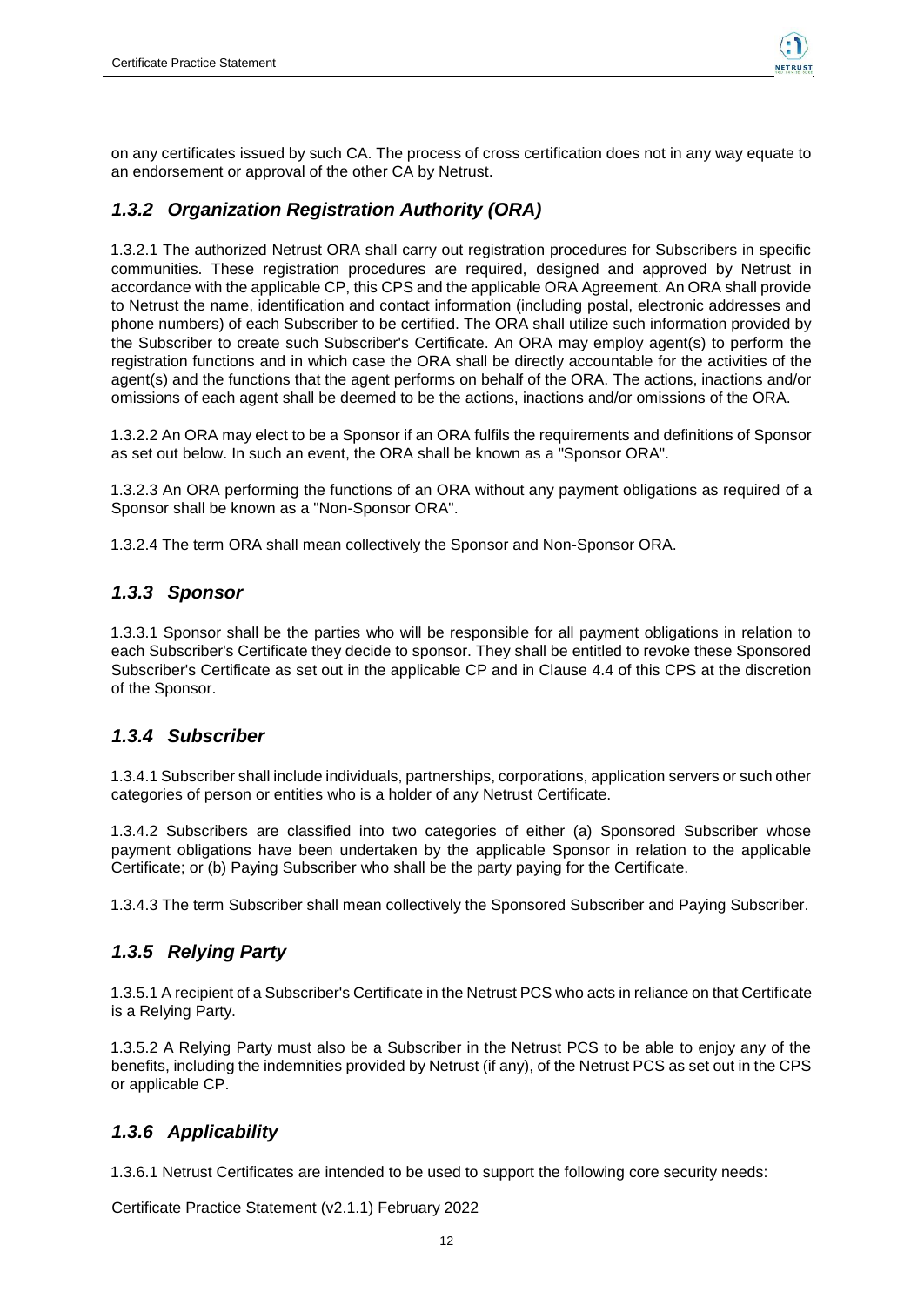

- Authentication provides assurance of the identity of the Subscriber;
- Message Integrity ensures that the content of a message is intact and has not been altered in any way between the time of sending and its receipt; and
- Digital Signature assist any Relying Party in preventing a Subscriber from denying that such Subscriber has authorized any particular transaction if that Subscriber has digitally signed that transaction. However Netrust does not warrant non-repudiation of any electronic communication or transaction as non-repudiation is determined exclusively by law and the applicable dispute resolution mechanism.

1.3.6.2 In addition, Netrust Certificate may be used to support confidentiality. Confidentiality ensures that the information exchanged between the sender and the recipient stays private and is not disclosed to any unauthorized party. Netrust shall not be responsible or liable in relation to such confidentiality features and Netrust disclaims all direct and indirect damages, losses or liabilities that arises out of or pursuant to any such use.

1.3.6.3 Netrust currently supports distinct Certificate classes within the Netrust PCS. The extent and scope of use of each class of Certificate and the restrictions relating to each class of Certificate are determined and set out in the respective CP. Each Certificate class is described and is further set out in the respective CP. All ORAs, Sponsors, Subscribers and Relying Parties are required to be familiar with the terms, conditions, requirements, recommendations and provisions of the applicable CP.

1.3.6.4 Currently, Netrust Certificates can be used in various e-commerce applications as set out in the examples at the Netrust website at https://www.netrust.net. Subscribers and Relying Parties must independently assess and determine the appropriateness of each class of Certificate for any particular purpose.

1.3.6.5 Netrust shall not be responsible for any liabilities howsoever arising from the use of any Certificate unless Netrust has expressly undertaken to assume such liabilities contained in this CPS.

#### <span id="page-12-0"></span>*1.4 Contact Details*

- 1.4.1 Specification Administration Organization
- 1.4.1.1 This Netrust CPS is published and administered by Netrust Pte Ltd, Singapore.

#### <span id="page-12-1"></span>*1.4.2 Contact Person*

1.4.2.1 The contact person is:

The Operations Manager Netrust Pte Ltd 19 Tai Seng Avenue #05-01 Singapore 534054 Telephone: 62121-388 E-mail: infoline@netrust.net

#### <span id="page-12-2"></span>*1.4.3 Person Determining CPS Suitability for the Policy*

1.4.3.1 The person determining CPS suitability for any CP is the Operations Manager of Netrust.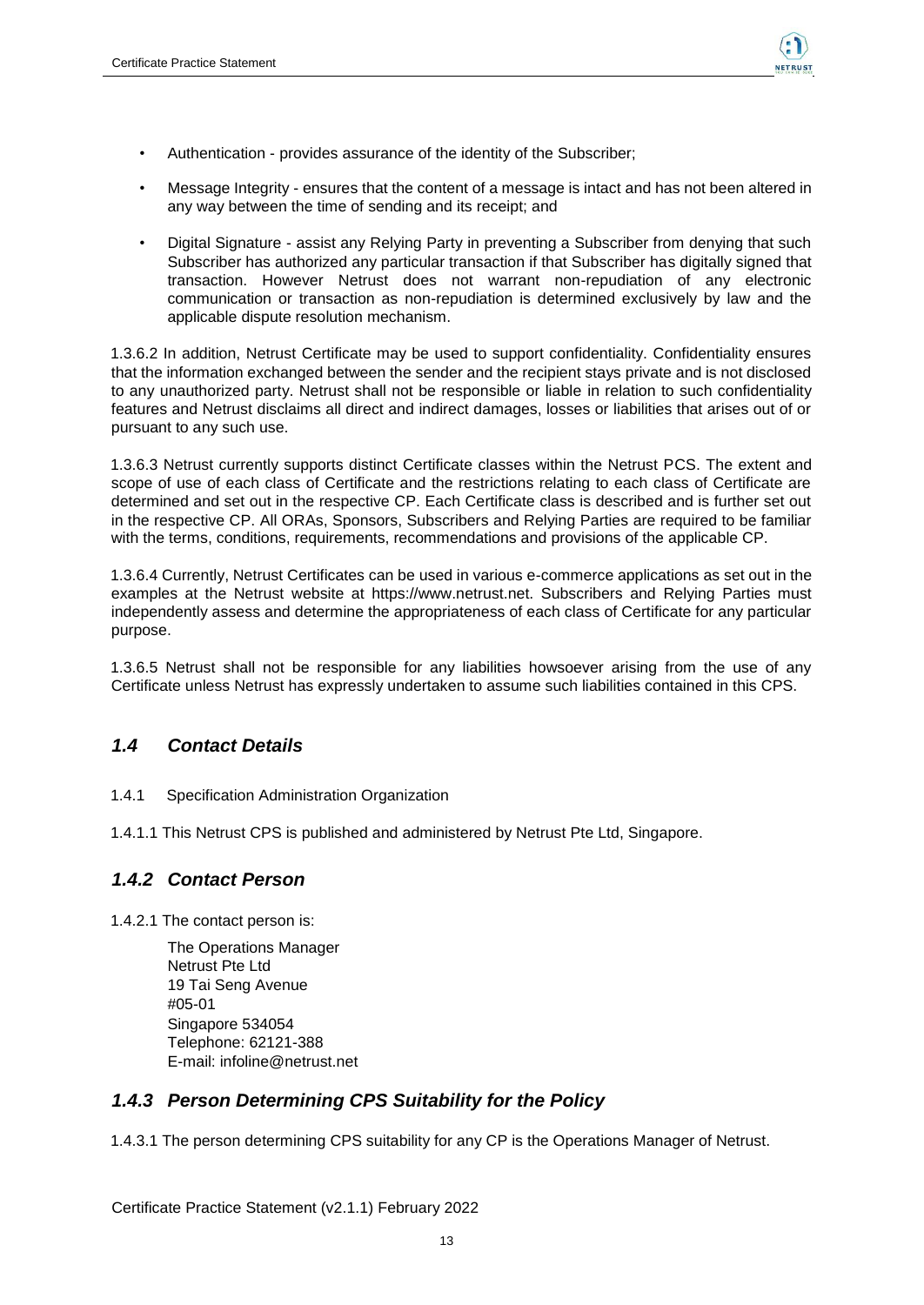

## <span id="page-13-0"></span>**2 GENERAL PROVISIONS**

## <span id="page-13-1"></span>*2.1 Obligations*

### <span id="page-13-2"></span>*2.1.1 CA Obligations*

2.1.1.1 Notwithstanding any other provisions to the contrary contained in this CPS, Netrust's obligations is to ensure:

- That the public key algorithm employed and deployed by Netrust is not compromised;
- That the Netrust CA's private signing key will be reasonably secured and safeguarded within the Netrust PCS in accordance with standard industry practice.

2.1.1.2 The provisions set out above in Clause 2.1.1.1 above shall be Netrust's sole and absolute obligations in relation to its capacity as a CA and nothing contained herein this CPS shall be deemed to or be construed so as to imply that Netrust will be obliged to perform any other functions, or be obliged to ensure that any other matters are carried out by Netrust, its servants, employees or agents.

2.1.1.3 For purposes of clarity, this CPS sets out the procedures by which Netrust observes in the Netrust PCS and the technology under which Netrust deploys to observe such services but all such procedures shall not be deemed to be obligations of Netrust to perform, adhere or comply with but are merely procedures by which Netrust operates on in its PCS. The only obligation by which Netrust is obliged to perform, adhere or comply with is set out above in Clause 2.1.1.1 above.

2.1.1.4 Netrust shall not be liable for any loss, damage or penalty resulting from delays or failures in performance resulting from acts of God or other causes beyond its control. For purposes of clarity, such events shall include, but without limitation to, strikes, or other labour disputes, riots, civil disturbances, actions or in actions of suppliers, acts of God, war, fire, explosion, earthquake, flood or other catastrophes.

2.1.1.5 In any of the events mentioned in Clause 2.1.1.4 hereof, Netrust shall for the duration of such event be relieved of any and all obligations, responsibilities and duties under this Clause 2.1.1,this CPS and the applicable CP, as is affected by the event.

## <span id="page-13-3"></span>*2.1.2 ORA Obligations*

2.1.2.1 The ORA is required to and shall comply with all registration procedures and safeguards as may be determined by Netrust and as set out in this CPS or the applicable ORA Agreement or as may be subsequently amended by Netrust.

2.1.2.2 The ORA is required to adhere to and comply with the provisions contained in this CPS specifically including but not limited to the provisions set out in Clause 3 (Identification and Authentication) below.

2.1.2.3 The ORA is only allowed permission to issue Certificates to the Subscribers but will not be allowed to suspend or revoke any Certificates in any circumstances.

### <span id="page-13-4"></span>*2.1.3 Sponsor Obligations*

2.1.3.1 The Sponsor is required to and shall ensure that all payment obligations shall be complied with and shall ensure that all payments in relation to each of the Certificate issued to each of the Sponsor's Subscriber are fully and completely made to Netrust in such manner as may be determined by Netrust.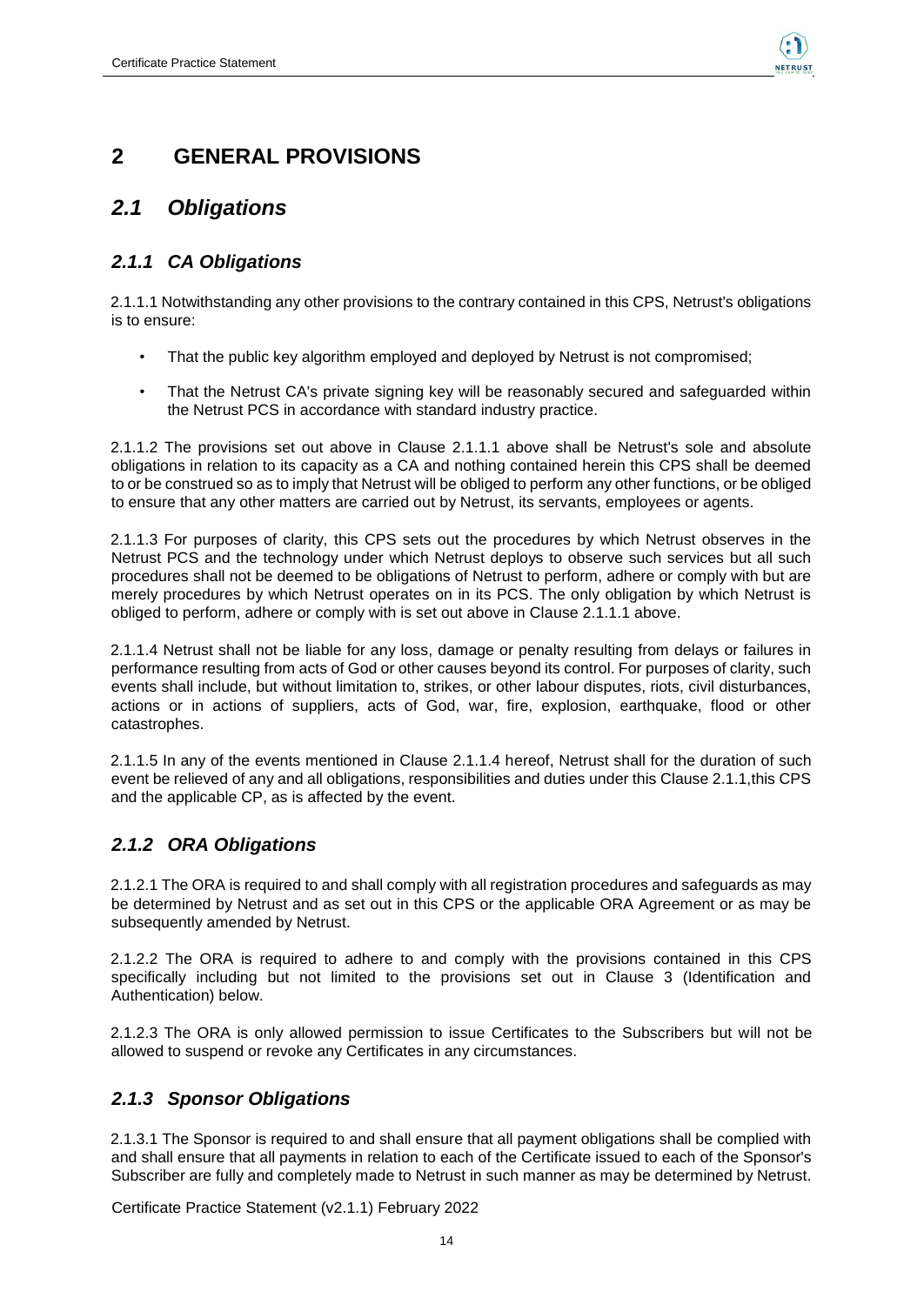

#### <span id="page-14-0"></span>*2.1.4 Subscriber Obligations*

2.1.4.1 All Subscribers are required to comply strictly with the following procedures in relation to the application of Certificate and in their safekeeping and possession of their private keys:

- All statements or information provided by the Subscriber in the Certificate application forms must be complete, accurate, true and correct in all respects and could be verified by Netrust or the ORA.
- That all physical security measures as may be described in this CPS or as may be applicable or recommended by Netrust are observed and complied with and to ensure the adequate and secured protection of the Subscriber's private keys;
- That the Subscriber are familiar with the provisions of this CPS and the CP in relation to their Certificate and be familiar with and adhere to the restrictions applicable to the use of the Subscriber's Certificate; and
- That the Subscriber shall promptly notify Netrust, or its applicable Sponsor/Sponsor ORA as the case may be, immediately upon the occurrence of any event that would lead to the compromise, including but not limited to loss of, misplacement or exposure, of the Subscriber's private keys.

### <span id="page-14-1"></span>*2.1.5 Relying Party Obligations*

2.1.5.1 All Relying Parties are required to ensure that the following provisions are adhered to when relying on any of the Certificate:

- That the Relying Party are familiar with the provisions of this CPS and the CP in relation to the Subscriber's Certificate and be familiar with and comply with the purposes for which the Certificate are used. Relying Party must ensure that the Subscriber's Certificate is used for its intended use only.
- That the Relying Party, when relying on the Subscriber's Certificate, are required to check the status of that Certificate against appropriate and current CRL/OCSP in accordance to the CRL/OCSP practice and procedure in Clause 4.4.
- That the Relying Party, when checking on the Subscriber's Certificate, are required to check on the validity of the Certificate before any reliance is made in relation to the Certificate.

2.1.5.2 All Relying Parties acknowledge that by relying on the Certificate, the Relying Party acknowledge that they are aware of the provisions herein contained in this CPS especially the provisions in relation to the disclaimers and limitation of liabilities as set out herein below in Clause 2.2 and 2.3.

### <span id="page-14-2"></span>*2.1.6 Directory Obligations*

2.1.6.1 Netrust publishes Subscriber's Certificates and CRLs in the Netrust Directory. This Directory is made available on the Internet and provides for 24 hours daily operations with 99.7% up-time in one calendar year.

2.1.6.2 Netrust will ensure within reasonable control that the downtime for the Directory will not exceed 30 minutes at any one time.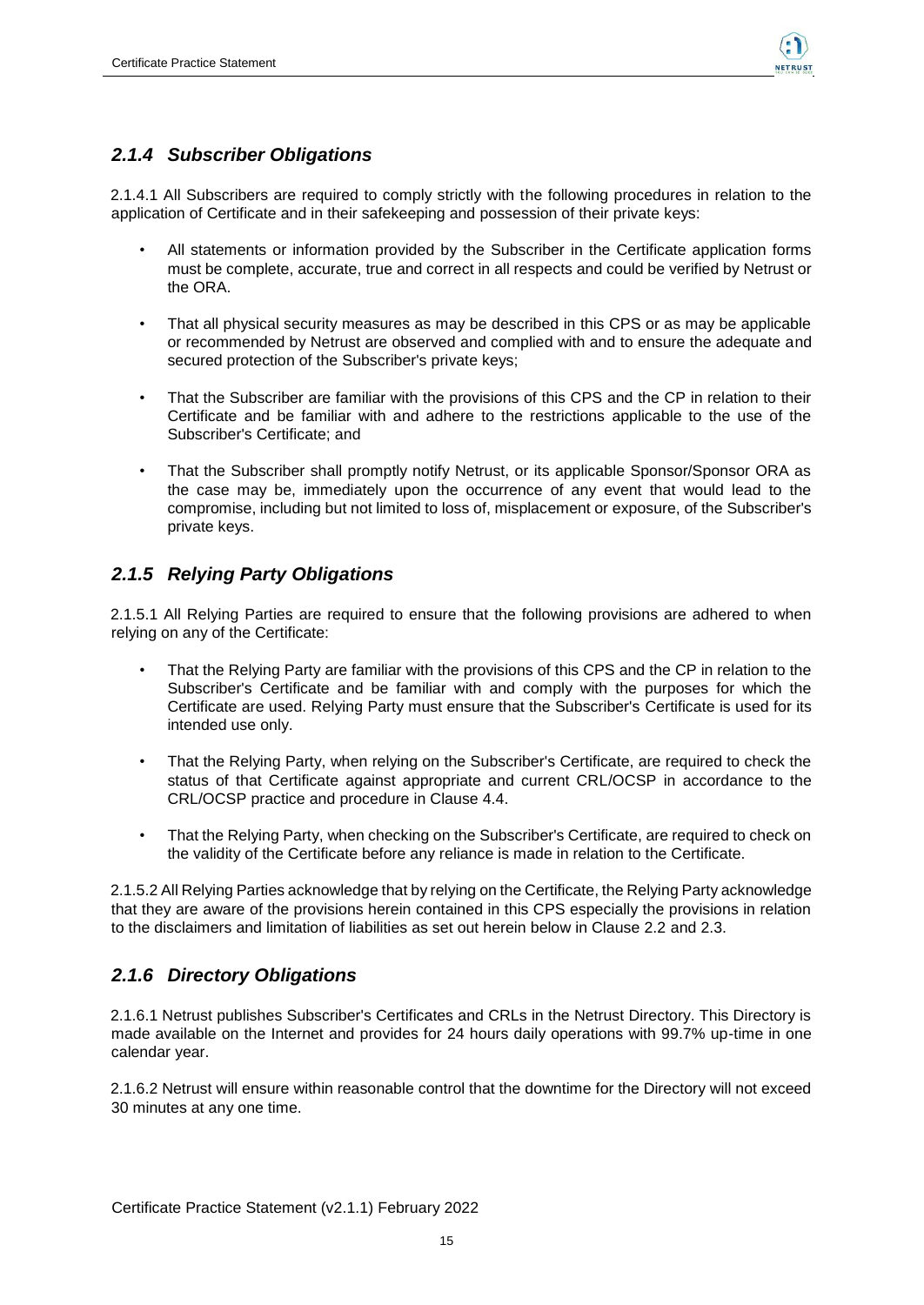

#### <span id="page-15-0"></span>*2.2 Liability*

### <span id="page-15-1"></span>*2.2.1 CA Liability*

2.2.1.1 Warranties and Limitations on Warranties

NETRUST MAKES NO OTHER WARRANTIES EXPRESS OR IMPLIED AND HAVE NO FURTHER OBLIGATIONS UNDER THIS CPS AND EXCEPT AS EXPRESSLY PROVIDED IN THE FOREGOING, NETRUST DISCLAIMS ALL WARRANTIES AND OBLIGATIONS OF ANY TYPE, INCLUDING, BY WAY OF EXAMPLE AND NOT OF LIMITATION; (i) ANY WARRANTY OF MERCHANTABILITY; (ii) ANY WARRANTY OF FITNESS FOR A PARTICULAR PURPOSE; (iii) THAT THE USE OF THE CERTIFICATE OR ANY SOFTWARE PROVIDED AND/OR SUPPLIED HEREUNDER AND/OR PURSUANT TO THIS CPS WILL NOT INFRINGE ANY PATENT, COPYRIGHT OR TRADEMARK OR OTHER PROPRIETARY RIGHTS OF OTHERS; (iv) AND ANY WARRANTY OF THE ACCURACY OF INFORMATION PROVIDED, AND FURTHER DISCLAIM ANY AND ALL LIABILITY FOR NEGLIGENCE AND LACK OF REASONABLE CARE.

Netrust does not warrant the accuracy, authenticity, reliability, completeness, currentness, merchantability or fitness of purpose in relation to any information contained in Certificate or otherwise compiled, published or disseminated by or on behalf of Netrust and Netrust disclaims all liabilities for representations of information contained in a Certificate, and Netrust does not warrant "nonrepudiation" of signature on any electronic communication or transaction (as mentioned above in Clause 1.3.6 above).

#### 2.2.1.2 Kinds of Damages Covered

Netrust shall not be liable for any loss or damage whatsoever or howsoever caused arising directly or indirectly in connection with the use or reliance on any Certificate by any parties.

Notwithstanding any other provisions to the contrary, Netrust is to and/or has expressly excluded liability for all indirect, special, incidental and consequential loss or damage, howsoever caused including without limitation, negligence, default or any acts of Netrust, its employees, agents, contractors, representatives, including but not limited to loss or damage to other equipment or property or for loss of profit, business, revenue, goodwill or anticipated savings pursuant to the use or reliance of any Certificate or any other transactions, services offered or contemplated by this CPS even if Netrust has been advised of the possibility of such damages. No action arising pursuant to the use or reliance of any Certificate, regardless of form, may be brought by any parties more than one (1) year after such cause of action has arisen.

#### 2.2.1.3 Loss Limitations

Subject to the provisions of this clause, in the event that (i) any limitation or provision contained in this Agreement is held to be invalid for any reason; and (ii) Netrust breaches any of its obligations pursuant to Clause 2.1 above, and Netrust becomes liable for loss or damage that would otherwise have been excluded hereunder or excludable in law, (a) Netrust's total liability shall be limited to the aggregate amount of its liability under any insurance policies that it subscribes to for each Certificate currently at the level set out below for each Certificate within each of its class or such other applicable liability cap for such Certificate as may be further and/or subsequently amended by Netrust; and (b) Netrust shall only be liable for any such loss or damages if such loss or damage arose or is incurred during the paid subscription period.

This limitation on damages applies to loss and damages of all types, including but not limited to direct, compensatory, indirect, special, consequential, exemplary or incidental damages incurred by any person, including without limitation a Subscriber, an applicant, a recipient or a Relying Party that are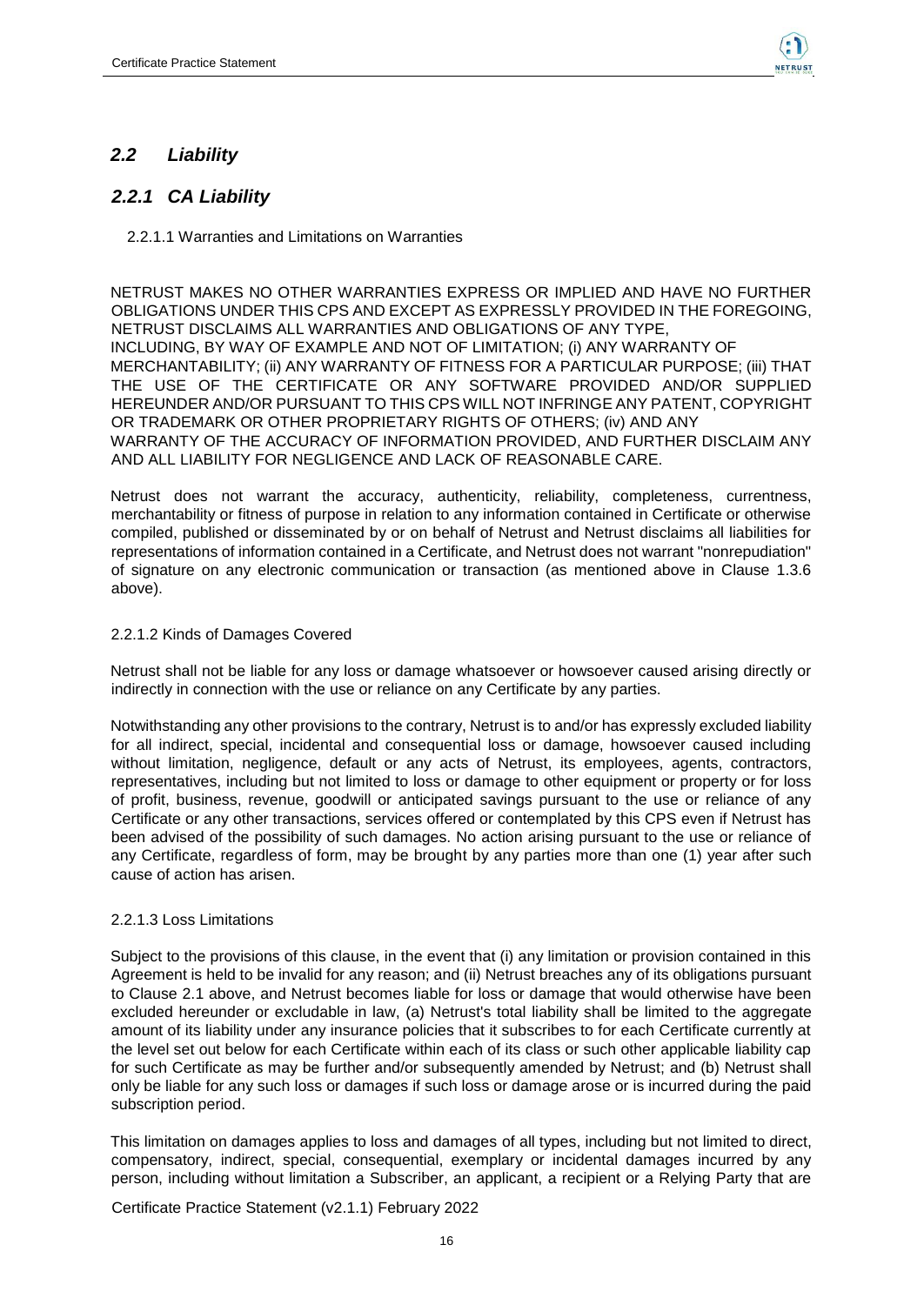

caused by reliance on or use of a Certificate Netrust issues, manages, uses, or revokes or such a Certificate that expires. This limitation on damages applies as well to liability under contract, tort and any other form of liability claim. The liability cap on each Certificate shall be the same regardless of the number of digital signatures, transactions or claims related to such Certificate. For each class of Certificate, the liability cap is stipulated in its respective CP. In the event that the liability cap is exceeded, the available liability cap shall be apportioned first to the earliest claims to achieve final dispute resolution, unless otherwise ordered by a court of competent jurisdiction. In no event shall Netrust be obligated to pay more than the aggregate liability cap for each Certificate, regardless of the method of apportionment among claimants to the amount of the liability cap.

#### 2.2.1.4 Other Exclusions

Netrust's PCS are not designed, intended or authorized for use or resale as control equipment in hazardous circumstances or for uses requiring fail-safe performance such as the operation of nuclear facilities, aircraft navigation or communication systems, air traffic control systems or weapons control systems, where failure could lead directly to death, personal injury or severe environmental damage.

#### <span id="page-16-0"></span>*2.2.2 ORA Liability*

2.2.2.1 The liabilities of the ORA are addressed in the appropriate and applicable ORA Agreement entered into between the applicable ORA and Netrust.

### <span id="page-16-1"></span>*2.3 Financial Responsibility*

#### <span id="page-16-2"></span>*2.3.1 Indemnification by Relying Party and Subscriber*

2.3.1.1 Netrust shall be entitled to be indemnified from and against any and all loss, damage or liability and legal fees and costs incurred by Netrust in the event of or as a result of any act or default by any Relying Party making use of or relying on the Certificate or their agents and employees.

2.3.1.2 Without limiting other Subscriber obligations stated in this CPS, Subscribers are liable for any misrepresentations they make in Certificate or in their applications for Certificate to third parties who having verified one or more digital signatures with the Certificate, reasonably rely on the representations contained therein.

2.3.1.3 BY ACCEPTING A CERTIFICATE, THE SUBSCRIBER AGREES TO INDEMNIFY AND HOLD NETRUST, ITS ORA, THEIR AGENTS AND CONTRACTORS HARMLESS FROM ANY ACTS OR OMISSIONS RESULTING IN LIABILITY, ANY LOSS OR DAMAGE AND ANY SUITS AND EXPENSES OF ANY KIND, INCLUDING REASONABLE LEGAL FEES, THAT NETRUST, ITS ORA, THEIR AGENTS AND CONTRACTORS MAY INCUR, THAT ARE CAUSED BY THE USE OR PUBLICATION OF A CERTIFICATE AND THAT ARISES FROM (i) FALSEHOOD OR MISREPRESENTATION OF FACT BY THE SUBSCRIBER (OR A PERSON ACTING UPON INSTRUCTIONS FROM ANYONE AUTHORISED BY THE SUBSCRIBER); (ii) FAILURE BY THE SUBSCRIBER TO DISCLOSE A MATERIAL FACT, IF THE MISREPRESENTATION OR OMISSION WAS MADE NEGLIGENTLY OR WITH INTENT TO DECEIVE NETRUST, ITS ORA, THEIR AGENTS AND CONTRACTORS OR ANY PERSON RECEIVING OR RELYING ON THE CERTIFICATE, OR (iii) FAILURE TO PROTECT THE SUBSCRIBER'S PRIVATE KEY, TO USE A TRUSTWORTHY SYSTEM, OR TO OTHERWISE TAKE THE PRECAUTIONS NECESSARY TO PREVENT THE COMPROMISE, LOSS, DISCLOSURE, MODIFICATION OR UNAUTHORISED USE OF THE SUBSCRIBER'S PRIVATE KEY.

2.3.1.4 When a Certificate is issued by the request of a Subscriber's agent, both the agent and the Subscriber shall jointly and severally indemnify Netrust, its ORA, their agents and contractors pursuant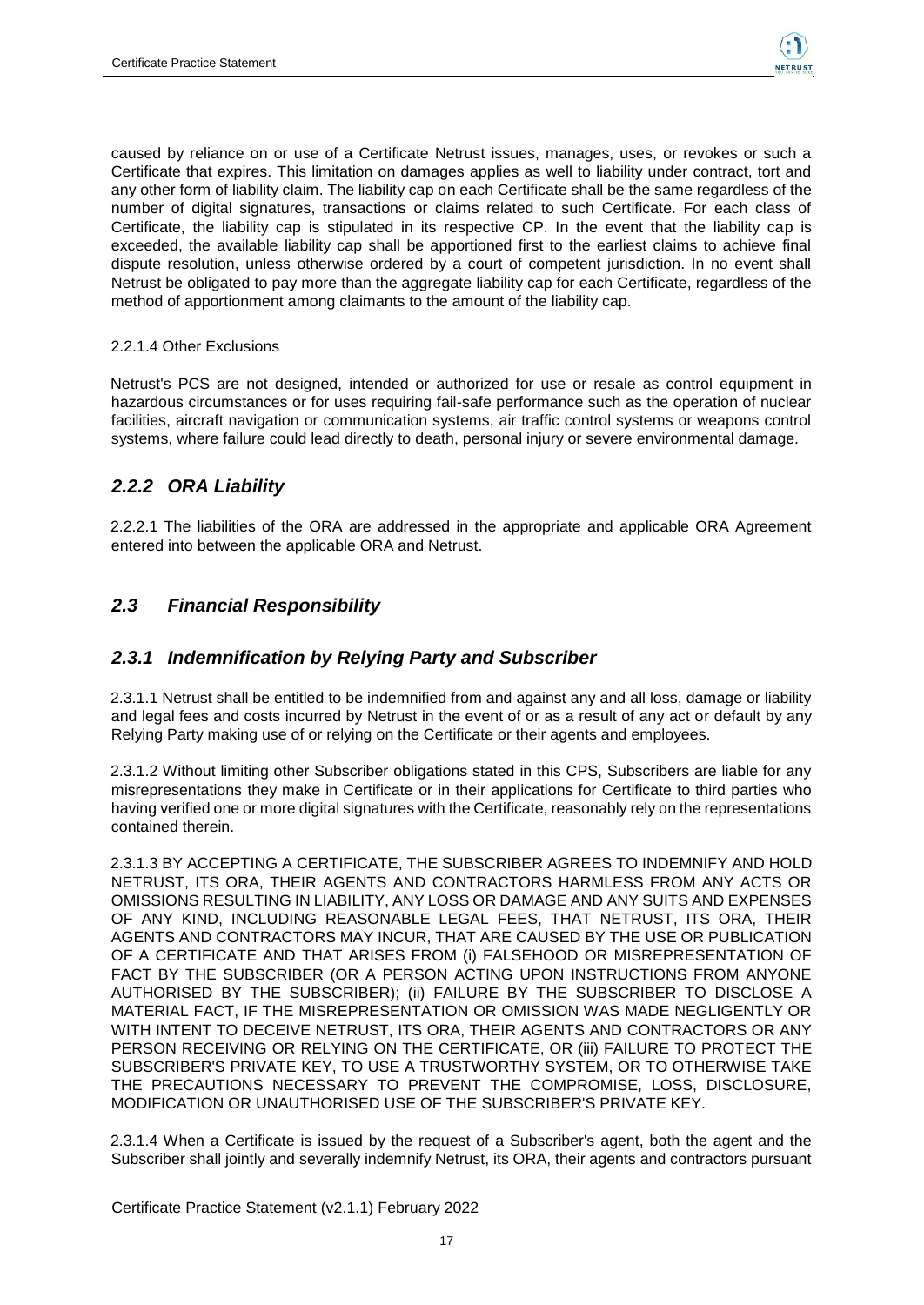

to this CPS. The Subscriber has a continuing duty to notify the issuer of any misrepresentations and omissions made by an agent.

### <span id="page-17-0"></span>*2.3.2 Fiduciary Relationships*

2.3.2.1 Netrust and ORA are not the agents, fiduciaries, trustees or other representatives of Subscriber or Relying Party. The relationship between Netrust and Subscriber and that between Netrust and Relying Party are not that of agent and principal. Neither Subscriber nor Relying Party have any authority to bind Netrust, by contract or otherwise, to any obligation. Netrust does not make any representations to the contrary, either expressly, implicitly, by appearance or otherwise.

#### <span id="page-17-1"></span>*2.3.3 Administrative Processes*

2.3.3.1 Administrative procedures (such as accounts and annual report) maybe published yearly in accordance with the laws of the Republic of Singapore.

#### <span id="page-17-2"></span>*2.4 Interpretation and Enforcement*

In the event of any conflict or inconsistencies between this CPS and other rules, guidelines or contracts, the provisions herein this CPS shall prevail over such other rules, guidelines or contracts, except as to other contracts either (i) predating the first public release of the CPS; or (ii) expressly superseding this CPS for which such contract shall govern as to the parties thereto and except to the extent that the provisions of this CPS are prohibited by law.

#### <span id="page-17-3"></span>*2.4.1 Governing Law*

2.4.1.1 This CPS shall be governed by and construed in all respects in accordance with the laws of the Republic of Singapore.

#### <span id="page-17-4"></span>*2.4.2 Severability, Survival, Merger, Notice*

2.4.2.1 In the event that any or any part of the terms, conditions or provisions contained in this CPS are determined invalid, unlawful or unenforceable to any extent such term, condition or provision shall be severed from the remaining terms, conditions and provisions which shall continue to be valid and enforceable to the fullest extent permitted by the Governing Law.

2.4.2.2 This CPS shall supersede any and all previous negotiations, agreements, memoranda and commitments in relation to the subject matter. Netrust shall be entitled to amend, modify and change any of the terms, conditions or provisions herein contained at any time and without prior notice to any parties. Netrust shall be entitled to place and/or publish amendments in the Netrust repository either (i) in the form of an amended version of the CPS; (ii) in the Netrust website at http://www.netrust.net; (iii) in such other manner as may be determined by Netrust. All amendments, modification and changes shall, unless otherwise expressly stated in such amendments, modification and changes be effective immediately upon placement and/or publication. The subscriber's decision not to request revocation of his Certificate within fifteen (15) days following such placement and/or publication shall constitute agreement to the amendments, modification and changes.

2.4.2.3 Netrust's failure or forbearance to enforce any right or claim against any party arising hereunder shall not be deemed to be a waiver by Netrust to such right or claim. Any of Netrust's waiver of a breach of any provision of this CPS shall not operate or be construed as a waiver of any subsequent breach or breaches of the same or any other provision.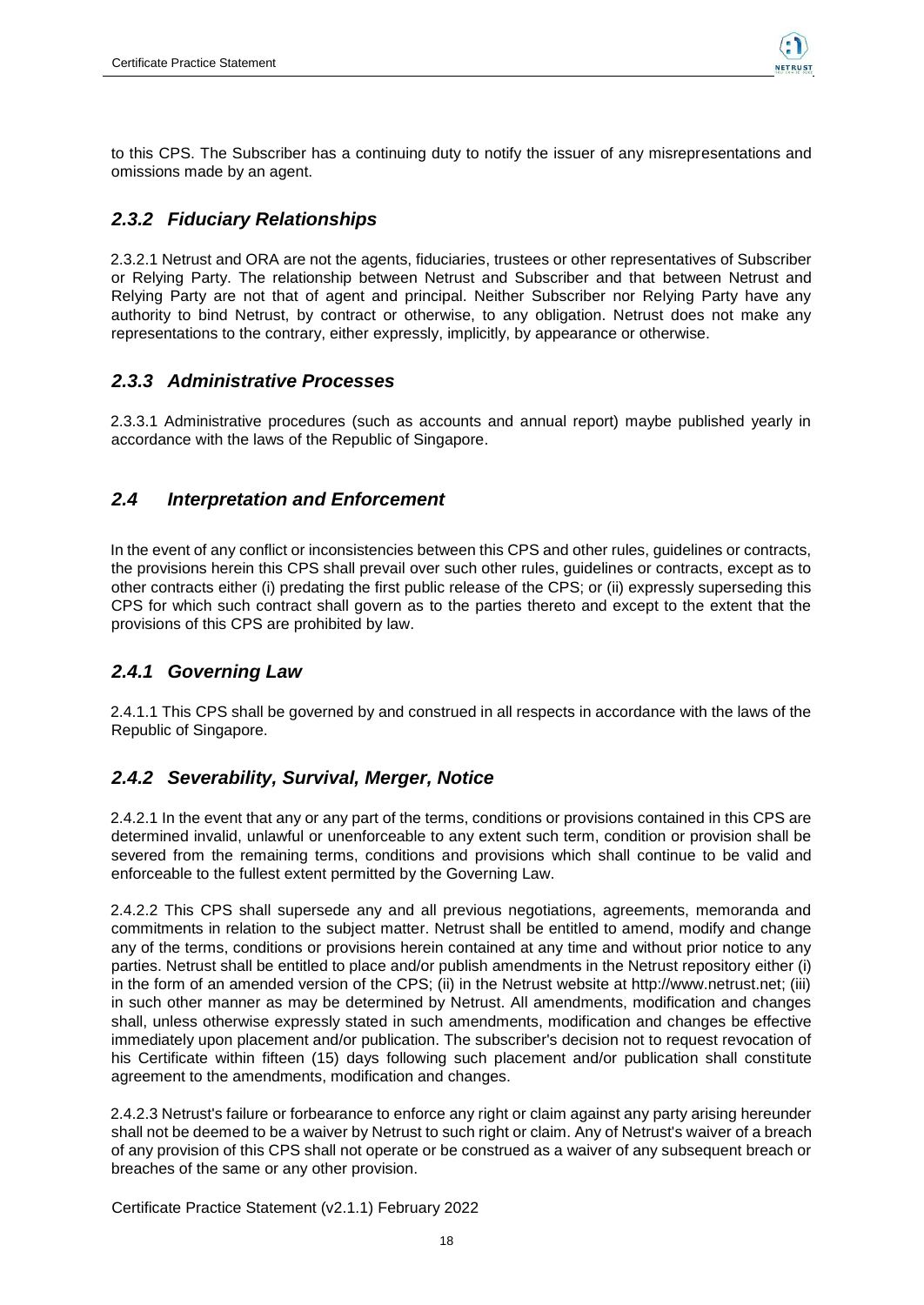2.4.2.4 Any notice required or permitted to be given to a Subscriber shall be in writing and shall in the case of a recipient being (i) a company be sent to its registered office from time to time; (ii) an individual be sent to its address as set out in its application. Any such notice shall be delivered personally or sent in a letter by the recorded delivery service and shall be deemed to have been served if by personal delivery when delivered and if by recorded delivery 48 hours after posting. If Netrust so elects, Netrust shall be entitled to send any such notice to the Subscriber via electronic mail ("e-mail") to the e-mail address designated by the Subscriber at the time of application for the Certificate.

2.4.2.5 Any notice required or permitted to be given to Netrust shall be in writing and shall be sent to its registered office from time to time. Any such notice shall be delivered personally or sent in a letter by the recorded delivery service and shall be deemed to have been served if by personal delivery when delivered and if by recorded delivery 24 hours after receipt by Netrust. Any such notice may be sent to Netrust via electronic mail ("e-mail") and such notices shall only be deemed to be valid if such e-mail notices are confirmed in writing by the Subscriber to Netrust within 24 hours of the receipt of the e-mail notice by Netrust.

2.4.2.6 Each of the Certificate and all the terms and provisions of this CPS are personal to each of the Subscriber and the Subscriber shall not assign their Certificate to any other parties.

2.4.2.7 The headings contained in this CPS are inserted for convenience of reference only and are not intended to be part of or to affect the meaning or interpretation of any of the terms, conditions or provisions of this CPS.

2.4.2.8 Export of certain software used in conjunction with Netrust's PCS may require the approval of appropriate Netrust and/or government authorities. All parties shall conform to applicable export laws and regulations as may or may not have been advised by Netrust.

### <span id="page-18-0"></span>*2.4.3 Dispute Resolution Procedures*

2.4.3.1 All questions or differences whatsoever which may at any time hereafter arise hereto touching or concerning the CPS or its construction or effect or as to the rights, duties or liabilities of the parties hereunder under or by virtue of this CPS or otherwise as to any other matter connected with or arising out of or in relation to the subject matter of this CPS shall if such questions disputes or differences cannot be amicably resolved by the parties, be referred to arbitration in Singapore in accordance with the Arbitration Rules of the Singapore International Arbitration Centre ("SIAC Rules") for the time being in force which rules are deemed to be incorporated by reference into this CPS. The arbitrators' decision shall be final and binding upon the parties and shall provide the sole and exclusive remedies of the parties. All arbitration proceedings shall be in the English language and judgment upon the award so rendered may be entered in any court having jurisdiction or application may be made to such court for a judicial acceptance of the award or orders of enforcement.

#### <span id="page-18-1"></span>*2.5 Fees*

2.5.1 Netrust charges Subscribers and all such other parties for their use of Netrust's PCS and all Subscribers and all such other parties shall be obliged to pay to Netrust such charges in accordance with its Schedule of Fees and at such times as may be prescribed by Netrust.

2.5.2 All fees are subject to change seven (7) days following their posting in the Netrust web site at http://www.netrust.net or as may be notified by Netrust in any other manner. The fees Netrust charges include:

2.5.2.1 Certificate Subscription or Renewal Fees - refer to Netrust for Schedule of Fees.

2.5.2.2 Certificate Revocation Fees - refer to Netrust for Schedule of Fees.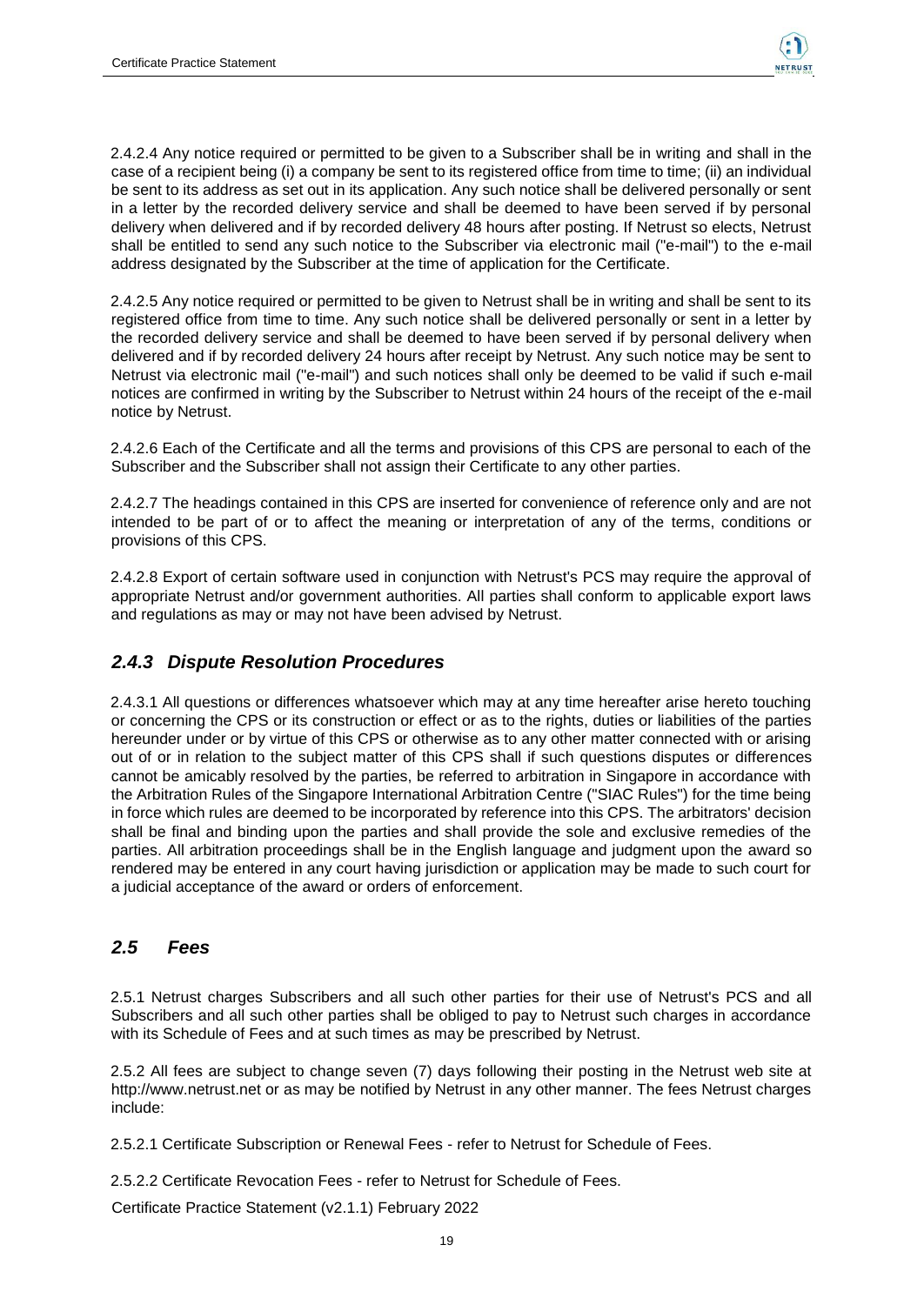

2.5.2.3 Fees for Other Services such as Policy Information - Schedule of Fees to be determined.

2.5.2.4 Refund Policy - Netrust has a policy where no monies will be refunded under any circumstances whatsoever.

#### <span id="page-19-0"></span>*2.6 Publication and Directory*

#### <span id="page-19-1"></span>*2.6.1 Publication of CA Information*

2.6.1.1 Netrust publishes Netrust related information on its web site.

#### <span id="page-19-2"></span>*2.6.2 Frequency of Publication*

2.6.2.1 Information, once published on the Netrust web site, will remain accessible on the web site until a new version is made available. It is the sole discretion of Netrust to make available older versions of publications on the web site.

2.6.2.2 Netrust, where appropriate may implement access control to certain Netrust-related publication as may be determined by Netrust such that only Subscribers to the Netrust PCS are granted the privilege to read these publications.

2.6.2.3 Netrust also implements access control and/or security measures such that only authorized Netrust personnel can write or modify the online version of the Netrust publications.

#### <span id="page-19-3"></span>*2.6.3 Directory*

2.6.3.1 Subject to the provisions of Clause 2.1.1 above, Netrust shall:

- Publish a copy of the Subscriber Certificate upon the Subscriber's acceptance of the Certificate, and revocation data in such manner and at such times as it deems fit but sufficiently such that Relying Party will be able to access such information in the Netrust Directory;
- Make reasonable efforts to publish any changes, amendments and modifications to any published information in the Netrust Directory and shall endeavour to keep all published information in such Directory updated.

#### <span id="page-19-4"></span>*2.7 Compliance Audit*

#### <span id="page-19-5"></span>*2.7.1 Frequency of Netrust Compliance Audit*

2.7.1.1 Netrust will conduct a compliance audit of all its procedures and practices as set out here in this CPS and the appropriate CP at such frequency as may be determined by Netrust or as may be required under the Governing Law.

2.7.1.2 Netrust will submit the compliance audit report to the Controller of Certificate Authority in Singapore within four weeks of the completion of the audit.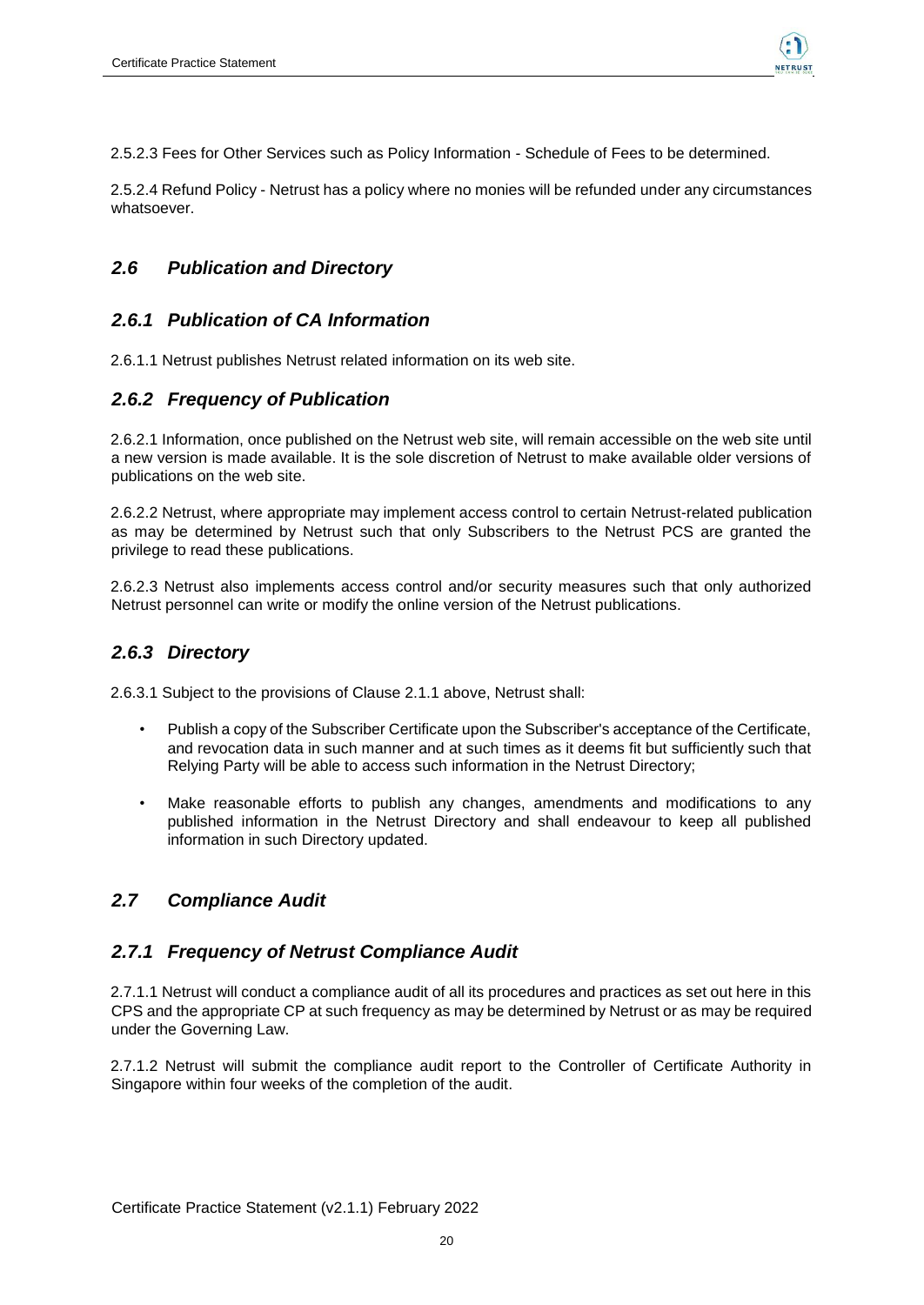

### <span id="page-20-0"></span>*2.7.2 Identity/Qualifications of Auditors*

2.7.2.1 An auditor performing the Netrust compliance audit will have such qualifications and experience that conforms to the Governing Law and industry practice including the following qualifications:

- Be a licensed certified public accountant (CPA) or a commercial licensed evaluation facilities (CLEFs), as may be applicable and required by the Governing Law and industry practice, in good standing.
- Has knowledge of trusted computer information systems, telecommunications networking environments, PKI technology, standards and practices.
- Has knowledge of professional audit techniques to test the systems.

### <span id="page-20-1"></span>*2.7.3 Auditor's Relationship to Audited Party*

2.7.3.1 The auditor appointed by Netrust or the regulatory government body must be an entity independent of any control of Netrust.

### <span id="page-20-2"></span>*2.7.4 Topics Covered by Audit*

2.7.4.1 The Netrust compliance audit will establish that:

- All requirements of the CP supported by Netrust are sufficiently addressed in this CPS including the technical, procedural and personnel policies and practices of Netrust.
- Netrust implements those technical, procedural and personnel policies and practices.

#### <span id="page-20-3"></span>*2.7.5 Actions Taken as a Result of Deficiency*

2.7.5.1 If irregularities are found, Netrust will prepare a report as to any action it will take in response to the audit report. Based on the severity of the irregularities, Netrust will carry out corrections of problems in a most expeditious manner and in accordance with generally accepted international practice and the Governing Law.

### <span id="page-20-4"></span>*2.7.6 Communications of Results*

2.7.6.1 The Netrust compliance audit results will not be made public unless required by law. Where appropriate, the method and detail of notification of audit results to Netrust partners (i.e. Sponsor, ORA) will be defined within respective agreements between Netrust and the other party.

#### <span id="page-20-5"></span>*2.8 Confidentiality*

#### <span id="page-20-6"></span>*2.8.1 Types of Information to be Kept Confidential*

2.8.1.1 The types of information Netrust will keep confidential include agreements, correspondence and business arrangement with its Sponsor, ORA, and Subscriber. These information are considered sensitive and shall not be disclosed without prior consent of the other respective party, unless required by law.

2.8.1.2 Any disclosure of subscriber-specific information by Netrust or ORA must be authorized by the Subscriber as defined in 1.3.4.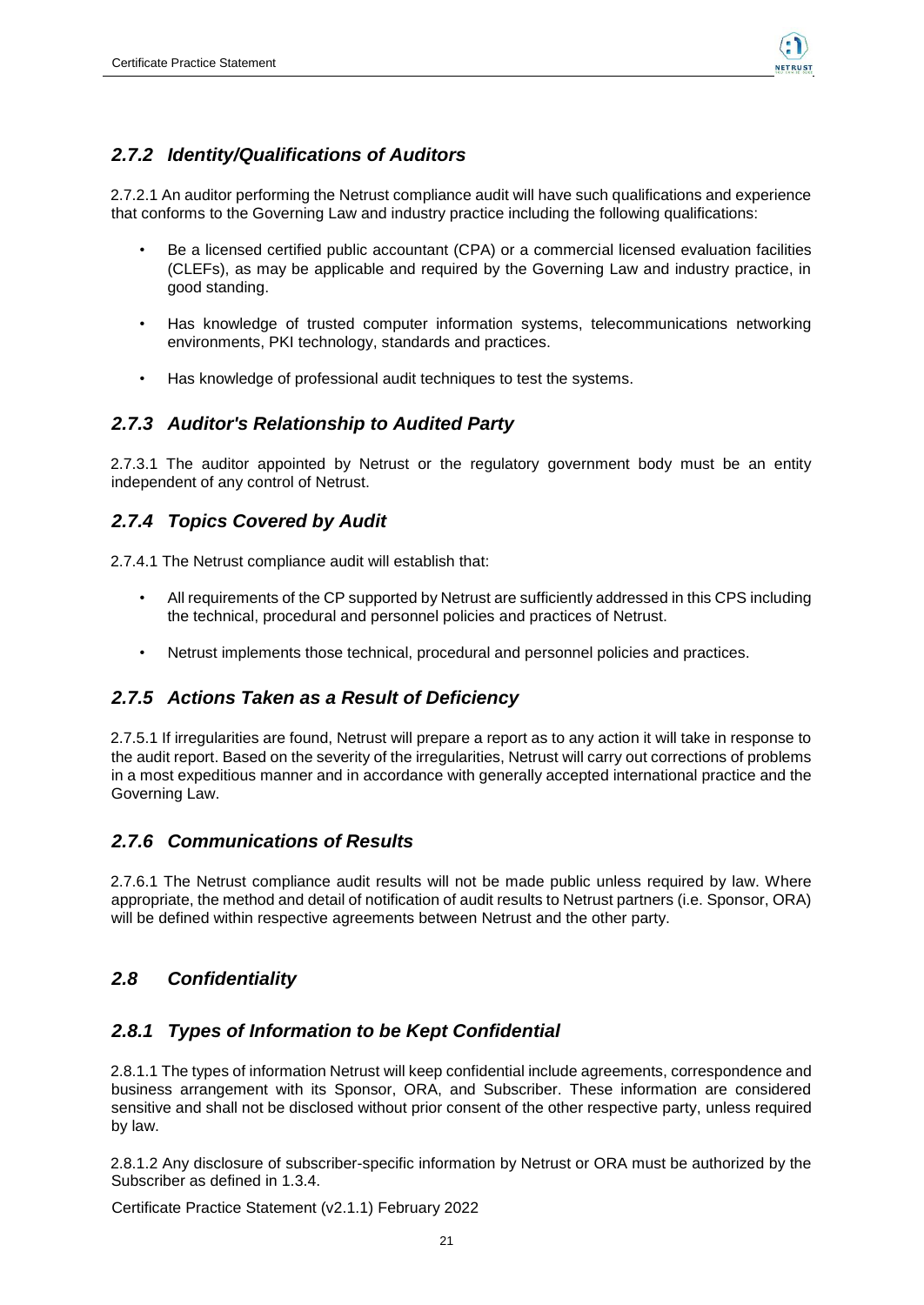

2.8.1.3 The Subscriber's private keys are to be kept secret by the Subscriber. Disclosure of these keys by the Subscriber is at Subscriber's own risk.

2.8.1.4 Audit results and information are considered sensitive and will not be disclosed to anyone other than Netrust authorized and trusted personnel. These information will not be used for any purpose other than audit purposes or where required by law.

2.8.1.5 Information pertaining to Netrust CA operations shall only be disclosed to Netrust authorized personnel on a need-to-know basis.

2.8.1.6 Netrust is not and shall not be obliged to disclose any information pertaining to management of Subscriber's Certificates unless expressly required by law.

#### <span id="page-21-0"></span>*2.8.2 Types of Information Not Considered Confidential*

2.8.2.1 Notwithstanding any other provisions to the contrary all information revealed to Netrust and the ORA in the application forms are considered and shall be deemed to be not of a confidential nature and Netrust and its ORA shall be allowed to make use of all such information in such manner as would be required by Netrust and/or the ORA in the conduct of Netrust's or the ORA's business, including without limitation the right to disseminate the aforesaid information to any third party.

2.8.2.2 The types of information that are not considered confidential includes information related to Subscriber's Certificate. Personal or corporate information that appear in public directories or web sites are also not considered confidential.

#### <span id="page-21-1"></span>*2.8.3 Disclosure of Certificate Revocation/Suspension Information*

2.8.3.1 Netrust publishes the Certificate revocation information in the Netrust Directory.

#### <span id="page-21-2"></span>*2.8.4 Release to Law Enforcement Officials*

2.8.4.1 In the event that Netrust is required under any provision of any rules, regulations or statutory provisions or by any order of court to release any information that is deemed to be or construed to be of a confidential nature under this CPS, Netrust shall be at liberty to release all such information required to be disclosed under any provision of any said rules, regulations or statutory provisions or by any order of court without any liabilities and any such release shall not be construed as or be deemed to be a breach of any obligations or requirements of confidentiality.

### <span id="page-21-3"></span>*2.8.5 Release as Part of Civil Discovery*

2.8.5.1 In the event that Netrust is required, pursuant to any suit or legal proceedings initiated by itself or otherwise, under any provision of any rules, regulations or statutory provisions or by any order of court to release any information that is deemed to be or construed to be of a confidential nature under this CPS, Netrust shall be at liberty to release all such information required to be disclosed under any provision of any said rules, regulations or statutory provisions or by any order of court without any liabilities and any such release shall not be construed as or be deemed to be a breach of any obligations or requirements of confidentiality.

#### <span id="page-21-4"></span>*2.8.6 Disclosure Upon Owner's Request*

2.8.6.1 In the event that the owner of any confidential information requests that Netrust reveal or disclose any confidential information owned by the said owner for any reasons whatsoever, Netrust shall only do so if it forms the opinion that the release of any such information will not result in the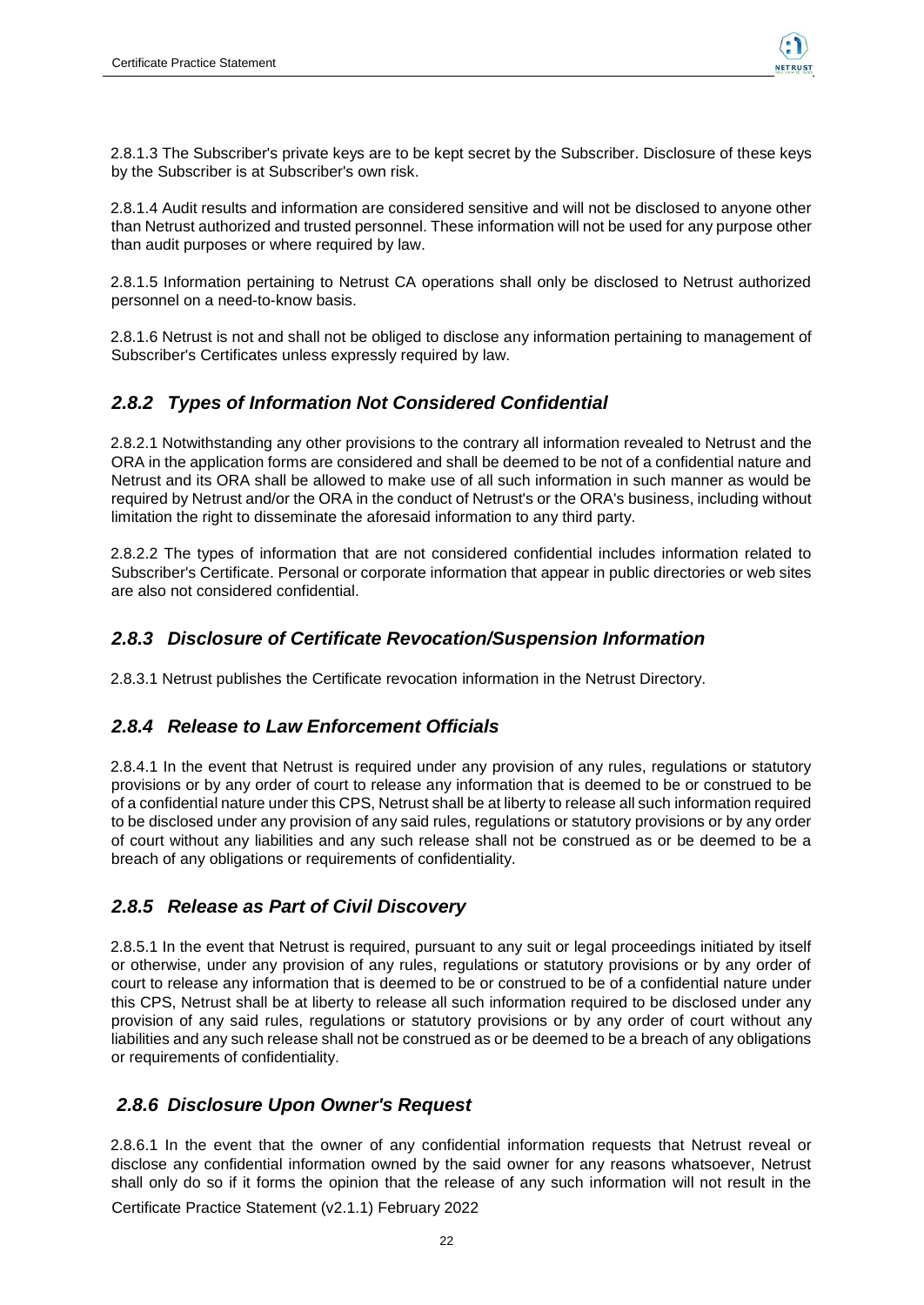

incurrence of any liability on any other party and Netrust shall not be liable for any damages or losses arising out of any such revelation or disclosure of such confidential information and the owner of the confidential information shall indemnify Netrust for any and all liabilities, damages, losses or any and all such liabilities arising out of or pursuant to any such revelation or disclosure of such confidential information.

### <span id="page-22-0"></span>*2.8.7 Other Information Release Circumstances*

2.8.7.1 Any and all such other information may be released by Netrust upon such times and under such circumstances as Netrust may at its sole option determine.

### <span id="page-22-1"></span>**2.9 Intellectual Property Rights**

2.9.1 Netrust shall retain sole and exclusive ownership of all right, title and/or interest in and to the Certificate and all software supplied by Netrust. Netrust shall be entitled to continue using the Certificate and all software supplied in whatever form, manner or model it so elects.

2.9.2 All parties are to acknowledge that any and all of the copyrights, trademarks and other intellectual property rights used or embodied in or in connection with any and all Certificate issued and all software supplied by Netrust pursuant to this CPS, including all documentation and manuals relating thereto, is and shall remain the property of Netrust and the parties shall not during or at any time after the revocation, expiry or suspension of any of their Certificate in any way question or dispute the ownership or any other such rights of Netrust.

2.9.3 The parties also acknowledge that such trademarks, copyrights and other rights in the Certificate belongs to Netrust and/or that Netrust has the authority to use all such trademarks, copyrights and all such other rights and shall not be used by the parties unless with the express written consent of Netrust. Upon the termination, revocation, or expiry of any Certificate, the parties shall forthwith discontinue such use, without receipt of compensation for such discontinuation and the parties shall deliver unto Netrust any and all copies of the Certificate and software supplied by Netrust that it has in its possession or shall at the request of Netrust destroy any and all copies of the Certificate and software supplied by Netrust that it has in its possession and shall render unto Netrust a certification that the parties has so duly done so.

2.9.4 The parties shall not, during or after the expiry, revocation, or termination of any Certificate, without the prior written consent of Netrust, use or adopt any name, trade name, trading style or commercial designation that includes or is similar to or may be mistaken for the whole or any part of any trademark, trade name, trading style or commercial designation used by Netrust.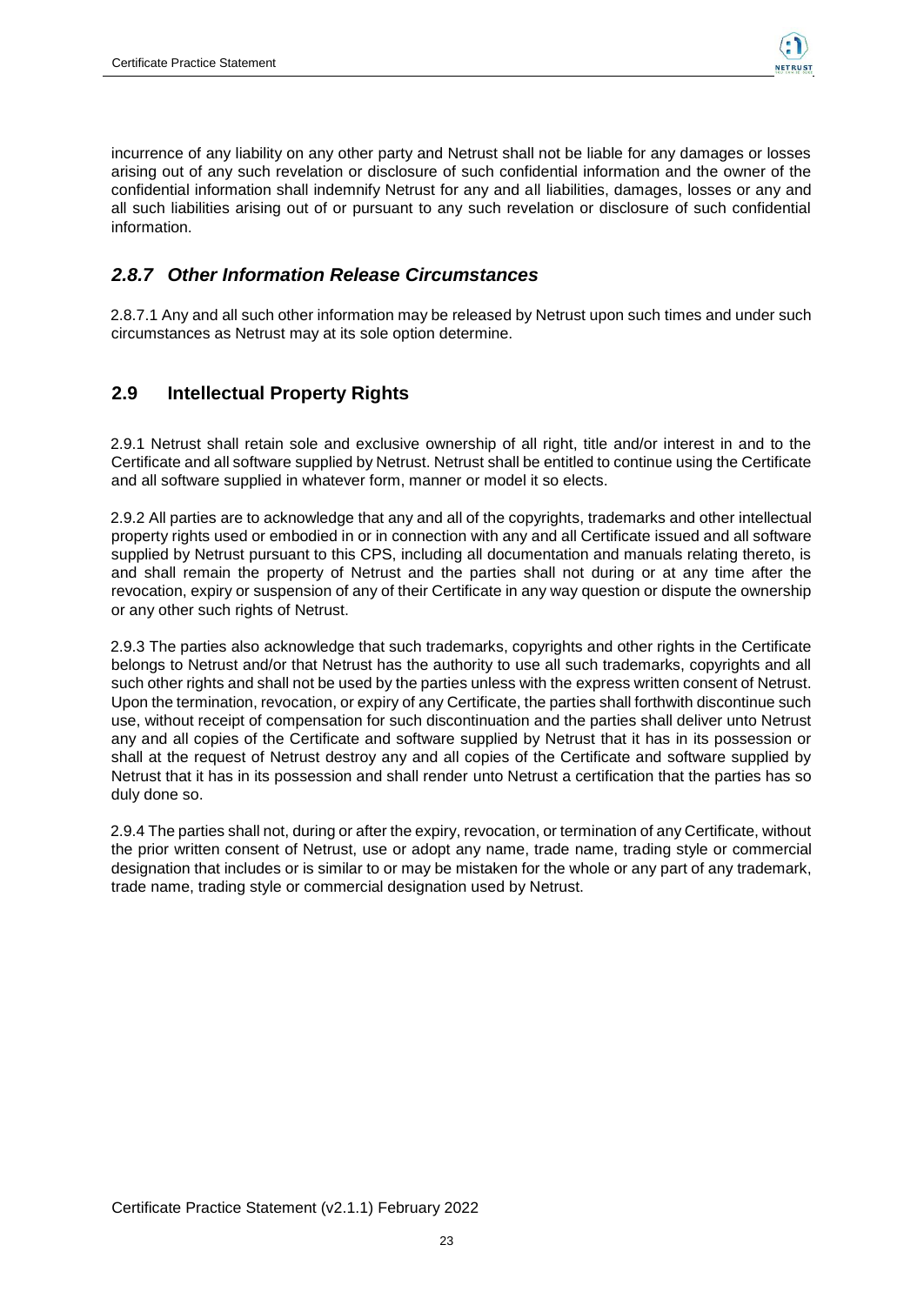

## <span id="page-23-0"></span>**3 IDENTIFICATION AND AUTHENTICATION**

### <span id="page-23-1"></span>*3.1 Initial Registration*

#### <span id="page-23-2"></span>*3.1.1 Types of Names*

3.1.1.1 Each Subscriber will be represented by a clearly distinguishable and unique X.509 Distinguished Name (DN) in the Certificate subject name field and in accordance with PKIX Part 1.

3.1.1.2 Each Entity may use an alternative name via the Subject Alternate Name field, which will be in accordance with PKIX Part 1.

3.1.1.3 The DN may be in the form of a X.509 printable String or in such other form but will not be blank.

### <span id="page-23-3"></span>*3.1.2 Need for Names to be Meaningful*

3.1.2.1 The contents of each Certificate Subject and Issuer name fields may have an association with the authenticated name of the Subscriber.

3.1.2.2 In the case of individuals Relative Distinguished Name (RDN) should be a combination of first name, surname, and optionally initials.

3.1.2.3 This RDN may also include an organizational position or role.

3.1.2.4 In the case of other entities the RDN shall reflect the authenticated legal name of the Subscriber.

3.1.2.5 If a Certificate refers to a role or position, the Certificate may also contain the identity of the person who holds that role or position.

### <span id="page-23-4"></span>*3.1.3 Rules for Interpreting Various Name Forms (Not applicable)*

#### <span id="page-23-5"></span>*3.1.4 Uniqueness of Names*

3.1.4.1 DN must be unique for all Subscribers of the Netrust PCS. Netrust adopts the Unique Identifier such that Subscribers with identical names can be supported in the Netrust PCS.

#### <span id="page-23-6"></span>*3.1.5 Name Claim Dispute Resolution Procedure*

3.1.5.1 In the event of any disputes concerning name claim issues, Netrust reserves the right to make all decisions and shall be the final arbiter of all such claims in relation to Subscriber names in all assigned Certificate. A party requesting a Certificate must demonstrate its right to use a particular name. Netrust will have the right to reject any name in its sole and absolute discretion.

#### <span id="page-23-7"></span>*3.1.6 Recognition, authentication and role of trademarks*

3.1.6.1 The use of trademarks will be reserved to registered trademark holders and proper documentary proof of such ownership must be produced to Netrust.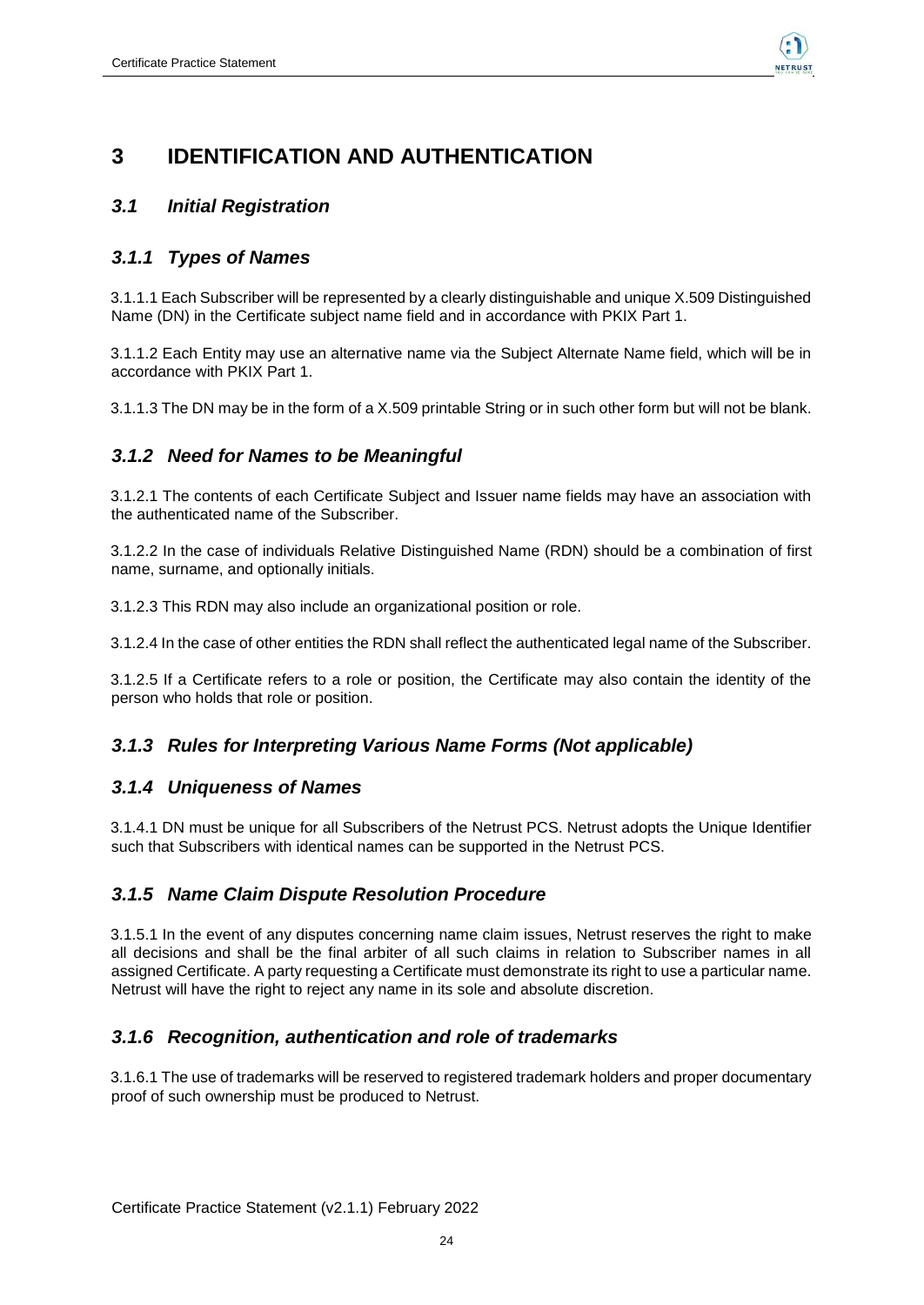

#### <span id="page-24-0"></span>*3.1.7 Method to prove possession of subscriber's private key*

3.1.7.1 The Netrust PCS provides a set of Setup Information for the Subscriber at the initial stage of registration. This Setup Information is subsequently used by the Subscriber to confirm with Netrust PCS that he/she is the rightful owner of the private key(s). The Setup Information, typically, is distributed to the owner via an out-of-band manner securely.

#### <span id="page-24-1"></span>*3.1.8 Authentication of Organization Identity*

3.1.8.1 An application for an organization/organization representative/application server to be a Subscriber must be made by an individual authorized to act on behalf of the prospective Subscriber. Netrust or the applicable ORA will perform the face-to-face authentication of the Subscriber.

3.1.8.2 Identification and authentication of the prospective Subscriber must be through one of the following means:

- Netrust or the ORA must examine copies of documentation, duly certified by such persons recognized by Netrust, providing evidence of the existence of the organization;
- If Netrust or the ORA has previously established the identity of an individual, then Netrust or the ORA shall be entitled to rely on such initial verification and utilize this privately shared information.

3.1.8.3 Netrust or the ORA will also verify the identity and authority, including any and all letters of authorization, of the individual acting on behalf of the prospective Subscriber and their authority to receive the keys on behalf of that organization.

3.1.8.4 Netrust or the ORA will keep a record of the Subscriber's information as detailed in the Subscriber's application form.

#### <span id="page-24-2"></span>*3.1.9 Authentication of Individual Identity*

3.1.9.1 The process of identification of a Subscriber will differ based on the class of Certificate that the Subscriber is applying for and may be via either (a) e-mail validity; (b) reliable information database (c) face-to-face verification either digitally or physically (d) domain name and ownership validation. The applicable CP sets out the process of identification for each class of Certificate. An application for a Certificate must be made (i) personally by an individual, (ii) by the duly authorized representative of the Subscriber (ORA).

3.1.9.2 For e-mail validation, identification and authentication of the individual will be done by checking and verifying that the e-mail address of the Subscriber does in fact exist.

3.1.9.3 For reliable information database, identification and authentication of the individual will be done by checking and verifying an existing database in which such necessary particulars of the individual has been stored. Such a database may be a third party database of an existing Netrust database.

3.1.9.4 For face-to-face, identification and authentication of the individual must be through one of the following means:

- Netrust or the ORA will compare the identity of the individual with two pieces of identification (photocopies and originals). The identification document must be a government-issued identification either physical document or via MyInfo SingPass; or
- If Netrust or ORA has previously established the identity of an individual, then Netrust or ORA shall be entitled to rely on such initial verification and utilize this privately shared information.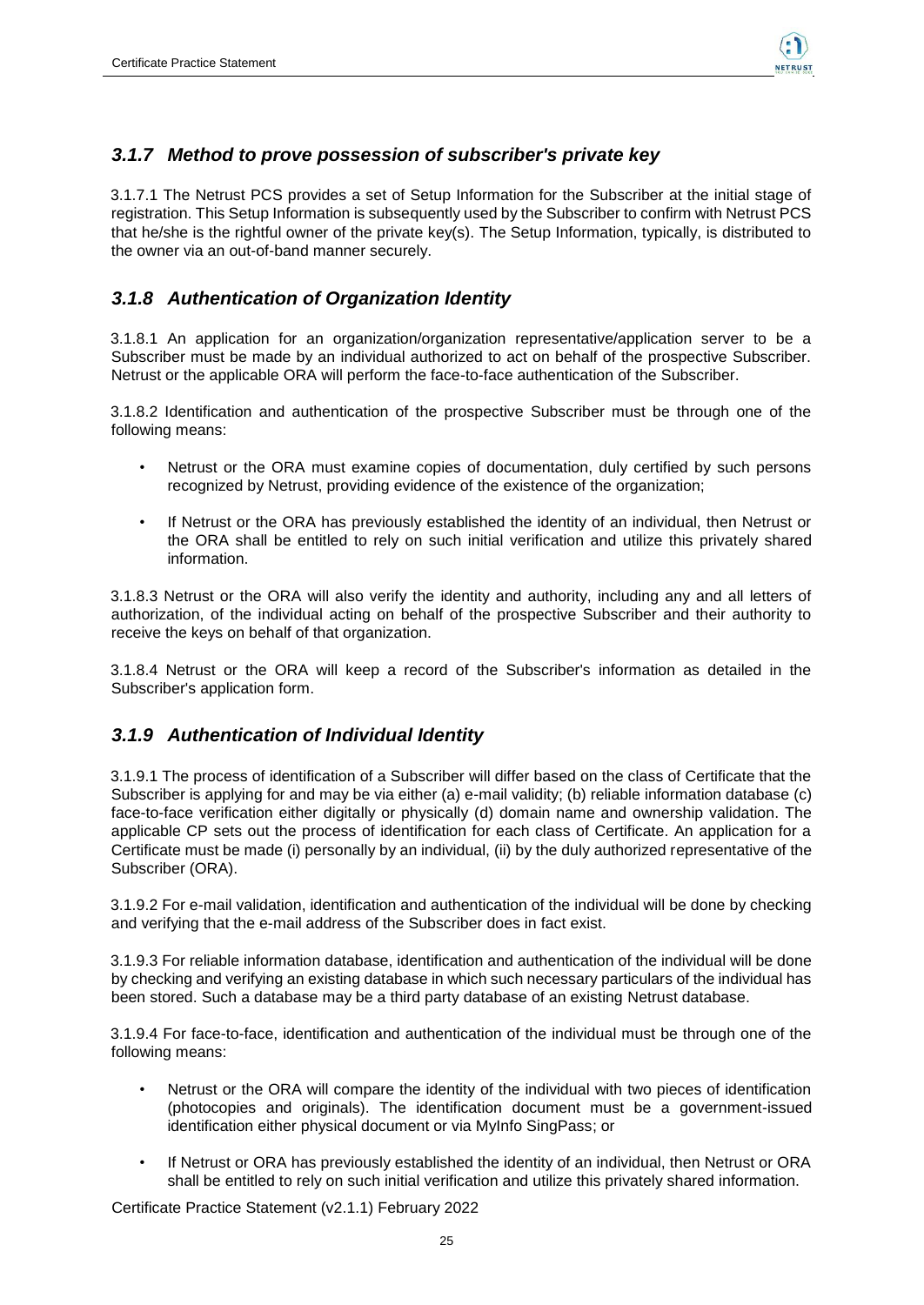

3.1.9.5 Domain name and ownership validation verification involves checking the Applicant/Entity is a registered holder or has exclusive control of the domain name to be included in the certificate name in which the following will be checked

- Verify the Applicant's legal existence and identity
- Verify the Applicant's physical existence (business presence at a physical address)
- Verify the Applicant's operational existence or business registration (business activity)

3.1.9.6 Netrust or the ORA will record the Subscriber's information as detailed in the Subscriber's application form.

#### <span id="page-25-0"></span>*3.2 Routine Renewal*

3.2.1 One month prior to the expiry of each Certificate, Netrust will send a subscription renewal notice, and any applicable set-up information, to the applicable Paying Subscriber or Sponsor. Renewal notices may be sent by Netrust via mail or e-mail in accordance with the provisions of Clause 2.4.2.5 above.

3.2.2 The Paying Subscriber or Sponsor may choose to renew the subscription period by the payment of the requisite subscription or renewal fees to Netrust.

3.2.3 Only (i) the Paying Subscriber, (ii) Sponsor; or (iii) any other parties duly authorized by either the Paying Subscriber or the Sponsor, may renew the applicable subscription.

#### <span id="page-25-1"></span>*3.3 Renewal after Revocation*

3.3.1 In the event of any suspected key compromise, the Certificate issued must be revoked. It is the responsibility of that Subscriber to notify Netrust or the relevant ORA who issued the Certificate immediately upon such suspicion. The process of renewals carried out by Netrust or the relevant ORA after such revocation will be in the same manner as the initial registration. Any change in any information contained in a Certificate will have to be re-certified by Netrust or the relevant ORA before any Certificate is issued.

#### <span id="page-25-2"></span>*3.4 Revocation Request*

3.4.1 Netrust or its ORA will verify any request for revocation for a Certificate. The procedures for processing any revocation request and the means by which its validity is established will be stipulated in Clause 4.4.2.

3.4.2 All revocation requests will be logged by Netrust or its ORA as the case may be.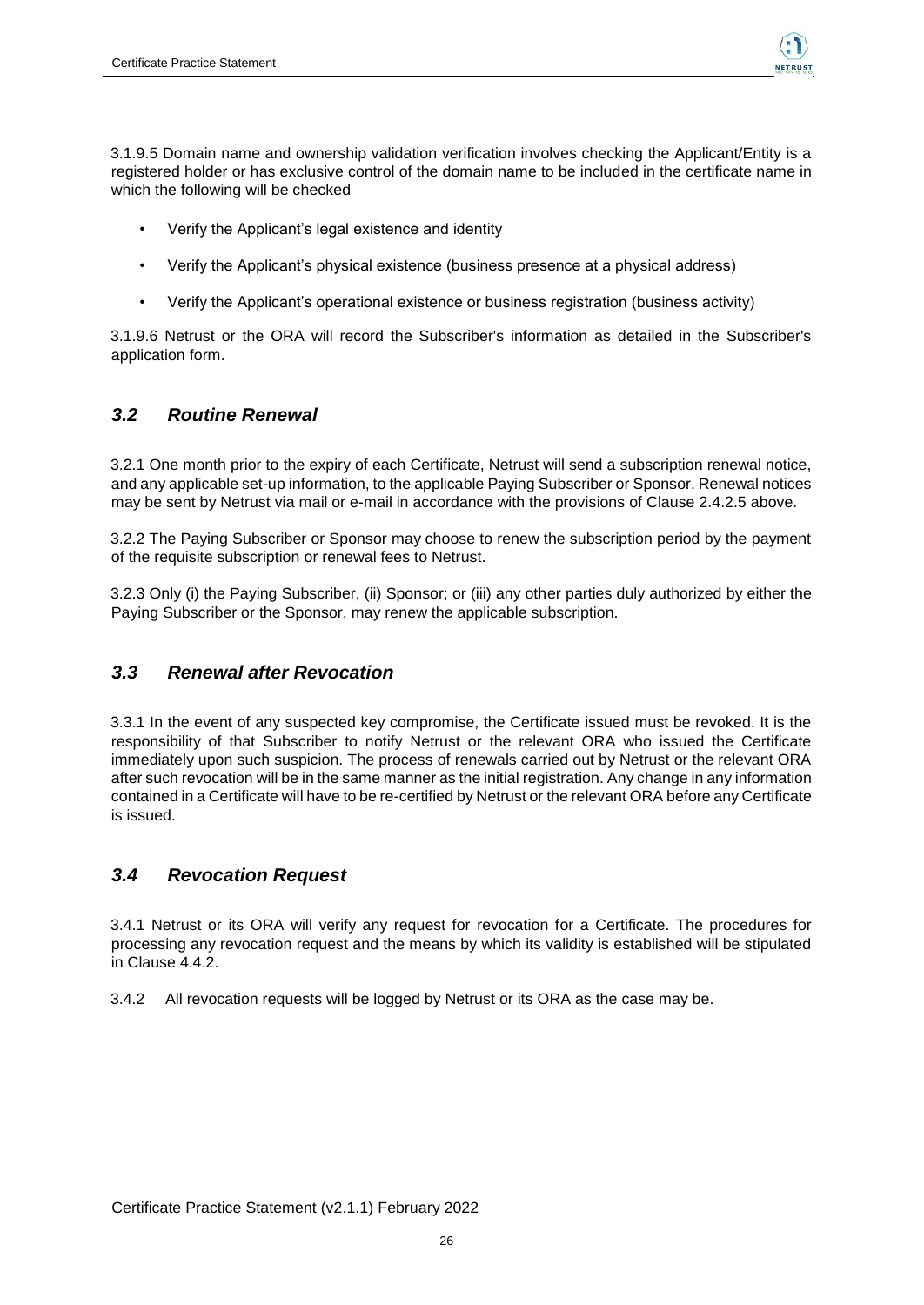

## <span id="page-26-0"></span>**4 OPERATIONAL REQUIREMENTS**

### <span id="page-26-1"></span>*4.1 Certificate Application*

4.1.1 Netrust PCS supports both face-to-face and online Certificate applications. The application process differs for different Netrust Certificate classes, and it adheres and conforms to the procedures as set out by the respective CP.

4.1.2 For face-to-face application which requires verification either digitally or physically, Netrust requires the applicant to:

• Submit by way of email, an application form properly filled and signed. The form must include the Netrust Subscriber Agreement.

| <b>Subscriber Category</b>                                          | <b>ID Document</b>                                                                                                                                                                                                                                                                                                                                               |
|---------------------------------------------------------------------|------------------------------------------------------------------------------------------------------------------------------------------------------------------------------------------------------------------------------------------------------------------------------------------------------------------------------------------------------------------|
| Personal<br>• Singaporean<br>• Singapore Permanent Resident<br>(PR) | $\cdot$ NRIC (pink)<br>• NRIC (blue)<br>• SingPass - MyInfo                                                                                                                                                                                                                                                                                                      |
| • Other Foreigners                                                  | • Government issued identity (e.g. Employment Pass)<br>or Passport                                                                                                                                                                                                                                                                                               |
| Corporate Individual                                                | Letter of authorization, applicant's governing bodies'<br>consent (if applicable) and applicant's identification<br>document as stated above including such other types of<br>documents as may be required by Netrust from time to<br>time. (Netrust will verify the Company's Proof of<br>Existence)                                                            |
| Organization                                                        | Letter of authorization detailing the appointment for<br>which the certificate is to be issued and the current<br>holder of that appointment and applicant's identification<br>document as stated above including such other types of<br>documents as may be required by Netrust from time to<br>time. (Netrust will verify the Company's Proof of<br>Existence) |
| <b>Application Server</b>                                           | Same as above and ownership of server domain name,<br>where applicable                                                                                                                                                                                                                                                                                           |
| Secure Socket Layer Certificate<br>(SSL)                            | Same as above and ownership of domain name except<br>that a face-to-face verification is not required after all<br>checks and validations are completed                                                                                                                                                                                                          |

• Provide identification supporting documents such as:

4.1.2.1 Completed application forms and photocopies of relevant supporting documents are stored in an encrypted server and archived for a period of seven years or until such time when the applicant's subscription with Netrust is invalidated, whichever is longer.

4.1.2.2 Netrust or its ORA are responsible to ensure that the verification of the applicant's identity is duly performed. The verifier's name, designation, signature and date of which the verification is performed are recorded for accountability and audit purpose.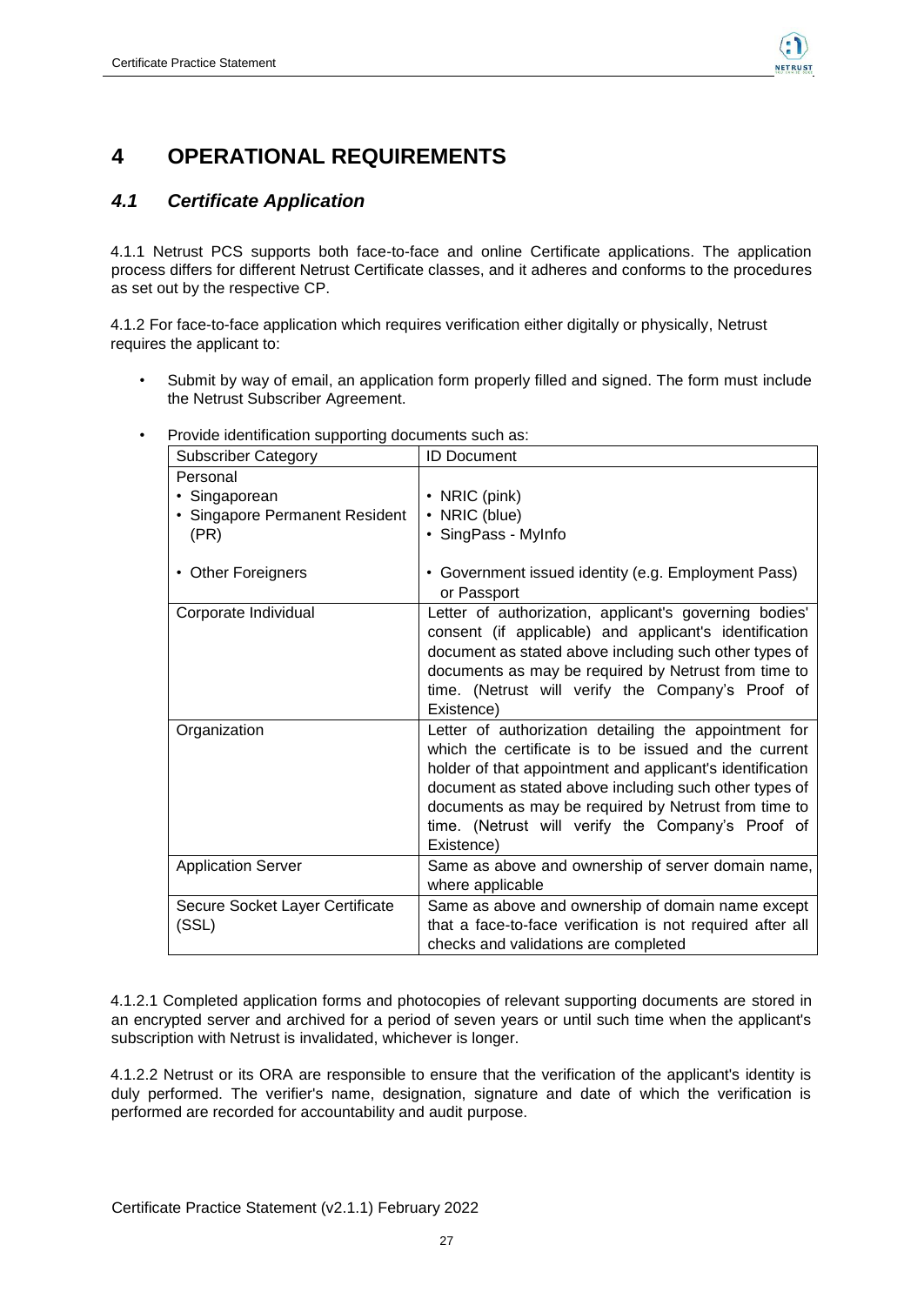

#### <span id="page-27-0"></span>*4.2 Certificate Issuance*

4.2.1 During the Certificate issuance process, the applicant will be issued with a digital certificate or through a set of secret codes used to generate on their end or enrolled in a cryptographic device

4.2.2 Netrust or its ORA issues the set of unique codes to the applicant only if the following conditions are met:

Respective Certificate application procedures as stated above are adhered to;

- Payment is made by Paying Subscriber himself or made by the respective Sponsor of the Sponsored Subscriber; and
- Netrust or its ORA approves the application.

4.2.3 The method of issuing the set of unique codes differs for different Netrust Certificate classes, and it adheres and conforms to the procedures as set out below:

- For all Netrust Certificates, the codes are issued to the applicant in a secure manner, e.g. printed in pin mailer, hand-delivered to the applicant in person, or sent via encrypted email.
- For Test Certificates, no codes will be issued. Test Certificates are issued directly to the applicant.

4.2.4 Upon receipt of the set of unique codes, the applicant may proceed to perform Certificate generation. The Certificate generation process uses Netrust authorized software and it involves the following steps:

- Netrust authorized software generates the Subscriber's signing key pair and sends a public verification key to the Netrust CM for certification. This is communicated securely via the Internet using the shared secret, i.e. the set unique codes previously issued to the applicant. Alternatively, Netrust PCS also supports PKCS#10 Certificate requests standards.
- Netrust CM validates the authenticity of the certification request and upon validation, creates the Subscriber's verification Certificate.
- Where applicable, Netrust CM creates the Subscriber's encryption key pair and encryption Certificate.

#### <span id="page-27-1"></span>*4.3 Certificate Acceptance*

Netrust PCS supports various Certificate acceptance processes for different Netrust Certificate classes, and it adheres and conforms to the procedures as set out by the respective CP.

#### 4.3.1 Procedures for Certificate Acceptance

Netrust requires that all Certificate acceptances to be formally acknowledged by the Subscriber on the agreement after the CA or ORA has issued the Certificate.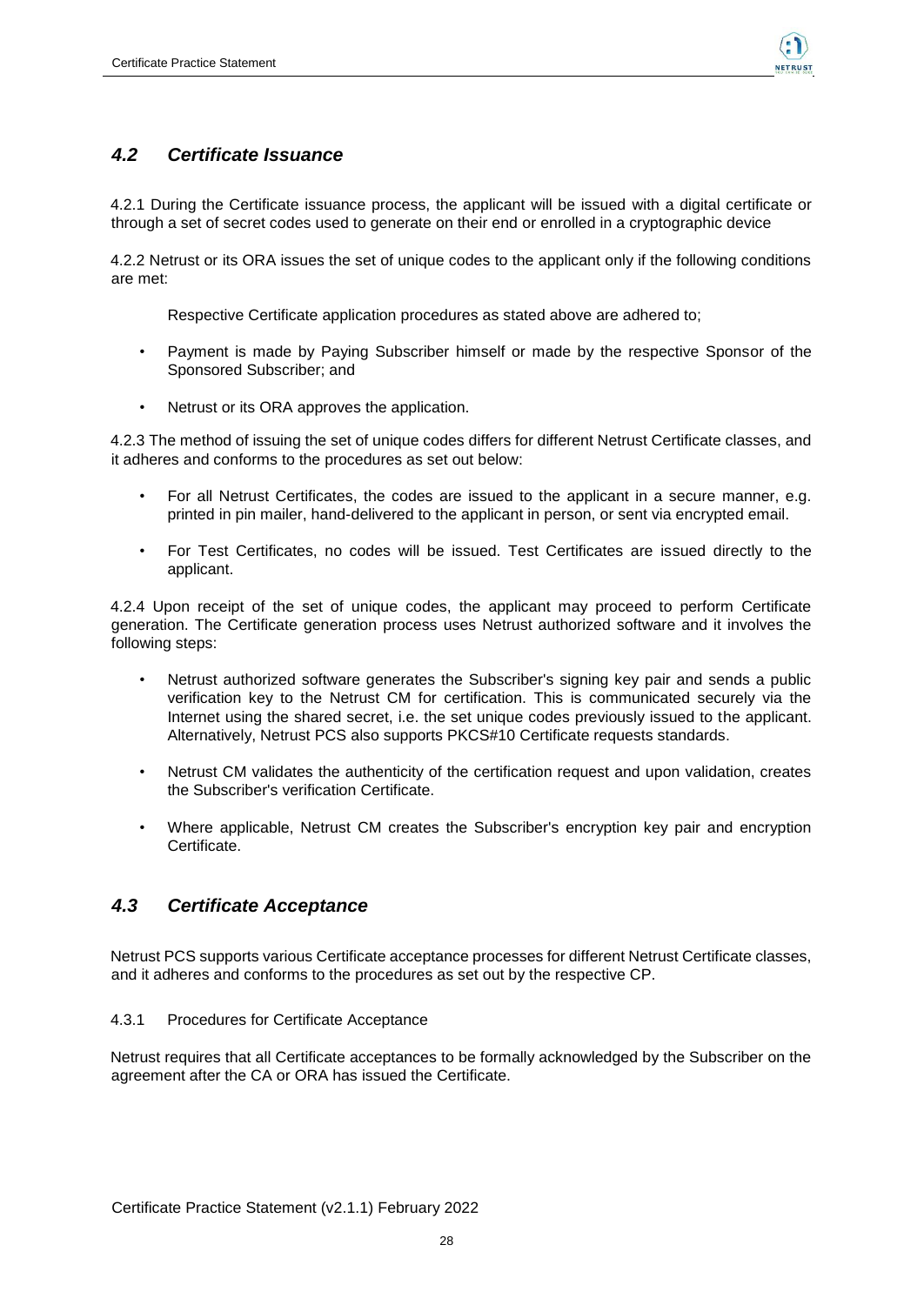

### <span id="page-28-0"></span>*4.4 Certificate Revocation*

#### <span id="page-28-1"></span>*4.4.1 Circumstances for Revocation*

4.4.1.1 A Certificate must be revoked in any of the following circumstances (including but not limited to):

- The private key corresponding to the public key in that Certificate has been compromised.
- There is a cessation of operation where that Certificate is no longer needed for its original purpose.
- The Subscriber has breached or failed to meet his obligations under this CPS, or any other agreement, regulation or law that may be in force.
- The Subscriber does not belong to the community of which he is a member of that is subject to the certificate policy. (e.g. due to death or termination of employment)
- A revocation request is made by the Subscriber.
- Netrust is of the opinion that the Certificate was not issued in accordance to the CPS.
- The certification key of Netrust has been compromised or cessation of Netrust's operations as a certificate authority.
- Any other circumstances as may be determined by Netrust from time to time or in accordance with any requirements, rules or regulations of the governing law.

4.4.1.2 Netrust is under no obligations to disclose the reason for revocation.

#### <span id="page-28-2"></span>*4.4.2 Who Can Request Revocation*

4.4.2.1 The revocation request can only be made by:

- The Paying Subscriber whose name the Certificate has been issued in.
- The Sponsor or Sponsor ORA.
- The duly authorized representative of the Subscriber.
- Authorized personnel of Netrust or Non-Sponsor ORA when the Paying or Sponsored Subscriber has breached the agreement, regulation or law that may be in force.

#### <span id="page-28-3"></span>*4.4.3 Procedure for Revocation Request*

4.4.3.1 The Netrust PCS supports different procedures for revocation request in accordance with the procedures as set out in the "Loss and Replacement" provisions in the respective CP. These include:

- Revocation request is made in person
- Revocation request is made via fax/email or phone where stringent checks are incorporated to ensure the requester is indeed the authorized personnel as stated in 4.4.2. 4.4.3.2 Netrust or its ORA who execute the revocation requests must ensure that the verification of the requester's identity and authority are duly performed. The verifier's name, designation, signature and date of which the verification and revocation are performed are recorded for accountability and audit purpose.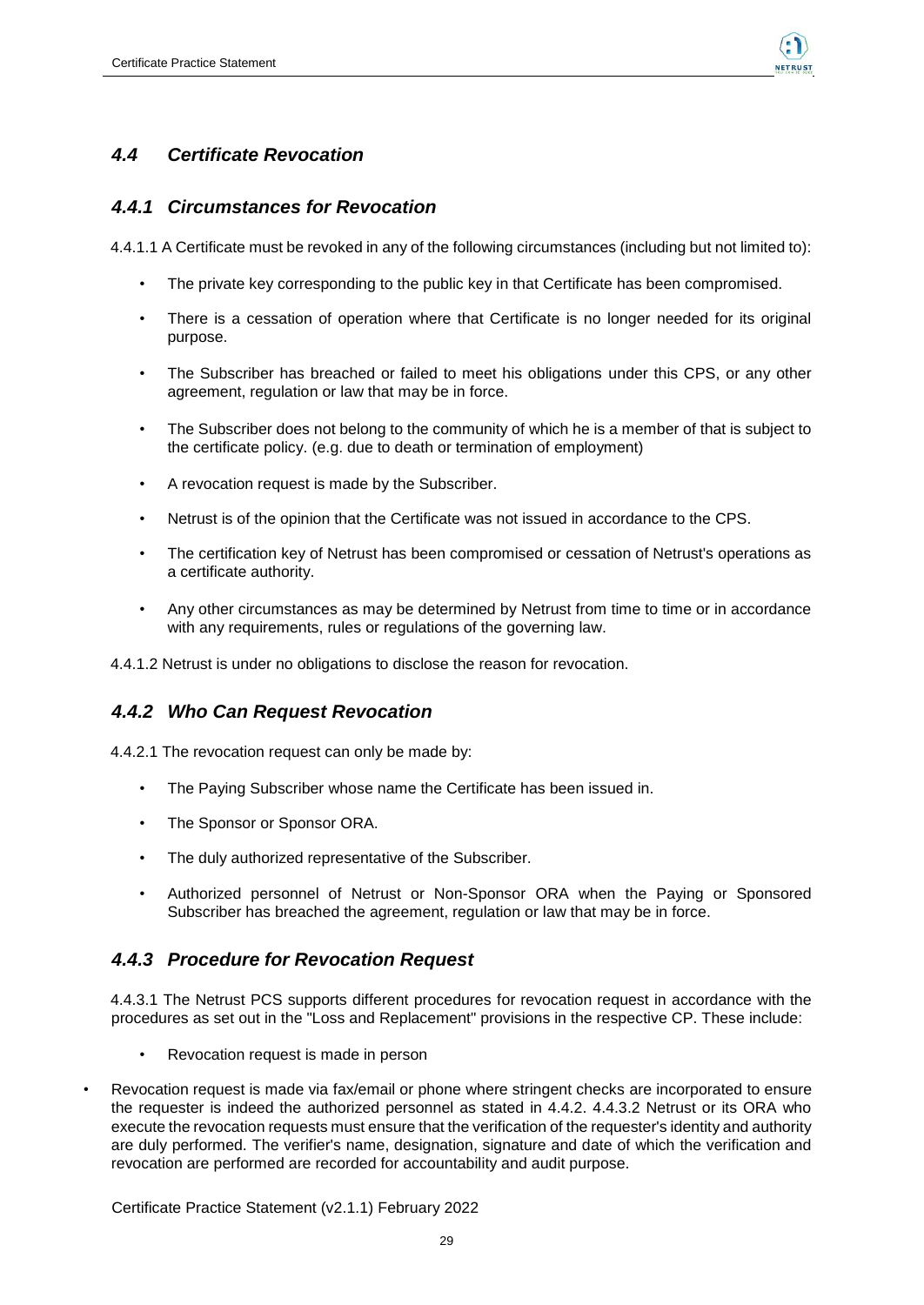

4.4.3.3 Netrust requires that the revocation requester submit a "Netrust Certificate Management Request Form" in addition with the supporting documents as defined in 4.1.2 in order for Netrust or its ORA to verify and execute the revocation request.

### <span id="page-29-0"></span>*4.4.4 Revocation Request Grace Period*

4.4.4.1 Netrust PCS provides various revocation request Grace Period in accordance with the procedures as follows. These include:

- For all Netrust Certificates, the revocation action must be initiated immediately within 24 hours receipt of the revocation request received on a business day and updated to the CRL immediately upon request of the Subscriber**.** All other revocations will be initiated within fortyeight hours upon receipt of the revocation request.
- For Test Certificates, the revocation action must be initiated within forty-eight hours of receipt of the revocation request.

4.4.4.2 Subject to the provisions of Clause 2.4.2.4 above, Netrust will notify the Subscriber of the revocation action via fax, email or phone within forty-eight hours of such revocation in a notice including details like date, time and reason for revocation.

#### <span id="page-29-1"></span>*4.4.5 Circumstances for Suspension*

4.4.5.1 A certificate can be suspended based on the following reasons:

- The Certificate does not contain valid information.
- The Certificate during issuance was provided with misleading and untrue information.
- The private key corresponding to the public key in that Certificate is suspected of being compromised.
- The payment for Certificate renewal is not received within thirty (30) days after the expiry of the Certificate.

#### <span id="page-29-2"></span>*4.4.6 Who Can Request Suspension*

4.4.6.1 The suspension request can only be made by:

- The Paying Subscriber whose name the Certificate has been issued in.
- The Sponsor or Sponsor ORA.
- The duly authorized representative of the Subscriber.
- Authorized personnel of Netrust or Non-Sponsor ORA when the Paying or Sponsored Subscriber has breached the agreement, regulation or law that may be in force.

#### <span id="page-29-3"></span>*4.4.7 Procedure for Suspension Request*

4.4.7.1 The Netrust PCS supports different procedures for suspension request in accordance to the procedures as set out in the "Loss and Replacement" provisions in the respective CP. These include:

Suspension request is made in person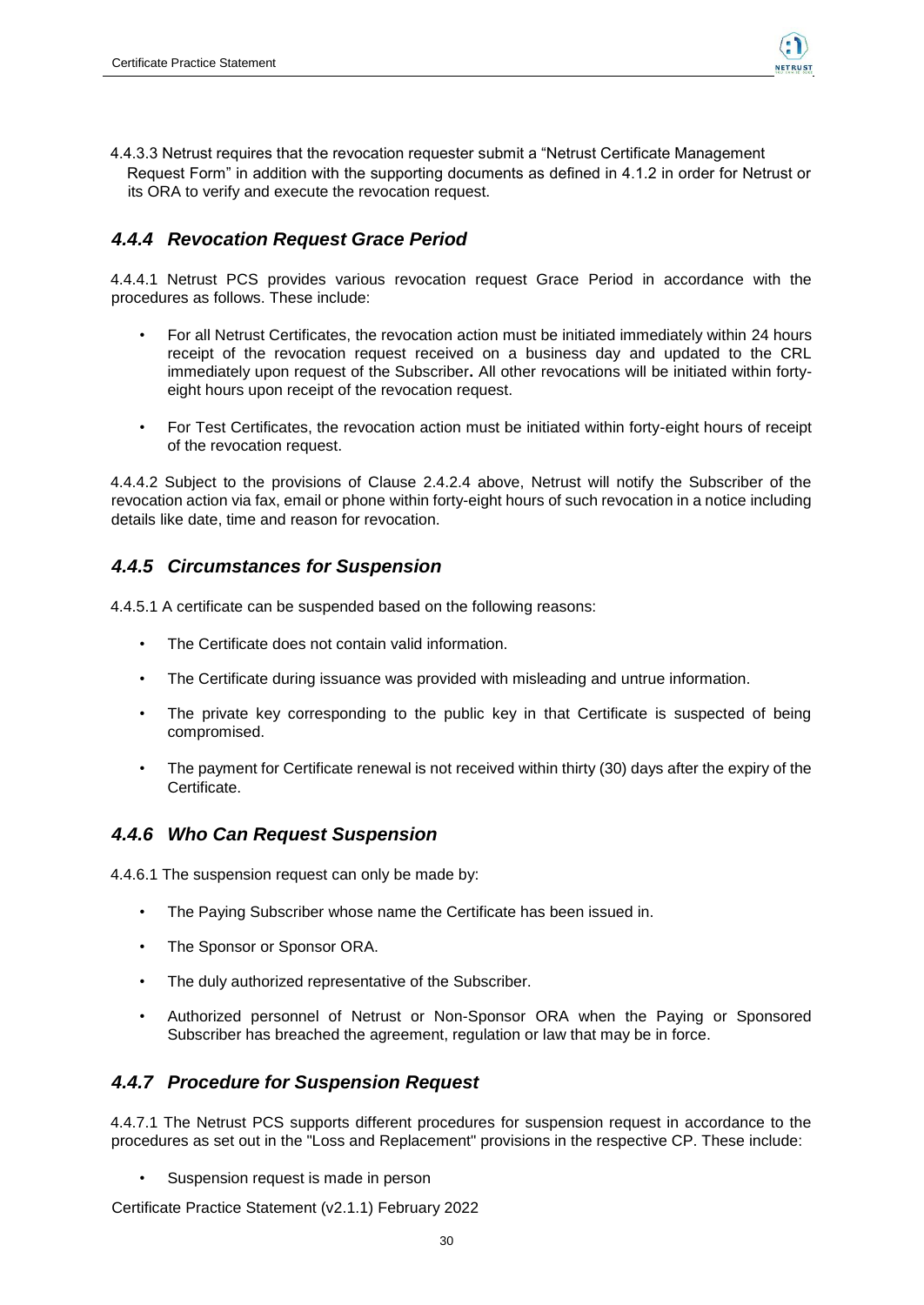

• Suspension request is made via fax or phone where stringent checks are incorporated to ensure the requester is indeed the authorized personnel as stated in 4.4.6.

4.4.7.2 Netrust or its ORA who execute the suspension requests must ensure that the verification of the requester's identity and authority are duly performed. The verifier's name, designation, signature and date of which the verification and suspension are performed are recorded for accountability and audit purpose.

4.4.7.3 Netrust requires that the suspension requestor submit a "Netrust Certificate Management Request Form" in addition with the supporting documents as defined in 4.1.2 in order for Netrust or its ORA to verify and execute the suspension request.

#### <span id="page-30-0"></span>*4.4.8 Limits on Suspension Period*

4.4.8.1 The suspension period will be one month from the receipt of the suspension request. Any further extension of this limit will be subjected to Netrust's discretion.

### <span id="page-30-1"></span>*4.4.9 CRL Issuance Frequency*

4.4.9.1 Netrust updates and publishes the Certificate Revocation List (CRL) every forty-eight hours. It is the responsibility of the Relying Party to ensure that the Certificate in use is validated against the updated CRL published by Netrust.

### <span id="page-30-2"></span>*4.4.10 CRL Checking Requirements*

4.4.10.1 The Relying Party is strongly advised to (i) check the status of the Certificate against the upto-date CRL published by Netrust prior to their use; (ii) verify the authenticity and integrity of the CRL to ensure that it is issued and digitally signed by Netrust CA.

4.4.10.2 Netrust updates and publishes the Certificate Revocation List (CRL) every forty-eight hours upon any revocation requests made. It is the sole responsibility of the Relying Party to ensure that the Certificate in use is validated against the updated CRL published by Netrust.

#### <span id="page-30-3"></span>*4.4.11 Online Revocation/Status Checking Availability*

Online revocation/status checking of Certificates is available on a continuous basis by CRL or Online Certificate Status Protocol (OCSP). OCSP responses are signed by an OCSP responder whose Certificate is signed by the CA that issued the Certificate whose revocation status is being checked. The OCSP signing Certificate contains an extension of type id-pkix-ocsp-nocheck, as defined by RFC6960.

#### <span id="page-30-4"></span>*4.4.12 Online Revocation Checking Requirements*

Netrust supports an OCSP capability using the GET and POST methods for Certificates issued in accordance with this CPS.

Netrust CA shall sign and make available the OCSP response for certificates issued to subscribers at an interval of at least once every 24 hours. OCSP response will have a maximum validity period of 7 days.

If the OCSP responder receives a request for status of a Certificate serial number that is not signed by Netrust CA, then the responder will not respond with a "good" status.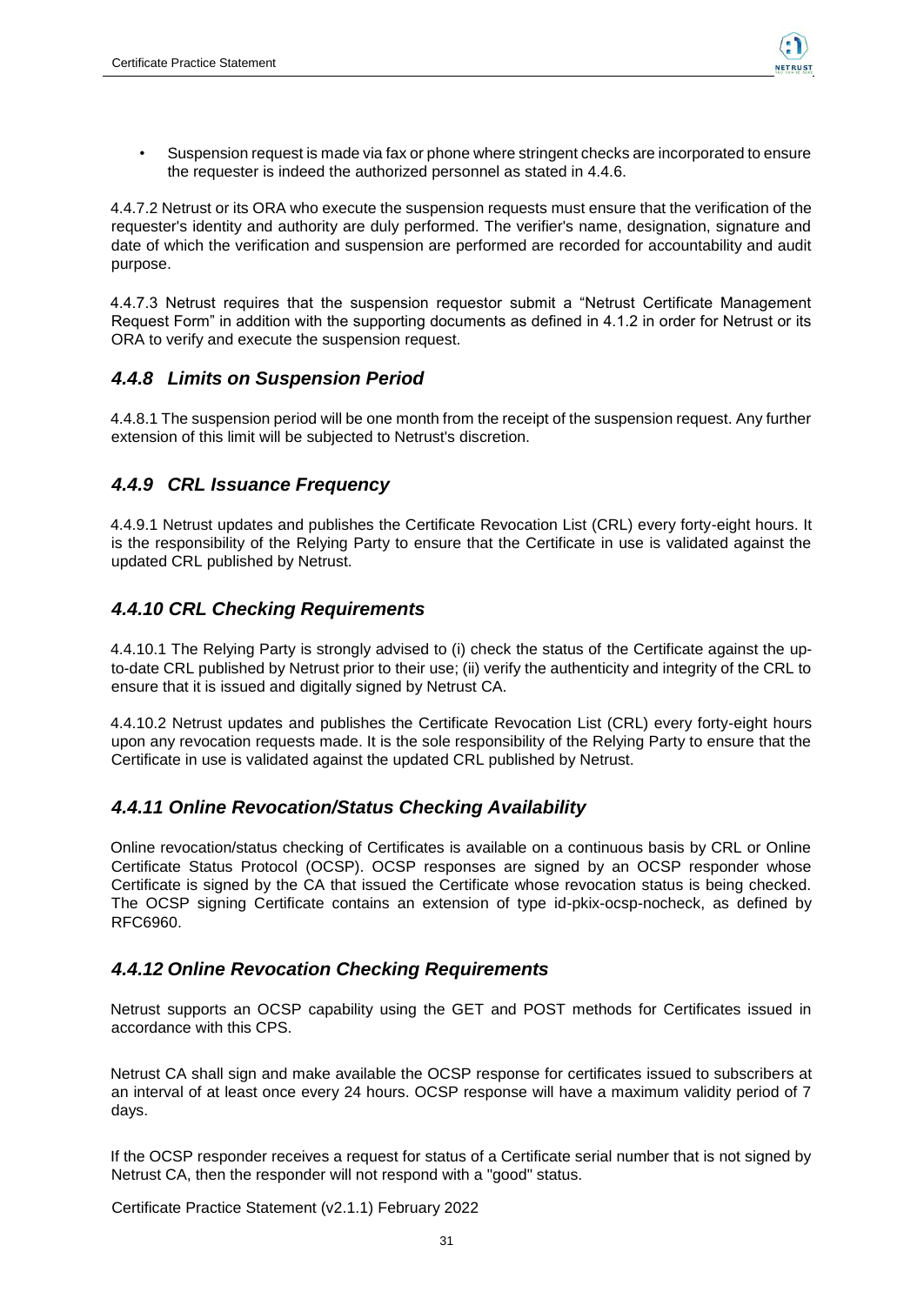

### <span id="page-31-0"></span>*4.4.13 Other Forms of Revocation Advertisements*

No Stipulations

### <span id="page-31-1"></span>*4.4.14 Checking Requirements for Other Forms of Revocation Advertisements*

No Stipulations

### <span id="page-31-2"></span>*4.4.15 Special Requirements Key Compromise*

4.4.15.1 All revocation requests are processed in accordance with the operational requirements as stated in Clauses 4.4.1 through 4.4.4. There is no special requirement needed when the Certificate is revoked due to key compromise.

### <span id="page-31-3"></span>*4.5 Security Audit Procedures*

#### <span id="page-31-4"></span>*4.5.1 Types of Events Recorded*

4.5.1.1 Netrust maintains audit logs for all system related matters. The logs, whether manual or electronic, will contain the date and time of the event, and the identity of the entity which caused the event.

4.5.1.2 Netrust also maintains audit logs for non-system related matters, e.g. physical access logs, personnel changes.

### <span id="page-31-5"></span>*4.5.2 Frequency of Processing Log*

4.5.2.1 Netrust reviews audit logs at least once every week and actions taken from these reviews are documented for accountability and audit purposes.

#### <span id="page-31-6"></span>*4.5.3 Retention Period for Audit Log*

4.5.3.1 Netrust retains its audit logs on-site for at least two months and subsequently archives them offsite for a minimum of seven years.

### <span id="page-31-7"></span>*4.5.4 Protection of Audit Log*

4.5.4.1 Netrust implements strict access controls to ensure that only Netrust authorized personnel can access these audit logs. These logs are protected from unauthorized viewing, modification and deletion.

### <span id="page-31-8"></span>*4.5.5 Audit Log Backup Procedures*

4.5.5.1 Netrust ensures that all audit logs and audit summaries are backed up in accordance to Netrust backup standards and procedures. These include daily, weekly, monthly and yearly backup, as well as on-site and off-site backup facilities.

### <span id="page-31-9"></span>*4.5.6 Audit Collection System (Internal vs External)*

4.5.6.1 The Netrust CPS audit collection systems include: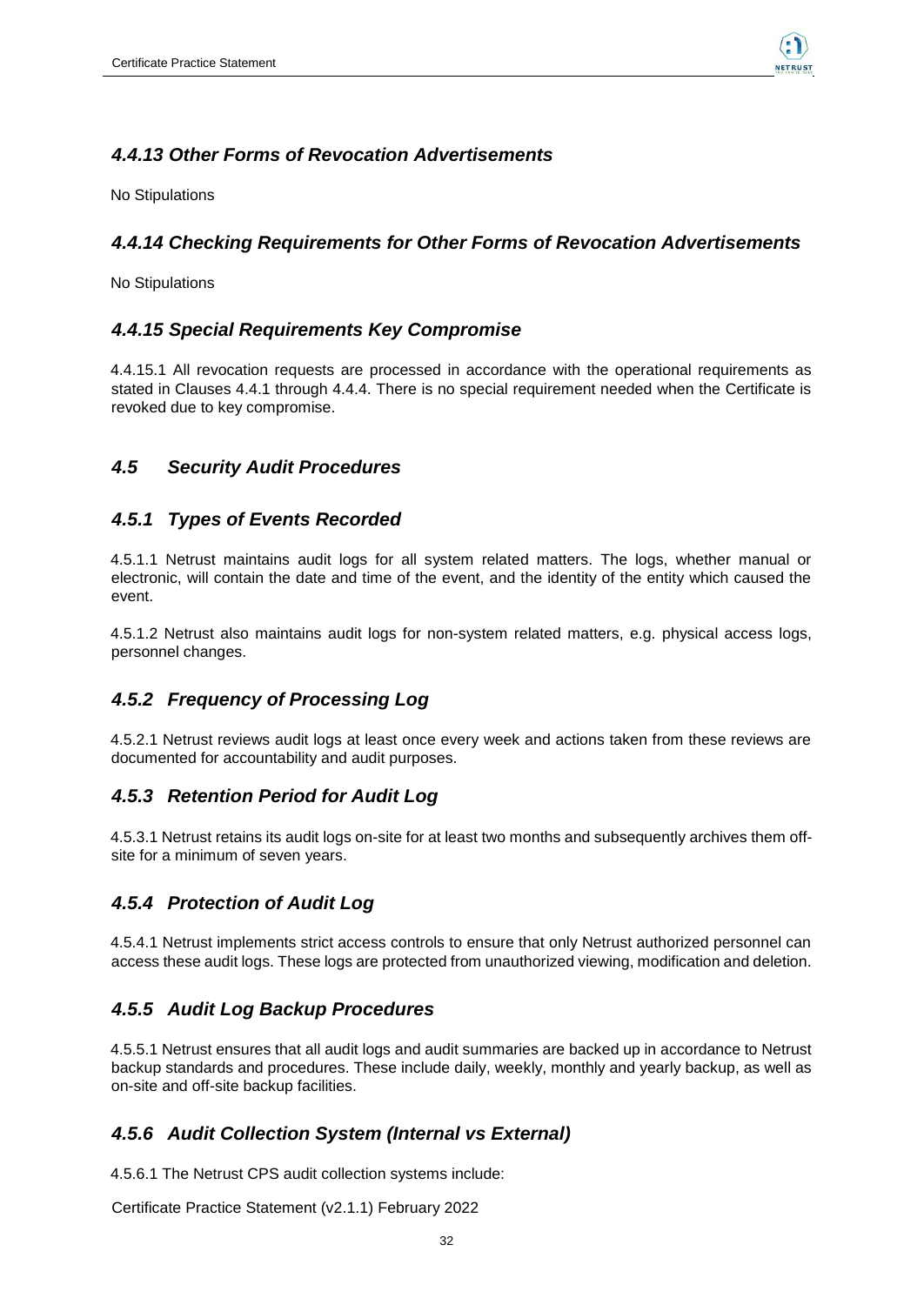

- The Certificate management system
- The Certificate directory system
- The remote access system
- The firewall system
- The Intrusion Detection System (IDS)
- Network Monitoring Tools

4.5.6.2 Netrust is constantly reviewing other system management and auditing tools. Where appropriate, these systems will be implemented to support the audit requirements.

#### <span id="page-32-0"></span>*4.5.7 Notification to Event-Causing Subject*

4.5.7.1 The decision to notify the event-causing subject is at the sole discretion of Netrust. Netrust is not obliged to notify the person or system or application if they caused an event that was logged by the Netrust PCS audit systems.

#### <span id="page-32-1"></span>*4.5.8 Vulnerability assessments*

4.5.8.1 Netrust will conduct a system audit to monitor systems vulnerability at such periods as may be determined by Netrust. Where necessary, vulnerability assessments will be performed and reviewed based on the audit results/recommendation.

### <span id="page-32-2"></span>**4.6 Records Archival**

#### <span id="page-32-3"></span>*4.6.1 Types of Events Recorded*

4.6.1.1 Netrust will archive the CA databases that consist of Certificate and CRLs it issues and the Subscriber's encryption private key at such periods as may be determined by Netrust. It will also archive audit logs and information used for identification and authentication purpose.

#### <span id="page-32-4"></span>*4.6.2 Retention Period for Archive*

4.6.2.1 The retention period of archive in Netrust PCS is typically seven years unless otherwise stated.

#### <span id="page-32-5"></span>*4.6.3 Protection of Archive*

4.6.3.1 The archives are protected at a level of physical security where only authorized personnel can access them. They are also protected from environmental threats such as temperature, humidity and magnetism.

#### <span id="page-32-6"></span>*4.6.4 Archive Backup Procedures*

4.6.4.1 Currently, all archived materials are stored at off-site locations with similar protection stated in Clause 4.6.3.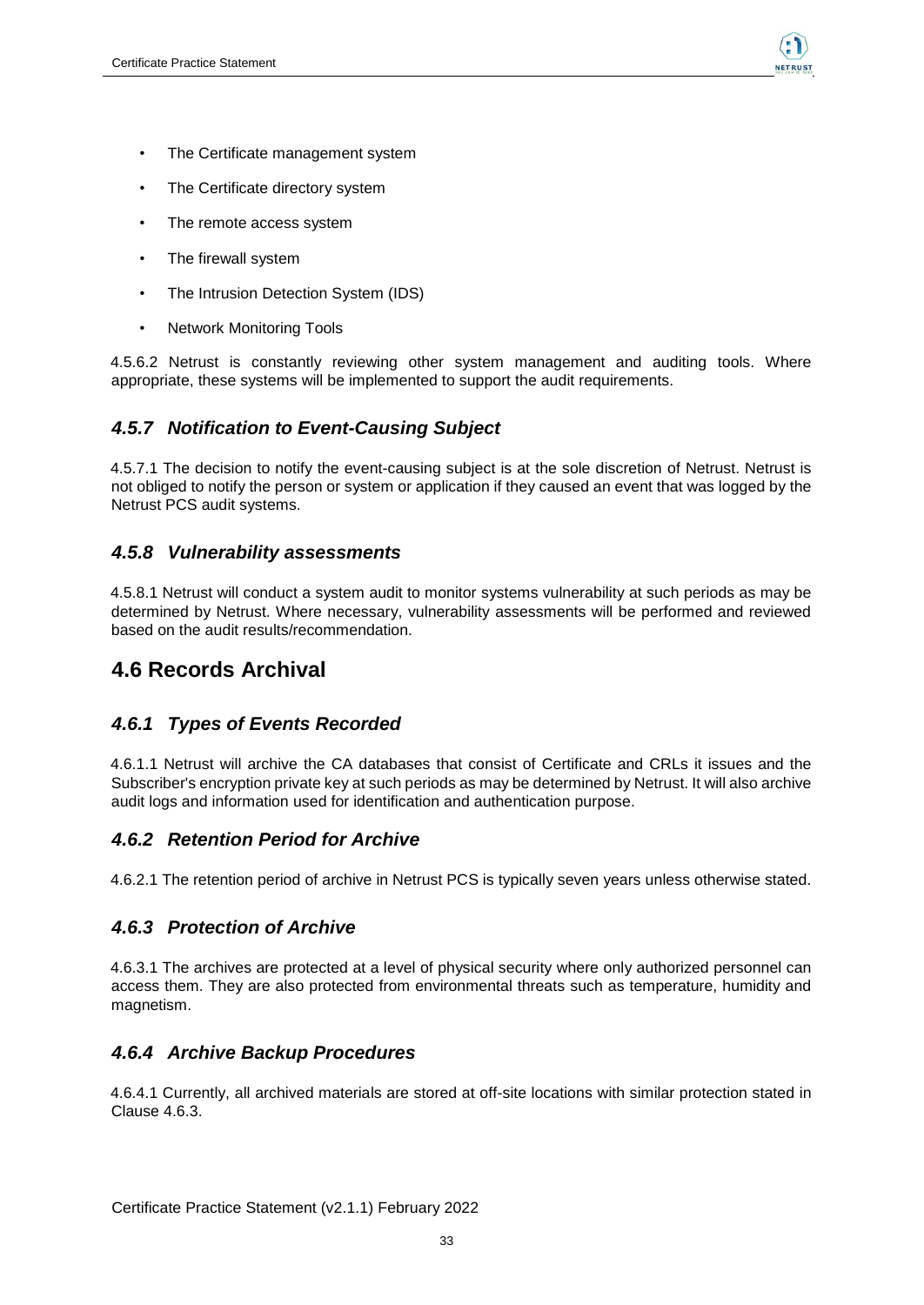

#### <span id="page-33-0"></span>*4.6.5 Requirement for Time-Stamping of Records*

4.6.5.1 All archived materials stated in Clause 4.6.1 shall be time-stamped unless otherwise stated.

### <span id="page-33-1"></span>*4.6.6 Archive Collection System (Internal or External)*

4.6.6.1 The archive collection system in Netrust PCS is manually performed.

### <span id="page-33-2"></span>*4.6.7 Procedures to Obtain and Verify Archive Information*

4.6.7.1 Netrust will verify the integrity of archived information on a yearly basis. Detailed procedures are being documented in the Netrust Standards and Procedures Specifications.

### <span id="page-33-3"></span>*4.7 Key Changeover*

4.7.1 Automated key changeover is permitted in Netrust PCS. A Subscriber or a Sponsor may apply to initiate this process.

### <span id="page-33-4"></span>*4.8 Key Recovery / Key Renewal*

4.8.1 Key Recovery or certificate recovery is required if the certificate password was locked or has expired. The Subscriber or ORA is required to furnish the following documents and Netrust will require a face-to-face verification either digitally or physically.

| Certificate Type                                      | <b>Required Documents</b>                                                                                                                                    |
|-------------------------------------------------------|--------------------------------------------------------------------------------------------------------------------------------------------------------------|
| □ Net ID Certificates<br>Personal<br>Corporate        | • Users NRIC / Passport / Government issued ID<br>for Foreigners<br>• Change Management Request Form<br>• Letter of authorization if by way of proxy         |
| • Organization ID Certificate<br>• Server Certificate | • Letter of Authorization from the company<br>Authorized Person's NRIC / Passport /<br>Government issued ID for Foreigners<br>Change Management Request Form |
| <b>SSL Certificate</b>                                |                                                                                                                                                              |

#### <span id="page-33-5"></span>*4.9 Compromise and Disaster Recovery*

#### <span id="page-33-6"></span>*4.9.1 Computing Resources, Software, and/or Data Corruption*

4.9.1.1 This provision will be outlined in the Netrust Disaster Recovery Plan.

#### <span id="page-33-7"></span>*4.9.2 Entity Public Key is Revoked*

4.9.2.1 In the event that the Netrust CA Certificate is revoked, Netrust shall take such steps to notify all Subscriber of such revocation in accordance with the notice provisions (Clause 2.4.2.4) of this CPS.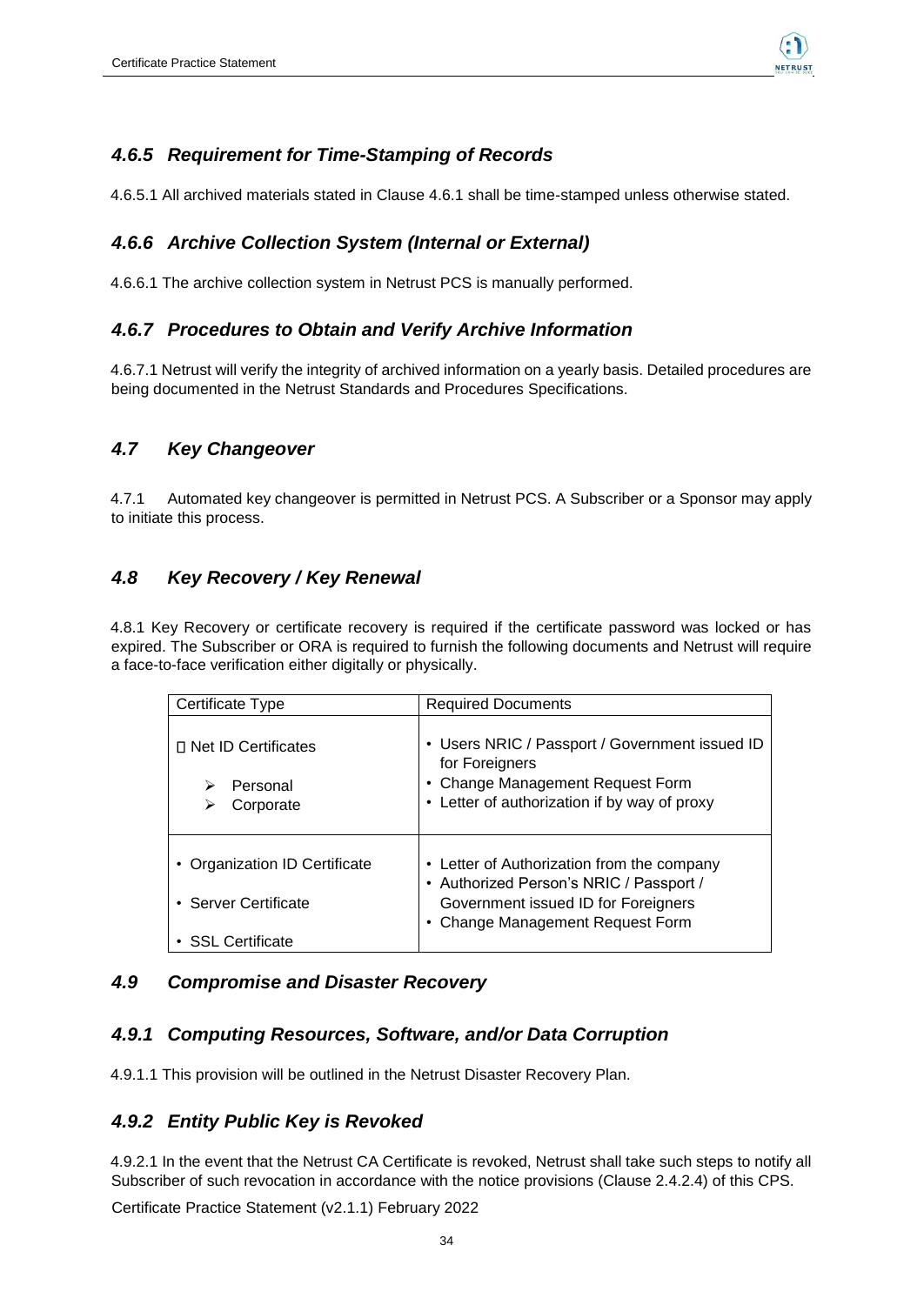

### <span id="page-34-0"></span>*4.9.3 Entity Key is Compromised*

4.9.3.1 In the event that the Netrust CA private key is revoked, Netrust shall perform disaster recovery procedures as set out in the Netrust Disaster Recovery Plan.

### <span id="page-34-1"></span>*4.9.4 Secure Facility After a Natural or Other Type of Disaster*

4.9.4.1 This provision will be outlined in Netrust Disaster Recovery Plan.

#### <span id="page-34-2"></span>*4.10 CA Termination*

**4.10.1** In the event that Netrust intends to discontinue its operations, Netrust will give the ORA, Sponsor and Subscriber a minimum of three months written notice before terminating its operations and will follow procedures in compliance with all applicable laws.

**4.10.2** Netrust will make arrangements for its records and Certificate to be archived in a manner prescribed by the applicable laws of the Republic of Singapore.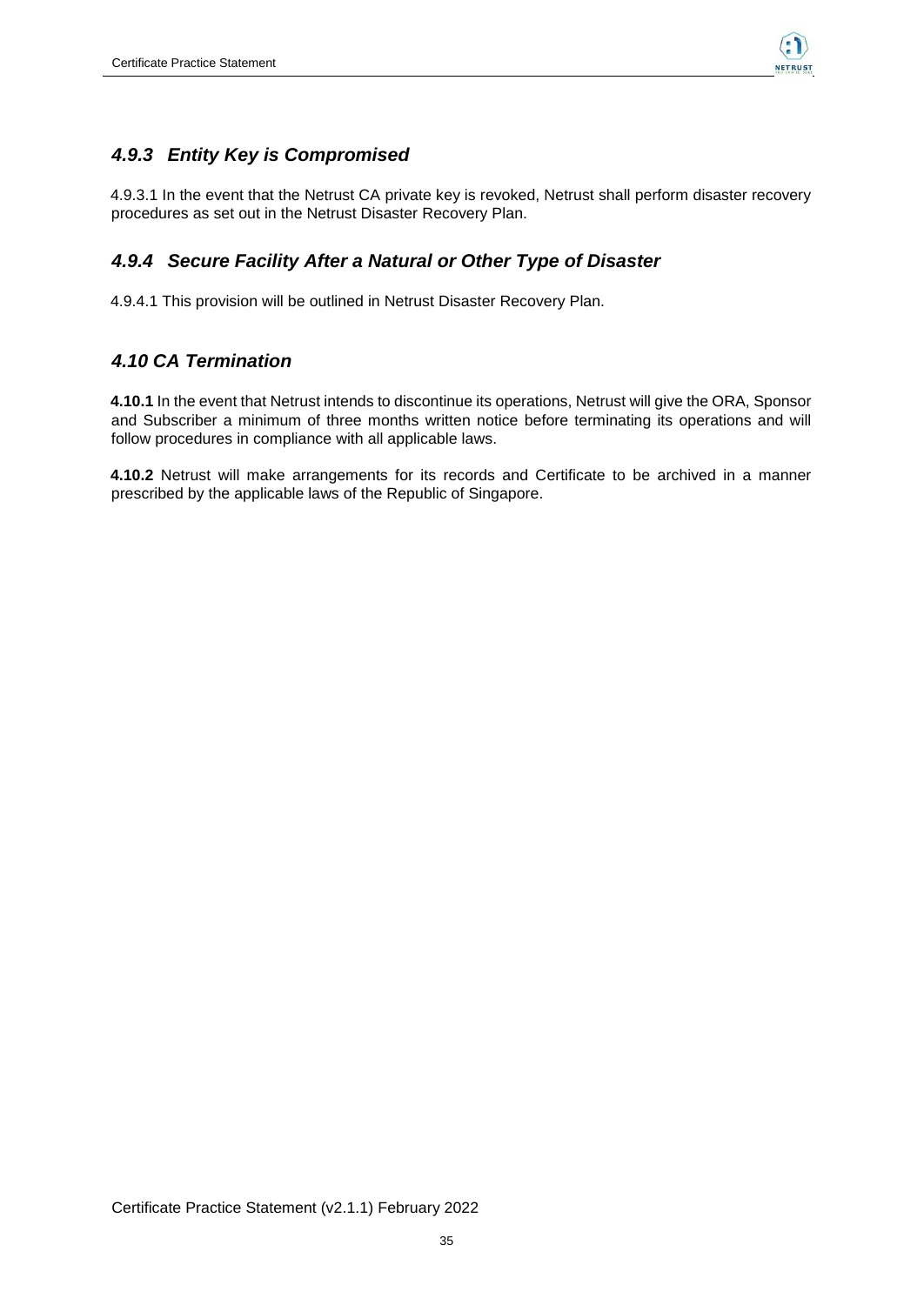

## <span id="page-35-0"></span>**5 PHYSICAL, PROCEDURAL & PERSONNEL SECURITY CONTROLS**

### <span id="page-35-1"></span>*5.1 Physical Controls*

### <span id="page-35-2"></span>*5.1.1 Site Location and Construction*

5.1.1.1 Netrust PCS is currently housed in a secure data centre with four layers of protection to control physical access to the Netrust Operation Centre (NOC). These include:

- a. The need to exchange either a Visitor/Contractor Pass with identification document at the reception of the data centre.
- b. Restricted door access at the entrance of Data Centre.
- c. Restricted trapped-door access to enter the Data Centre where the NOC is located. The NOC is a separate room in the data centre and data centre staff, who are on 24hrs \* 7 days shift will ensure that only Netrust staff can access the room.
- d. Biometrics technology has also been deployed to control the physical access to the NOC.

5.1.1.2 A manual log-file system is adopted to track the access to the NOC. Based on the above restriction, the person is required to sign-in/out at the Reception, the entrance to Data Centre and finally at the NOC. They are required to state the date/time and purpose of visit. In addition, movements of all Netrust authorized staff or its agents are to be accompanied by data centre personnel when in the restricted zone. A list of Netrust authorized personnel is provided to the data centre to ensure that only authorized Netrust staff are allowed to gain access to the NOC. Other Netrust's visitors, contractors and/or vendors to access the NOC need to be escorted by an authorized Netrust staff.

5.1.1.3 All Netrust ORA sites must also be protected to ensure only authorized staff has access to the ORA System. Netrust Administrators are responsible for the protection of the Netrust administrator profile. All these requirements and guidelines are set out in the applicable ORA Agreement.

5.1.1.4 The Netrust Subscriber must take full responsibility to ensure that their workstations and Netrust profile password are protected against unauthorized access and/or disclosure.

### <span id="page-35-3"></span>*5.1.2 Power and Air Conditioning*

5.1.2.1 Netrust CA Systems are adequately protected against power fluctuations or total loss of power by an uninterruptible power supply (UPS).

5.1.2.2 Netrust CA Systems are also adequately protected with air conditioning and cooling systems.

5.1.2.3 Netrust leverages on the Data Centre operations and procedures to cater for the above.

#### <span id="page-35-4"></span>*5.1.3 Water Exposures*

5.1.3.1 Netrust CA Systems are adequately protected against water exposures.

5.1.3.2 Similarly, Netrust leverages on the Data Centre operations and procedures to meet such requirements.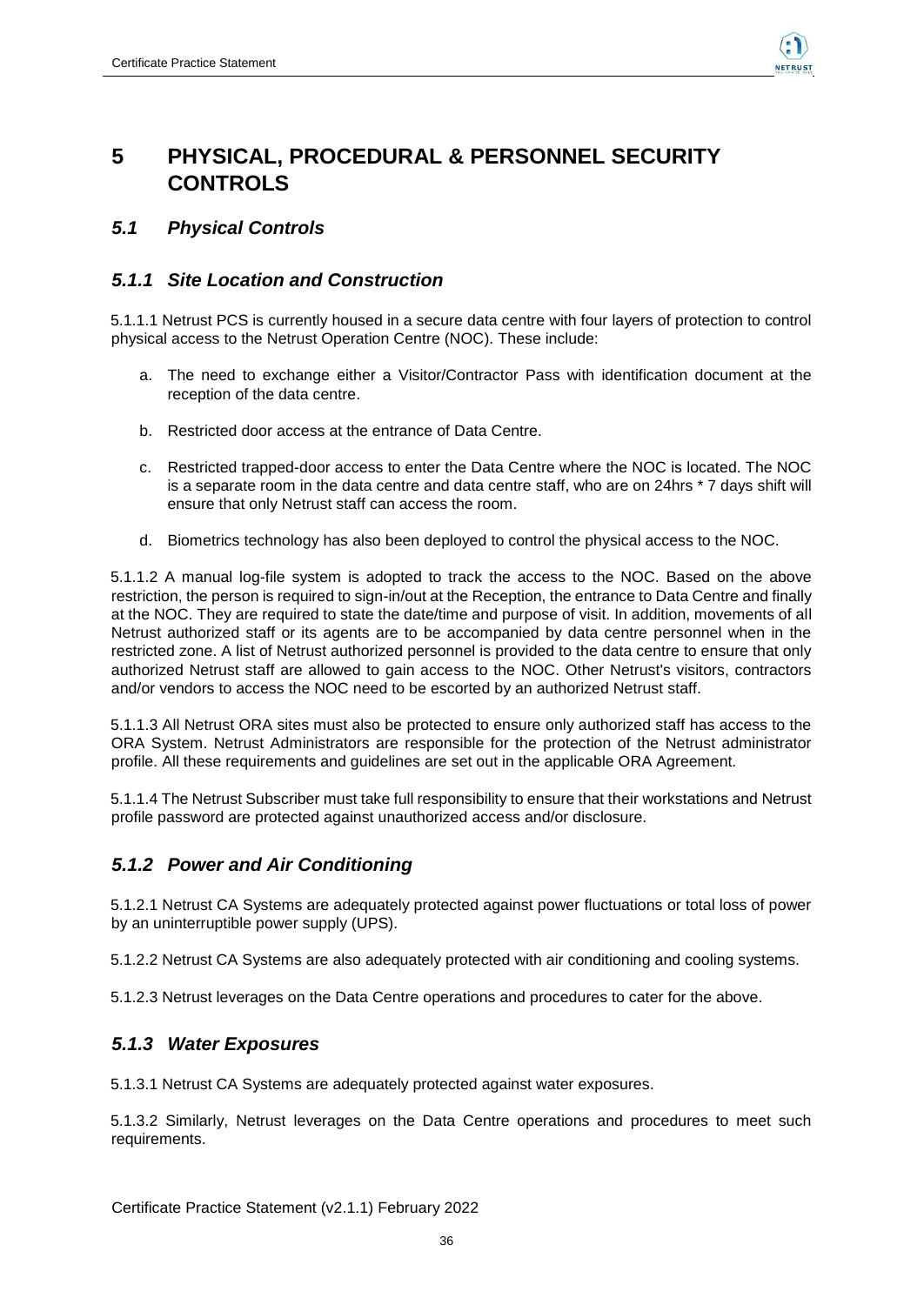

### <span id="page-36-0"></span>*5.1.4 Fire Prevention and Protection*

5.1.4.1 Netrust CA Systems are adequately protected against fire. Netrust leverages on the Data Centre operations and procedures to cater for such protection.

#### <span id="page-36-1"></span>*5.1.5 Media Storage*

5.1.5.1 The media storage used in the Netrust CA Systems are adequately protected against environment threats such as temperature, humidity and magnetism. The specific requirements are specified in Netrust Standards and Procedures Specification.

### <span id="page-36-2"></span>*5.1.6 Waste Disposal*

5.1.6.1 Netrust will perform data destruction once the CA-related data are no longer needed and/or the archival period has expired. Netrust will ensure the respective media that stores these information are properly sanitized or destroyed before it is release for disposal.

5.1.6.2 All disposal exercises will be recorded for audit purposes and shall be subject to such independent criterion as may be required pursuant to the applicable laws of the Republic of Singapore.

#### <span id="page-36-3"></span>*5.1.7 Off-Site Backup*

5.1.7.1 Netrust provides off-site support for storage media back-up. Other off-site arrangement for business resumption will be specified in the Netrust Disaster Recovery Plan.

5.1.7.2 The security requirements for the off-site backup are similar to those that are practiced in Netrust premise, and they are in accordance to Netrust backup standards and procedures.

#### <span id="page-36-4"></span>*5.2 Procedural Controls*

#### <span id="page-36-5"></span>*5.2.1 Trusted roles*

5.2.1.1 Netrust establishes trusted roles to perform the critical CA function. These include:

- CA Security Officer(s) (minimum of 3)
	- implement the CA policies;
	- incorporate new Security Officers;
	- manage the CA Administrators;
	- verify audit logs, CP and CPS Compliance; and is the manager of the System.
- Admin (CS)
	- manage the Subscriber registration process; and
	- create, delete, renew and/or revoke Subscriber Certificate.
- Admin (Engineer)
	- configure and maintain the CA system hardware and software; administer the commencement and cessation of CA services; and - manage CA operators.
	- perform day-to-day monitoring of the CA Systems.
	- carry out activities such as collection of logs and backup
- **Auditor** 
	- check logs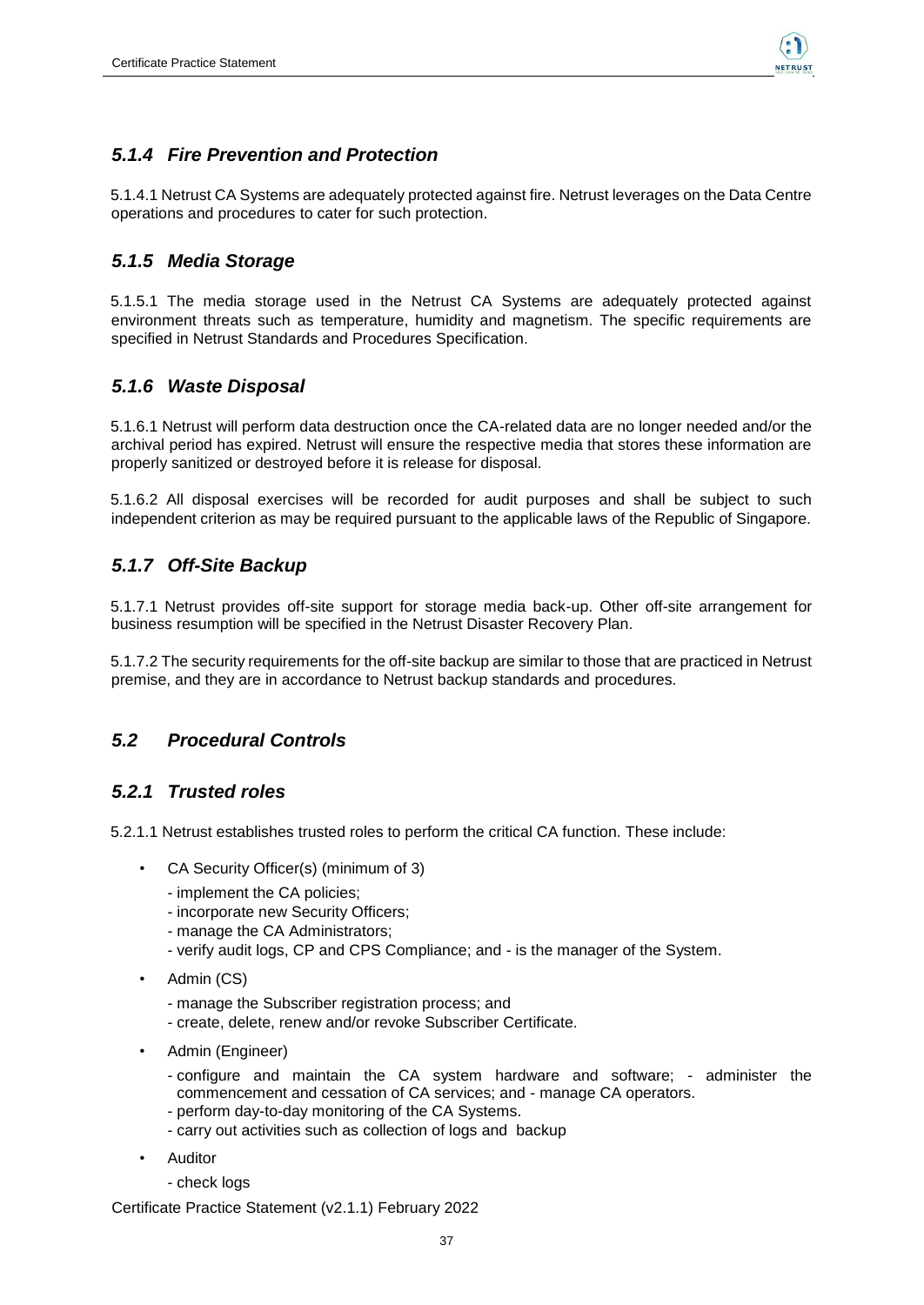

5.2.1.2 The appointment of these trusted roles is to ensure segregation of duties such that no one person can maliciously use the CA system without detection. Each of the trusted roles is limited to the actions they are required to perform in fulfilling their responsibilities.

5.2.1.3 Netrust will provide recommendations and guidelines to its ORA to carry out their responsibility as the remote CA Administrators. Where appropriate, the ORA will ensure separation of duties such that not all administrative functions are performed by one individual only.

### <span id="page-37-0"></span>*5.2.2 Number of Persons Required Per Task*

5.2.2.1 Netrust must ensure that no single individual may gain access to Subscriber private keys stored by the Netrust CA.

5.2.2.2 At a minimum two individuals, preferably using a split knowledge technique such as twin passwords to perform any key recovery operation.

5.2.2.3 All other duties associated with Netrust CA roles may be performed by an individual operating alone.

#### <span id="page-37-1"></span>*5.2.3 Identification and Authentication for Each Role*

5.2.3.1 All Netrust trusted roles are verified and authenticated before they are issued an account or certificate to carry out their duties.

5.2.3.2 All Netrust trusted roles are to ensure that:

- The account or certificate issued directly attributed to an individual or an organization.
- The account or certificate issued is not shared.
- Restriction to actions authorized for the role is through the use of the account and/or certificate, Netrust software and procedural controls.

#### <span id="page-37-2"></span>*5.3 Personnel Controls*

#### <span id="page-37-3"></span>*5.3.1 Background, Qualifications, Experience, and Clearance Requirements*

5.3.1.1 The qualifications and experience of CA trusted personnel is in accordance to the job responsibility assigned to them. Netrust provides comprehensive training with respect to the duties they have to perform. (Netrust may issue such certificates as may be determined by Netrust to such personnel on the completion of the training)

5.3.1.2 Netrust will implement appropriate background checks for its key CA trusted personnel. The ORA are recommended to conduct such checks for their administrators.

5.3.1.3 Netrust establishes procedural controls such that the CA trusted personnel are bound by statute or contract not to disclose sensitive Netrust PCS information.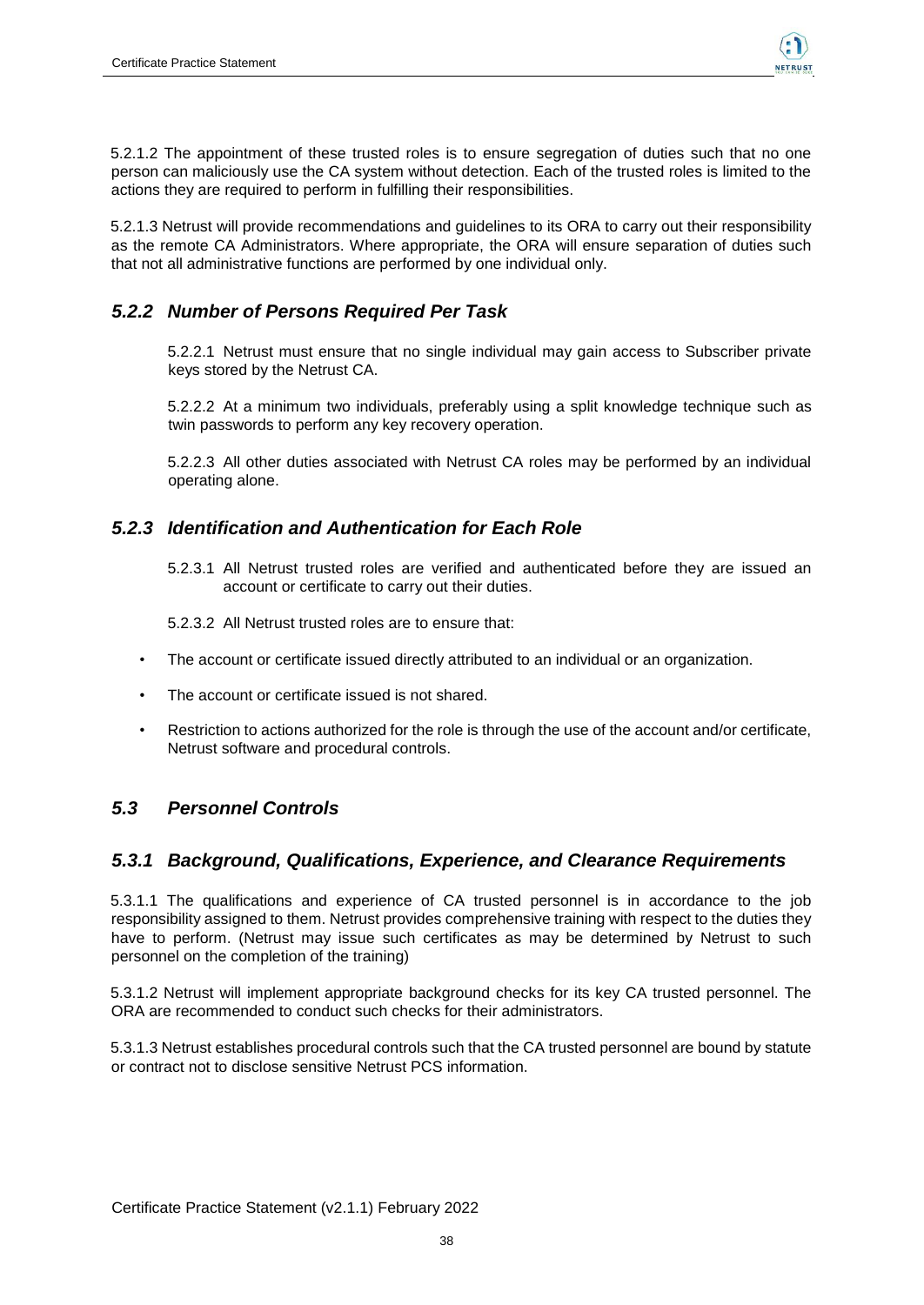

### <span id="page-38-0"></span>*5.3.2 Background Check Procedures*

5.3.2.1 Employees of Netrust are required to declare that they are not undischarged bankrupts, nor involved in any arrangement with any creditors or convicted of any offence in Singapore. Failure to comply will lead to disciplinary action taken by Netrust.

5.2.3.2 Employees of Netrust are also required to notify Netrust in the event that they are involved or may be involved in any prosecution. Failure to comply will lead to disciplinary action taken by Netrust.

### <span id="page-38-1"></span>*5.3.3 Training Requirements*

5.3.3.1 Netrust ensures that comprehensive training to respective Netrust trusted roles are provided in areas of:

- Netrust security principles and mechanism
- Netrust CA software version in use
- Netrust CA operating systems and network implementation
- Operational duties
- Netrust policies, standards and procedures
- Governing regulations and rules, where appropriate
- Netrust may issue certificates thereafter the completion of training

#### <span id="page-38-2"></span>*5.3.4 Retraining Frequency and Requirements*

5.3.4.1 The re-training frequency is subject to the frequency of changes in the Netrust CA Systems.

5.3.4.2 The training requirements are in accordance to those specified in Clause 5.3.3.

#### <span id="page-38-3"></span>*5.3.5 Job Rotation Frequency and Sequence (Not Applicable)*

#### <span id="page-38-4"></span>*5.3.6 Sanctions for Unauthorized Actions*

5.3.6.1 Netrust will suspend the trusted personnel access to the Netrust PCS, in the event that he is suspected, or has performed unauthorized actions such as unauthorized use of authority and unauthorized use of the Netrust CA Systems or operations.

5.3.6.2 The suspension will be immediate upon detection and the period of suspension will be subject to investigation reports.

#### <span id="page-38-5"></span>*5.3.7 Contracting Personnel Requirements*

5.3.7.1 Netrust does not employ contract personnel to perform the trusted roles in Netrust PCS.

5.3.7.2 In the event where Netrust authorized vendors and/or contractors need to access the Netrust CA system, authorized Netrust personnel must escort them at all time. All actions performed by these contracting personnel will be recorded and logged for accountability and audit purposes.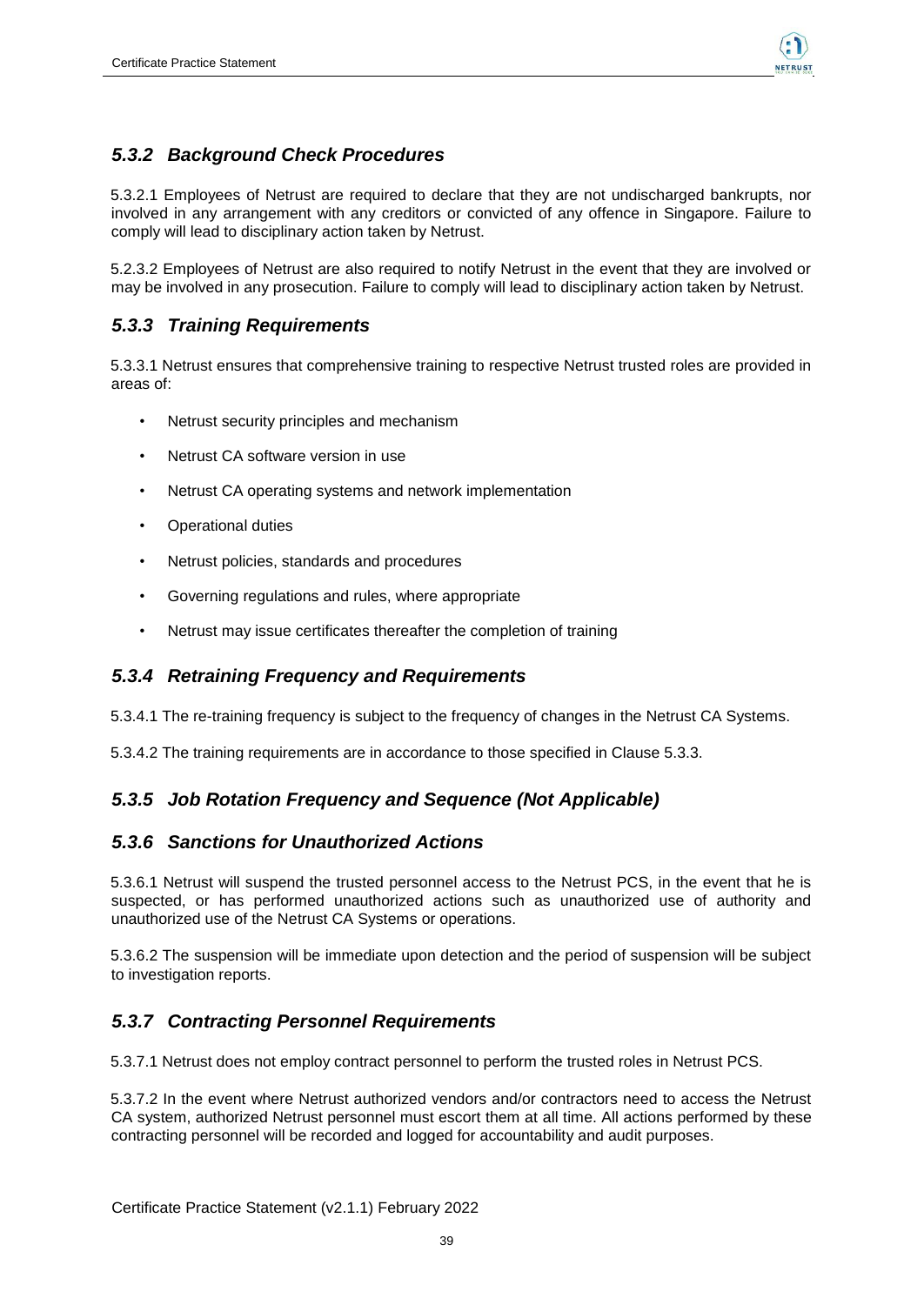

### <span id="page-39-0"></span>*5.3.8 Documentation Supplied to Personnel*

5.3.8.1 Pertaining to the training listed in Clause 5.3.3, respective documentation will be made available to Netrust personnel, where relevant.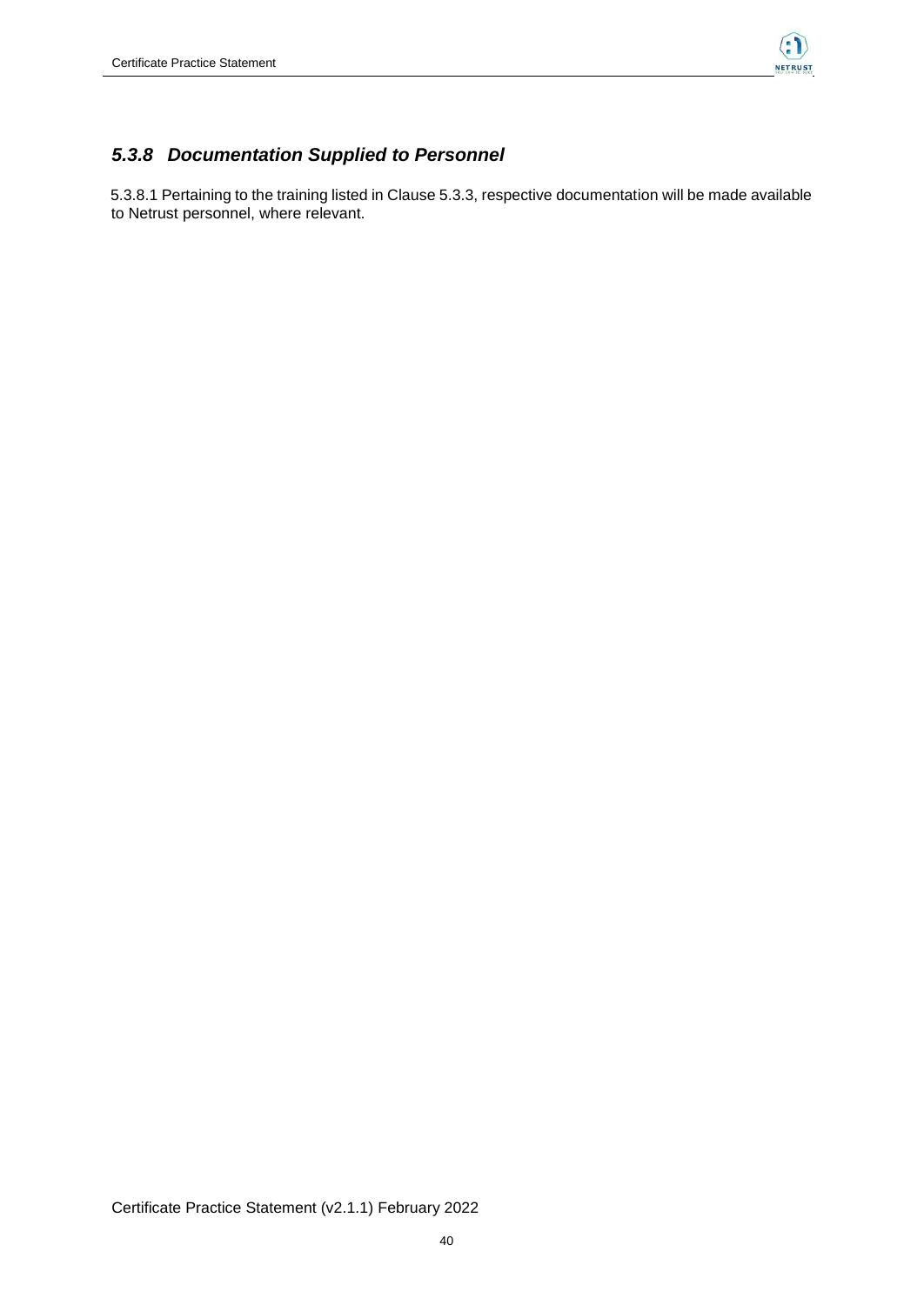

## <span id="page-40-0"></span>**6 TECHNICAL SECURITY CONTROLS**

#### <span id="page-40-1"></span>*6.1 Key Pair Generation and Installation*

#### <span id="page-40-2"></span>*6.1.1 Key pair generation*

6.1.1.1 The Netrust CA owns a set of signing key pair. The key pair is generated using the respective Netrust controlled key generation software.

6.1.1.2 Each Subscriber will have control over the generation of his/her own Digital signature and Encryption key pairs using application provided by Netrust.

6.1.1.3 The key pair generation for Subscriber are in accordance with the applicable Netrust CP. The Netrust PCS allows the Subscriber to have control of the generation of his signing key pair.

#### <span id="page-40-3"></span>*6.1.2 Private Key Delivery to Entity*

6.1.2.1 The Netrust CA private key is generated at system initialization stage. There is no requirement to deliver this key as this key remains in the Netrust CA System.

6.1.2.2 Netrust PCS supports the requirements where the private key is delivered to the Administrator or Subscriber in a secure on-line transaction.

#### <span id="page-40-4"></span>*6.1.3 Public Key Delivery to Certificate Issuer*

6.1.3.1 The Netrust CA Certificate is self-signed and this is performed at system initialization stage. There is no requirement to deliver this public key to the Netrust CA.

6.1.3.2 Netrust PCS supports the requirements where the public key is delivered to Netrust CA in a secure on-line transaction. Alternatively, the public key can be delivered to the Netrust CA via PKCS#10 Certificate requests standards.

### <span id="page-40-5"></span>*6.1.4 CA Public Key Delivery to Subscribers*

6.1.4.1 Netrust PCS supports the requirements where the CA public key is delivered in a secure online transaction or downloaded from the Netrust website.

#### <span id="page-40-6"></span>*6.1.5 Key Sizes*

6.1.5.1 The asymmetric key pairs in Netrust PCS will be at least 2048 bits RSA.

#### <span id="page-40-7"></span>*6.1.6 Public key parameters generation*

6.1.6.1 The public key parameters will be generated via Netrust authorized software.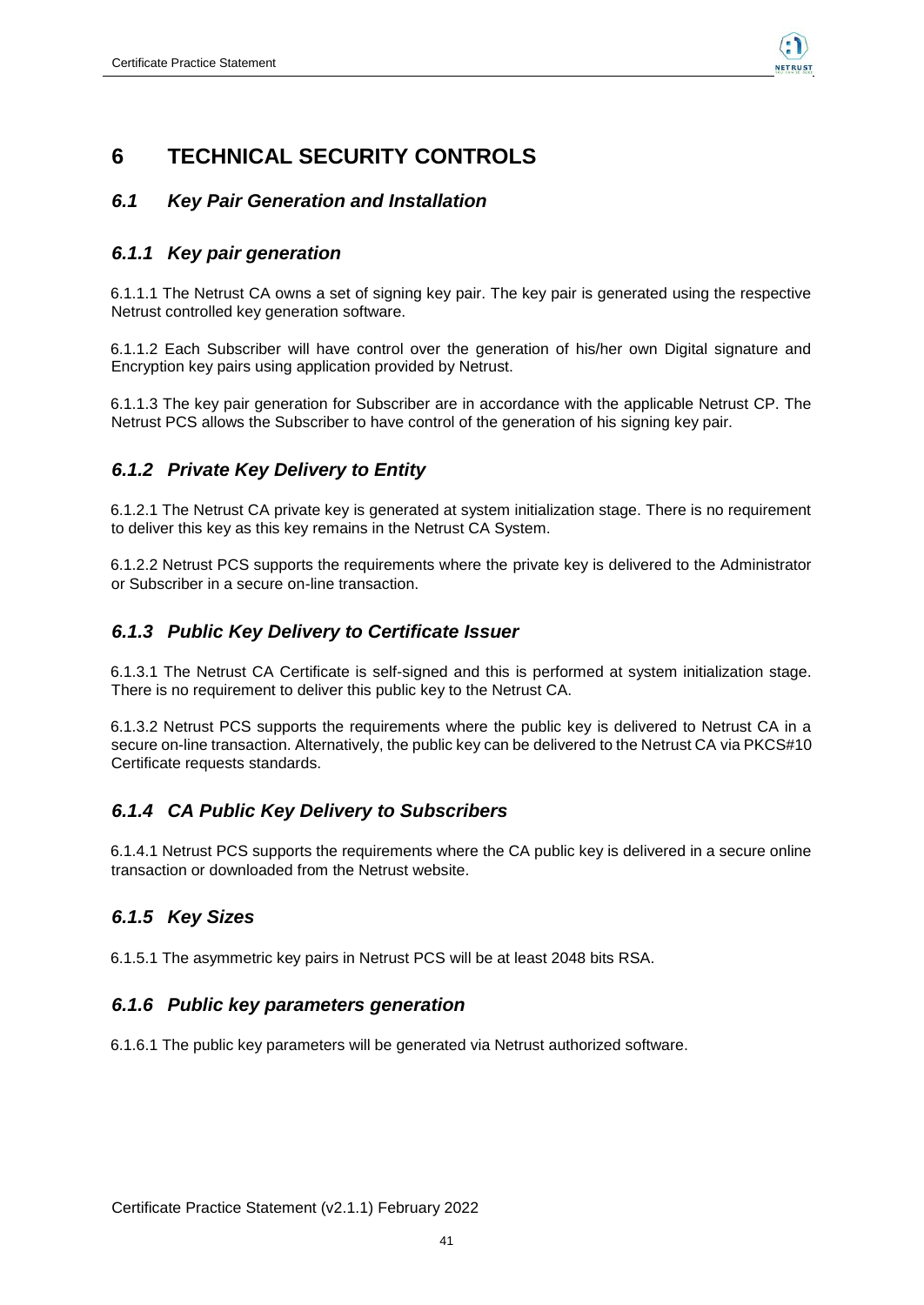

### <span id="page-41-0"></span>*6.1.7 Parameter Quality Checking (Not Applicable)*

#### <span id="page-41-1"></span>*6.1.8 Hardware/Software Key Generation*

6.1.8.1 Netrust CA signature and encryption key pairs must be generated in a hardware cryptographic module.

6.1.8.2 Key pairs for all Subscribers may be generated in a software or hardware cryptographic module.

### <span id="page-41-2"></span>*6.1.9 Key Usage Purposes (as per X.509 v3 key usage field)*

6.1.9.1 The usage of key within the Netrust PCS is differentiated by the classes of Certificate.

6.1.9.2 Netrust PCS ensures that CA signing key is the only key permitted to be used for signing Certificate and CRLs.

6.1.9.3 The signing key may be used to provide services such as authentication, non-repudiation and message integrity.

6.1.9.4 The encryption key pair may be used to establish session key to perform message encryption.

#### <span id="page-41-3"></span>*6.2 Private Key Protection*

#### <span id="page-41-4"></span>*6.2.1 Standards for cryptographic module*

6.2.1.1 Refer to Clause 6.8

#### <span id="page-41-5"></span>*6.2.2 CA Private key (n out of m) Multi-person Control*

6.2.2.1 The Netrust CA private key requires the presence of three or more persons to complete the generation successfully. No single Netrust trusted personnel is allowed to generate the CA private key.

6.2.2.2 The respective individual generates the Netrust Administrator and Subscriber private keys using Netrust authorized software.

6.2.2.3 The Netrust trusted personnel will be required to ensure that the Netrust CA private key will be erased from the temporary memory of the requisite equipment or Netrust authorized software upon the completion of the generation.

#### <span id="page-41-6"></span>*6.2.3 Private Key Escrow (Not applicable)*

#### <span id="page-41-7"></span>*6.2.4 Private Key Backup*

6.2.4.1 In Netrust PCS, Netrust shall not backup the private signing keys of the Subscriber. The Subscriber should backup their private signing keys and to ensure those keys are securely protected.

6.2.4.2 In Netrust PCS, Netrust may backup the private encryption keys of the Subscriber and ensure the keys are securely protected.

6.2.4.3 In Netrust PCS, Netrust may backup the Netrust CA private key and shall ensure that the backup is as securely protected as the storage of the Netrust CA private key.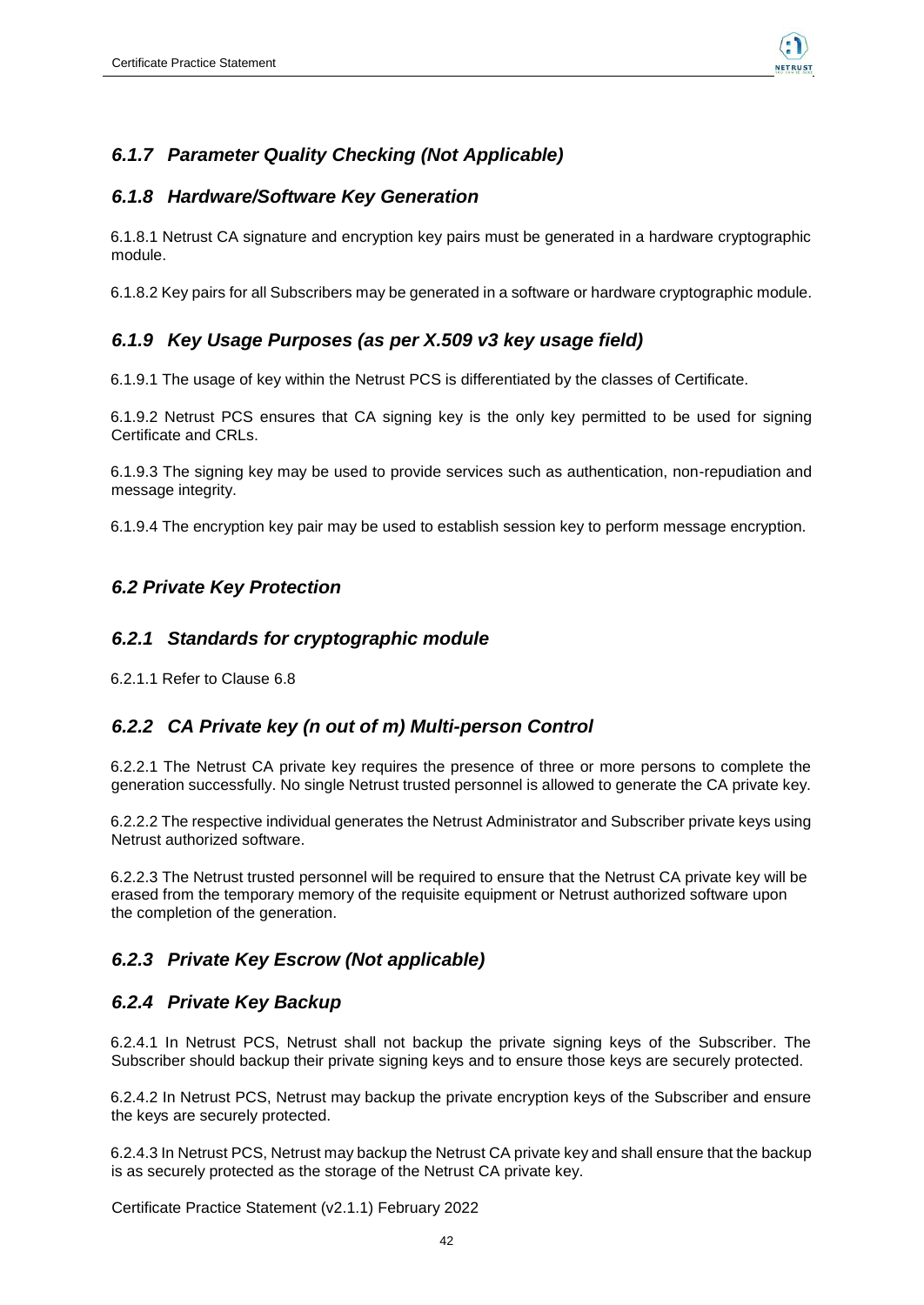

### <span id="page-42-0"></span>*6.2.5 Private Key Archival*

6.2.5.1 The Netrust PCS supports encryption private key archival.

### <span id="page-42-1"></span>*6.2.6 Private Key Entry into Cryptographic Module*

6.2.6.1 In Netrust PCS, only Netrust Certificate Manager may submit the encrypted Netrust CA private signature key to the cryptographic module.

### <span id="page-42-2"></span>*6.2.7 Method of Activating Private Key*

6.2.7.1 The activation of private key in the Netrust PCS is via password authentication.

#### <span id="page-42-3"></span>*6.2.8 Method of Deactivating Private Key*

6.2.8.1 The de-activation of private key in Netrust PCS is program termination initiated. Once terminated, the keys must be cleared from memory before the memory is de-allocated.

6.2.8.2 The cryptographic module in Netrust PCS also supports automated de-activation of private key after a pre-set period of inactivity.

#### <span id="page-42-4"></span>*6.2.9 Method of Destroying Private Key*

6.2.9.1 The destruction of private key in Netrust PCS takes the following forms:

- The storage media for the private is damaged or lost.
- The surrender of keys to Netrust or its ORA.
- The keys are superseded by a new set of keys.
- Netrust carries out the waste disposal procedures as stated in Clause 5.1.6.

#### <span id="page-42-5"></span>*6.3 Other Aspects of Key Pair Management*

#### <span id="page-42-6"></span>*6.3.1 Public Key Archival*

6.3.1.1 The Netrust PCS performs public key archival in accordance with the archival procedures.

#### 6.3.2 Usage Periods for Public and Private keys

6.3.2.1 The usage period of public and private keys in Netrust PCS is in accordance with the applicable Netrust CP. Netrust PCS supports validity period of keys up to six months, one year, three years and even up to twenty-five years.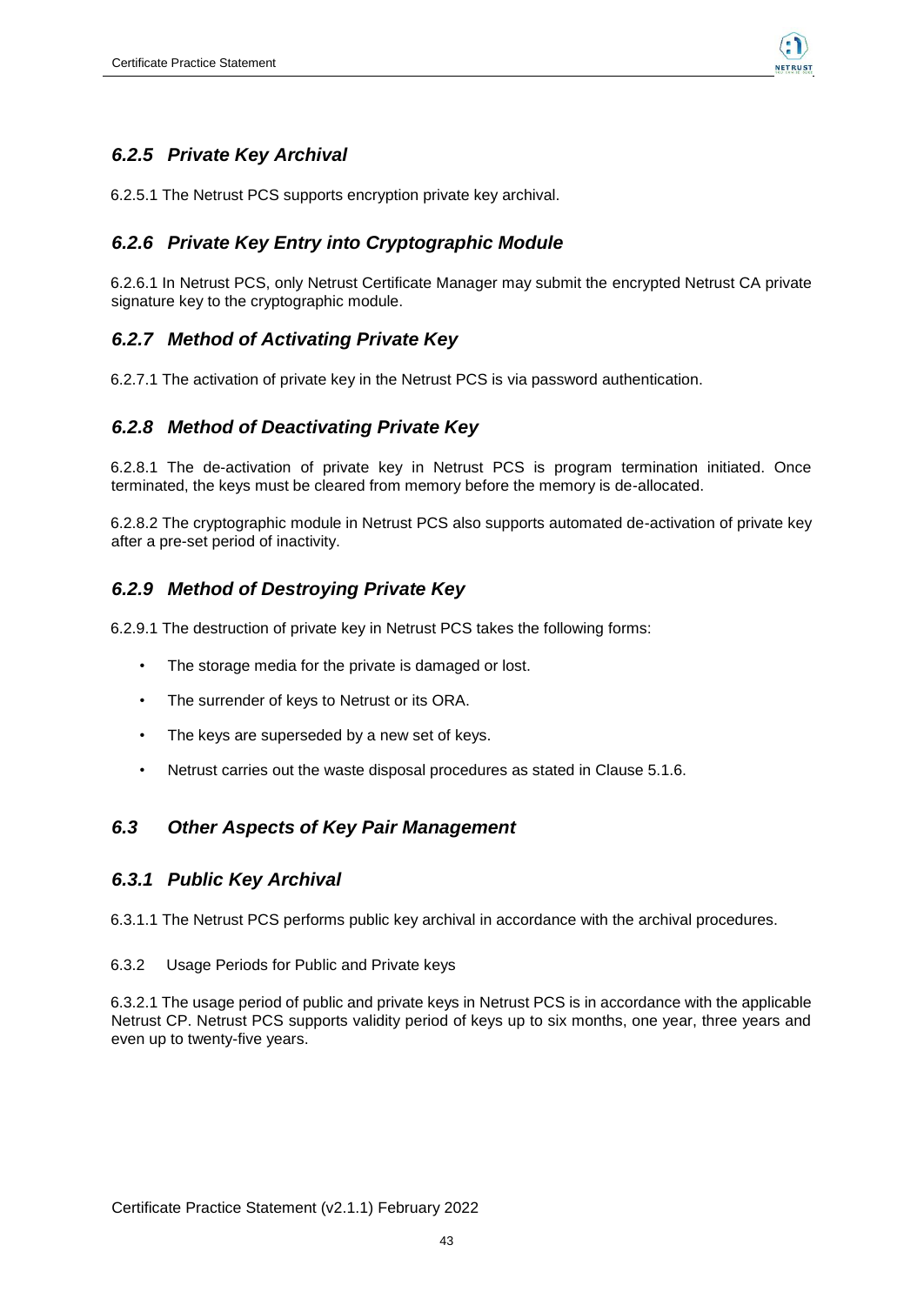

### *6.4 Activation Data*

#### <span id="page-43-0"></span>*6.4.1 Activation Data Generation and Installation*

6.4.1.1 The Netrust PCS supports unique and unpredictable activation data such as the set of reference and authorization codes and private key password.

#### <span id="page-43-1"></span>*6.4.2 Activation Data Protection*

6.4.2.1 Netrust provides recommendation to ensure the activation data is protected from unauthorized use, this included physical access control and cryptographic mechanism where locking is activated after a predetermined number of unauthorized attempts is made.

#### <span id="page-43-2"></span>*6.4.3 Other Aspects of Activation Data (Not Applicable)*

#### <span id="page-43-3"></span>*6.5 Computer Security Controls*

#### <span id="page-43-4"></span>*6.5.1 Specific Computer Security Technical Requirements*

6.5.1.1 Netrust ensures the security controls in Netrust PCS are addressed via:

- Physical and logical access control to the CA Systems.
- Segregation of Netrust trusted roles.
- Use of cryptography for communication with the Netrust CA Systems.
- Audit of all security related events

#### <span id="page-43-5"></span>*6.5.2 Computer Security Rating*

6.5.2.1 Netrust is working with various vendors and standard bodies to achieve international security standards in Netrust PCS.

#### <span id="page-43-6"></span>*6.6 Life Cycle Technical Controls*

#### <span id="page-43-7"></span>*6.6.1 System development controls*

6.6.1.1 The design and development process for Netrust PCS software will be supported by:

- Third party verification/review.
- Ongoing risk assessment to influence security safeguard design.

#### <span id="page-43-8"></span>*6.6.2 Security management controls*

6.6.2.1 The configuration of the Netrust PCS, as well as any modifications and upgrades will be documented and controlled.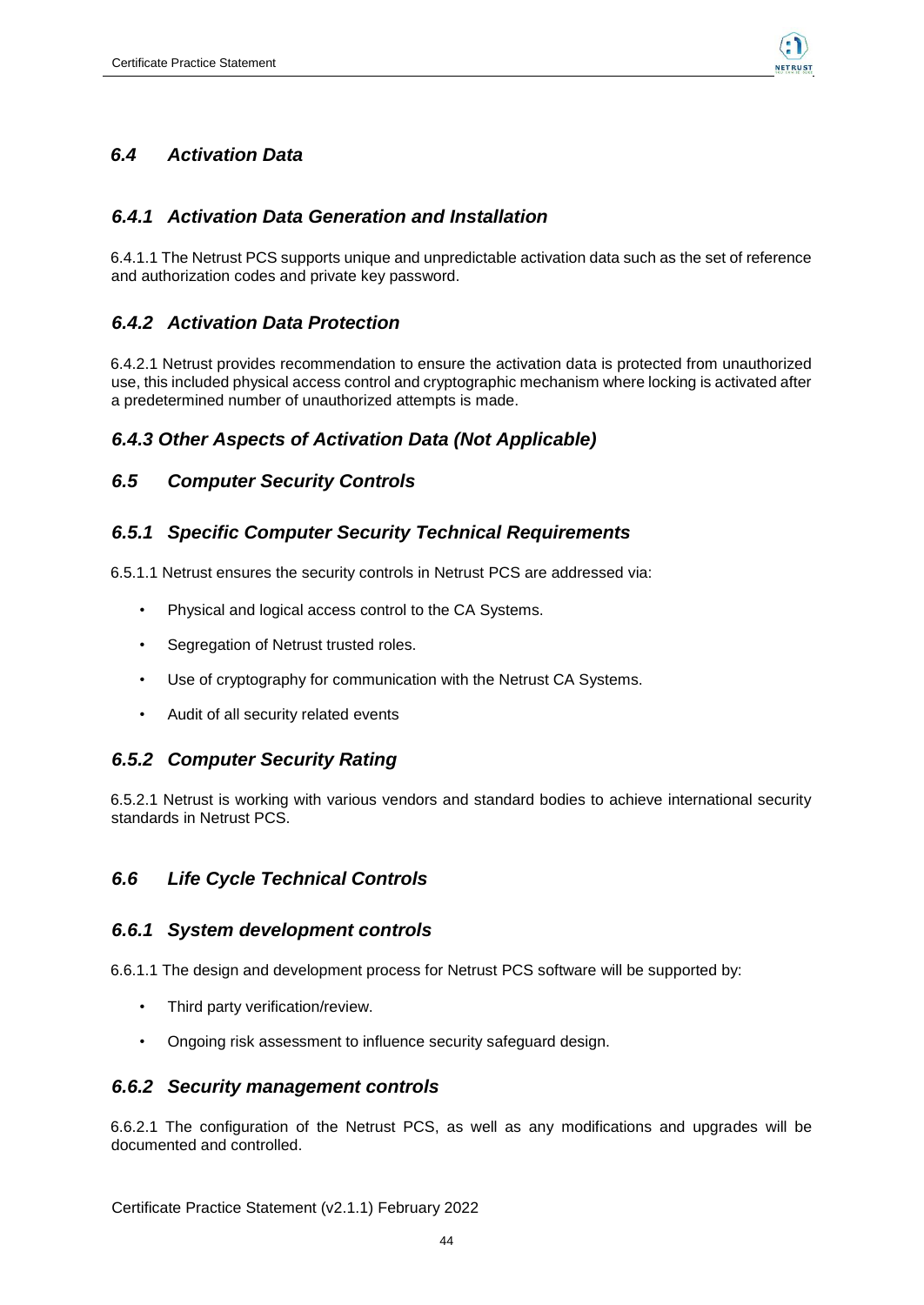

6.6.2.2 Netrust will establish a change management system to control and monitor the configurations of the systems and prevent unauthorized modification.

### <span id="page-44-0"></span>*6.6.3 Life Cycle Security Ratings*

6.6.3.1 Netrust is working with various vendors and standard bodies to achieve international security standards for the development life cycle in Netrust PCS.

#### <span id="page-44-1"></span>*6.7 Network Security Controls*

6.7.1 At least a firewall must be used to protect Netrust CA Operations environment against attacks from the Internet community.

6.7.2 Access to Netrust Certificate Manager, Netrust Certificate Directory, HSM and any device in Netrust operating center will only be granted to Netrust authorized personnel via access control mechanism such as ID and password authentication.

#### <span id="page-44-2"></span>*6.8 Cryptographic Module Engineering Controls*

6.8.1 The cryptographic operations controls in Netrust PCS may be validated to at least FIPS 140-1 Level 2 or equivalent level of functionality and assurance.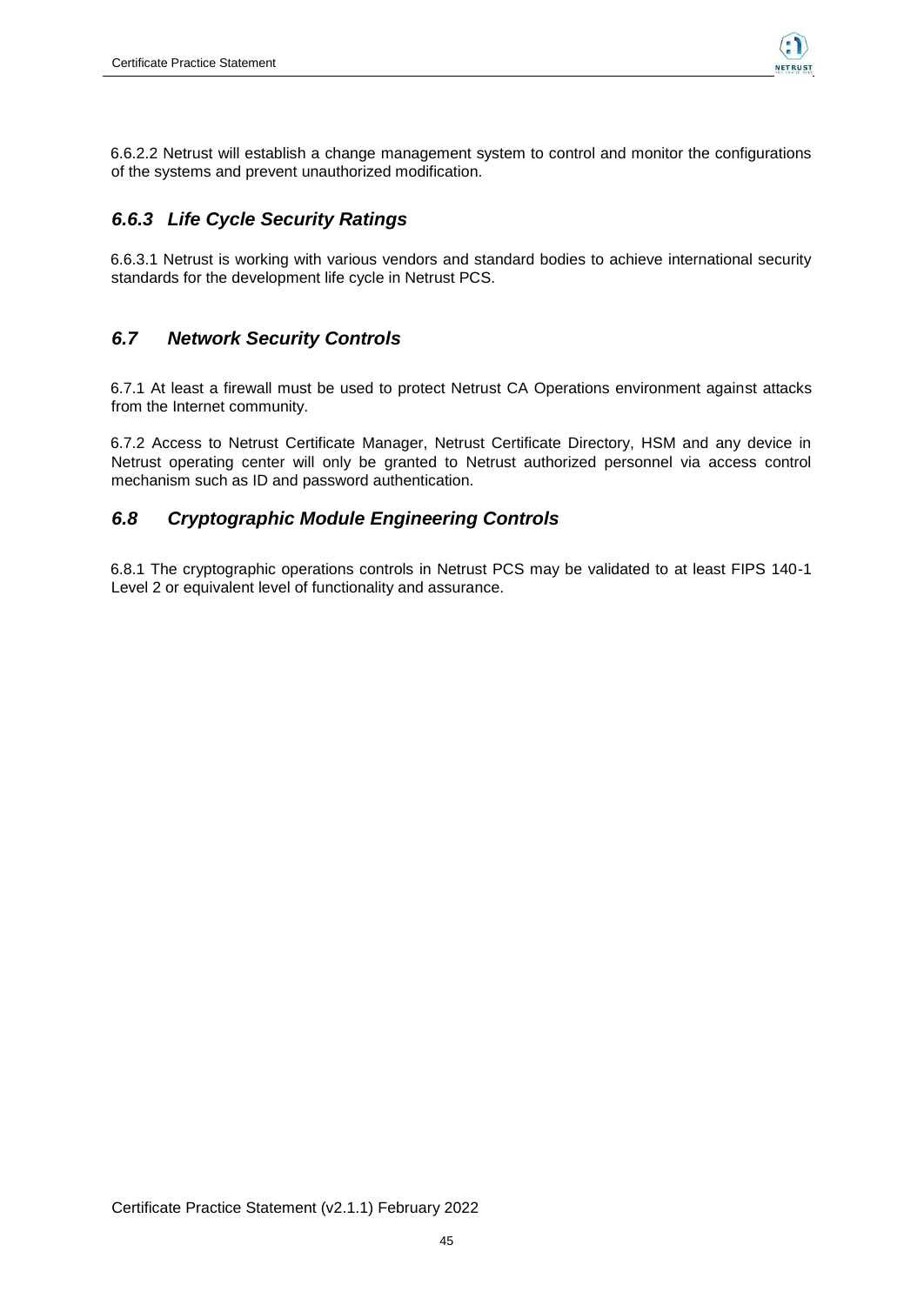

## <span id="page-45-0"></span>**7 CERTIFICATE, CRL AND OCSP PROFILES**

#### <span id="page-45-1"></span>*7.1 Certificate Profile*

### <span id="page-45-2"></span>*7.1.1 Version Number(s)*

7.1.1.1 The Netrust Certificate is x.509 version 3 in accordance with the latest ITU-T Rec. X.509 and common standard ISO/IEC 9594-8.

### <span id="page-45-3"></span>*7.1.2 Algorithm Object Identifiers*

7.1.2.1 The Netrust PCS supports, but not limited to, the following algorithms:

- RSA 2048/4096/ 6144 digital signature
- Elliptic Curve -192 digital signature
- RSA 2048/4096/6144 key transfer
- SHA-1, SHA-256, SHA-384 and SHA-512
- Triple-DES and AES
- Message Authentication Code (MAC)
- MD5 Message-Digest Algorithm

#### <span id="page-45-4"></span>*7.1.3 Name Forms*

7.1.3.1 The Netrust PCS supports unique person name form for the following categories of Subscriber:

- Individual
- Corporate/corporate representative
- Application server
- The specification of this name form consists of attributes common Name and/or serial Number

#### <span id="page-45-5"></span>*7.1.4 Name Constraints (Not applicable)*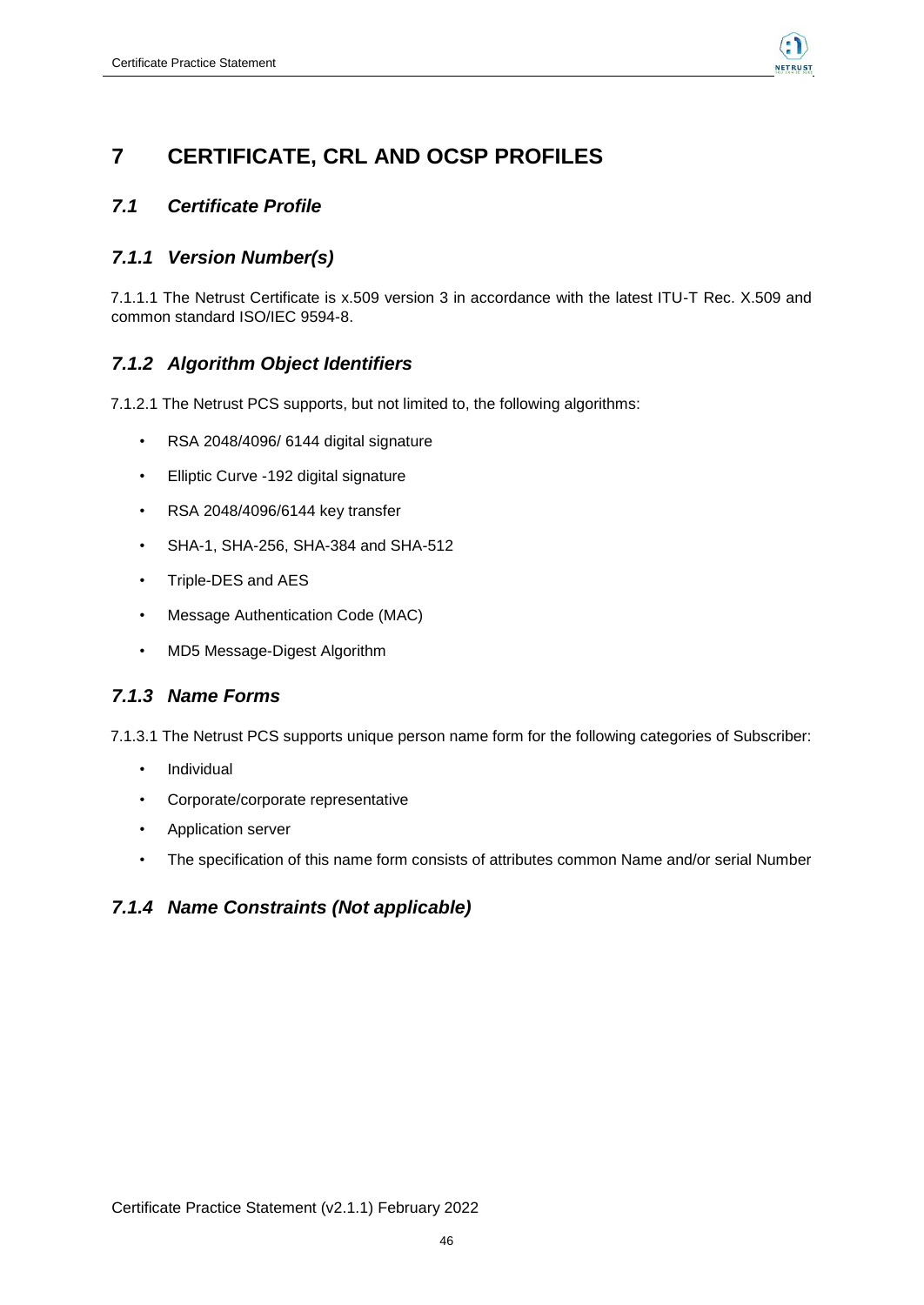

### <span id="page-46-0"></span>*7.1.5 Certificate Policy Object Identifier (OID)*

| <b>Type</b>                                | <b>OID</b>          |
|--------------------------------------------|---------------------|
| Netrust Net Server Certificate             | 1.2.702.0.1002.6.1  |
| Netrust Personal NetID Certificate         | 1.2.702.0.1002.6.2  |
| Netrust Corporate NetID Certificate        | 1.2.702.0.1002.6.4  |
| <b>Netrust Professional ID Certificate</b> | 1.2.702.0.1002.6.5  |
| Netrust Corporate Org ID Certificate       | 1.2.702.0.1002.6.6  |
| Netrust Enterprise Email Certificate       | 1.2.702.0.1002.6.9  |
| <b>Netrust Adobe Certificate</b>           | 1.2.702.0.1002.7.1  |
| <b>Netrust SSL Certificate</b>             | 1.2.702.0.1002.7.2  |
| <b>Test Server Certificate</b>             | 1.2.702.0.1002.11.1 |
| <b>Test Individual Certificate</b>         | 1.2.702.0.1002.11.2 |
| <b>Test Corporate Certificate</b>          | 1.2.702.0.1002.11.4 |
| <b>Test Professional Certificate</b>       | 1.2.702.0.1002.11.5 |
| <b>Test Organization Certificate</b>       | 1.2.702.0.1002.11.6 |
| <b>Netrust Test Certificate (Others)</b>   | 1.2.702.0.1002.15.1 |

#### <span id="page-46-1"></span>*7.1.6 Usage of Policy Constraints Extension (Not applicable)*

#### <span id="page-46-2"></span>*7.1.7 Policy Qualifiers Syntax and Semantics (Not applicable)*

#### <span id="page-46-3"></span>*7.1.8 Processing Semantics for the Critical Certificate Policy Extension (Not applicable)*

#### <span id="page-46-4"></span>*7.2 CRL Profile*

#### <span id="page-46-5"></span>*7.2.1 Version number(s)*

7.2.1.1 The Netrust CRL is x.509 version 3 in accordance with ITU-T Rec. X.509 and common standard ISO/IEC 9594-8.

#### <span id="page-46-6"></span>*7.3 OCSP Profile*

The profile for the Online Certificate Status Protocol (OCSP) messages issued by Netrust CA conform to the specifications contained in the IETF RFC 6960 Internet X.509 PKI Online Certificate Status Protocol (OCSP) Profile

#### <span id="page-46-7"></span>*7.3.1 Version number(s)*

No stipulations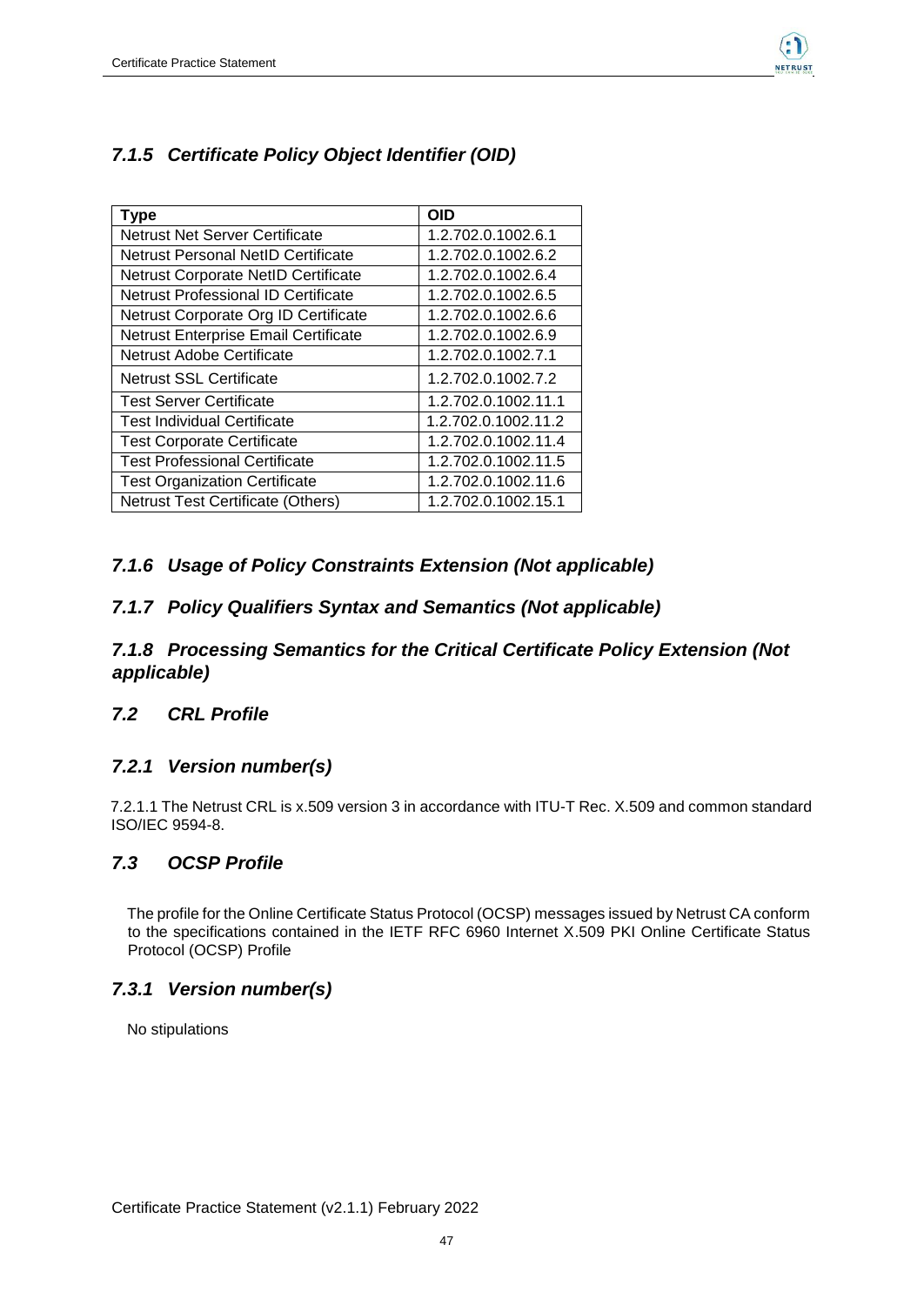

## <span id="page-47-0"></span>**8 Personal Data Protection**

### <span id="page-47-1"></span>*8.1 Netrust Data Protection policy*

8.1.1 This Data Protection Notice sets out the basis which Netrust may collect, use, disclose or otherwise process personal data of our customers in accordance with the Personal Data Protection Act (PDPA). This Notice applies to personal data in our possession or under our control, including personal data in the possession of organisations which we have engaged to collect, use, disclose or process personal data for our purposes.

8.1.2 In accordance to our CPS 4.1.2, Netrust requires the NRIC to validate the identity of the individuals applying for the issuance of Netrust Digital Certificates the information in the Netrust Digital Certificate shall be unique to the identity of the as user reflected in our Certificate Policy.

#### *E.g. of [Corporate Net-ID Certificate \("NCNC"\)](https://www.netrust.net/docs/ourpractices/Netrust_CP_CA2-1_-_Corporate_NetID_V2.0.pdf) certificate policy requirement*

| 3.1. Serial Number (2.5.4.5) | (ISO Alpha-2 country code + '-' + Masked NRIC or |
|------------------------------|--------------------------------------------------|
|                              | Passport No. or FIN No.) or (Employee No.) +     |
|                              | ":' YYMMDDHHMMN* + ":' E or W + ":' + 0          |
|                              | E.g. SG-XXXXX567A:1908010900N1:E:0               |
| 5.1. Policy Identifier       | 1.2.702.0.1002.6.4                               |

8.1.3 Netrust being a Certificate Authority has always safeguarded applicants' personal data from unauthorised access, collection, use, disclosure, copying, modification, disposal or similar risks with appropriate administrative, physical and technical measures such as up-to-date antivirus protection, encryption and the use of privacy filters to secure all storage and transmission of personal data and shall disclose personal data internally only on a need-to-know basis.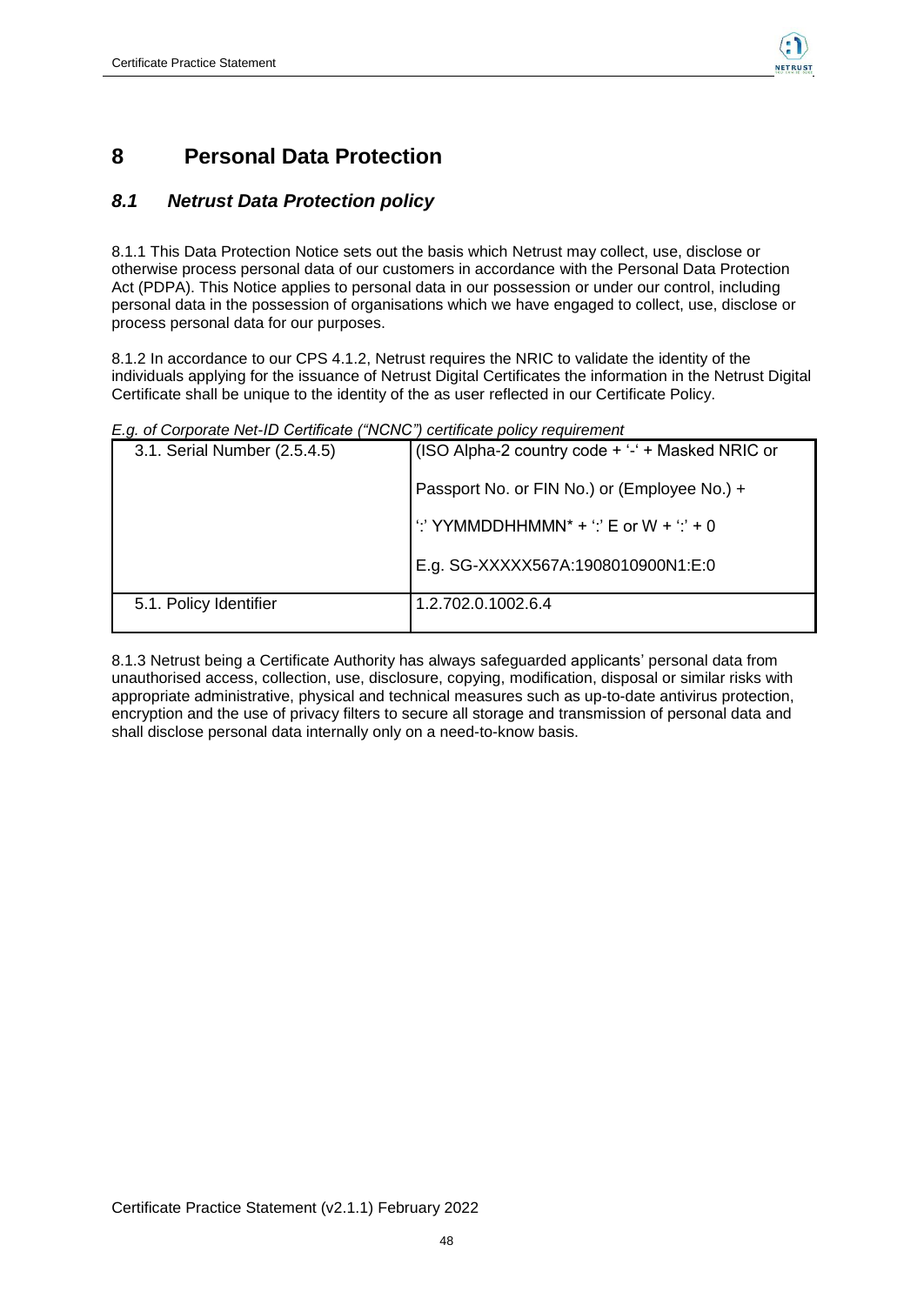

## <span id="page-48-0"></span>**9 SPECIFICATION ADMINISTRATION**

#### <span id="page-48-1"></span>*9.1 Specification Change Procedure*

9.1.1 Prior to making any changes in Netrust CP and this CPS, Netrust will document the list of proposed changes. The list will be circulated to ORA, CA whom Netrust has directly cross-certified with, and the Controller of Certificate Authority of Singapore, for comments. The comment period will be thirty days unless otherwise specified.

9.1.2 All comments will be consolidated and reviewed by Netrust management. The decision to implement the proposed changes is at the sole discretion of Netrust, or subject to regulatory government body approval, where appropriate. A decision for the final change will be announced within two weeks.

9.1.3 Netrust will adhere to its change management control procedures such that all changes made to the CP and CPS are tracked and version controls are in place.

### <span id="page-48-2"></span>*9.2 Publication and Notification Policies*

9.2.1 All items in Netrust CP and this CPS are subject to the publication and notification requirement.

9.2.2 All publication and notification will be done via the Netrust web site at http://www.netrust.net unless the notification has great impact to Netrust, Sponsor, ORA, Subscriber and Relying Party, e.g. termination of CA services.

9.2.3 Netrust may digitally sign each publication and notification before they are posted at the Netrust web site.

9.2.4 Netrust will, from time to time, suggest and make available to, publish or will notify the Subscriber of what may be constituted as adequate private key protection measures.

9.2.5 Netrust will make available to, publish or will notify the Subscriber of risks associated with the use of any Certificate, issued by Netrust to the Subscriber, based on any technologies used by Netrust which have been discontinued or superseded.

### <span id="page-48-3"></span>*9.3 CPS Approval Procedures*

9.3.1 Once a revised CPS is ready for publication, Netrust management will approve it with legal advice from the Company lawyers.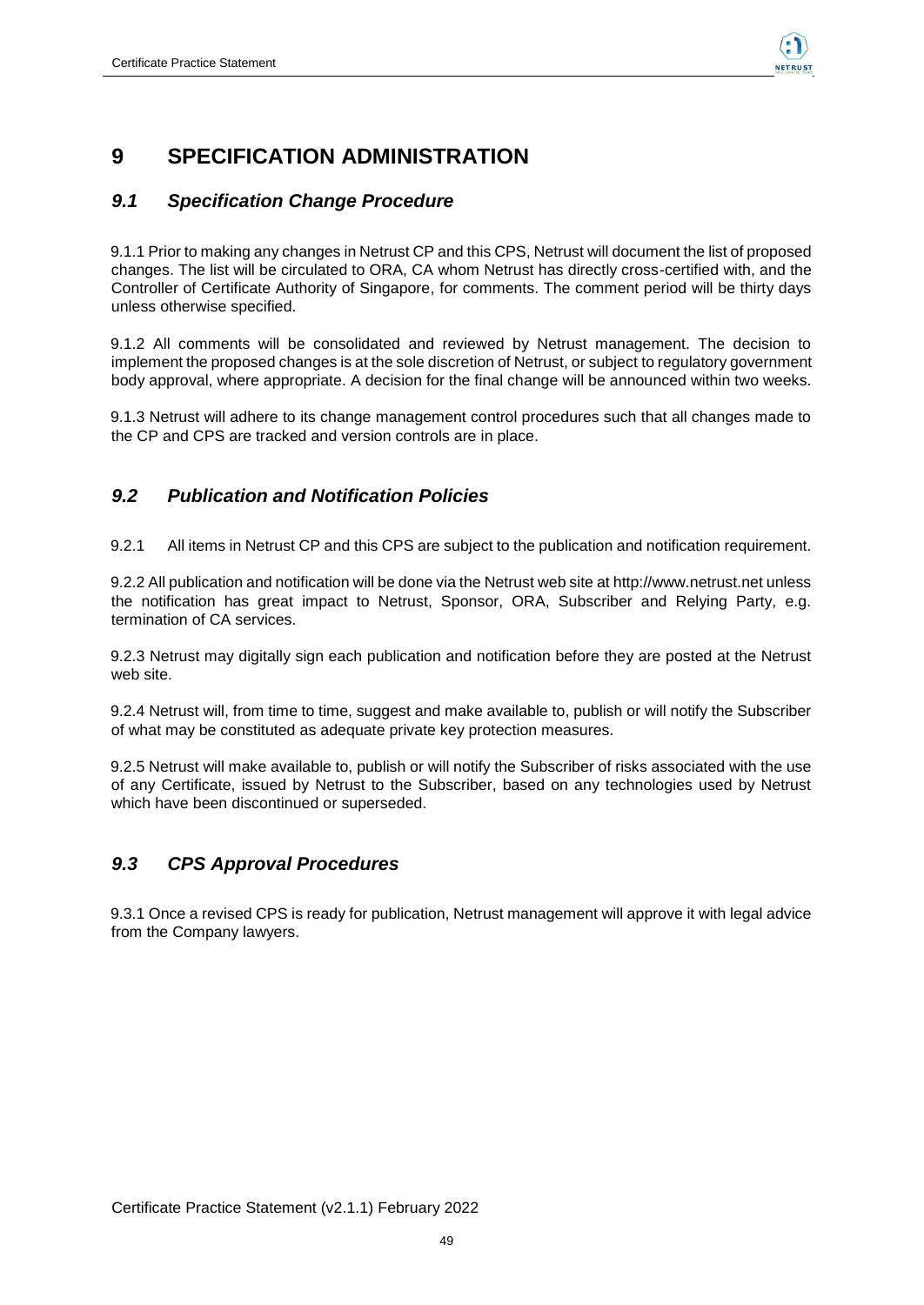

## <span id="page-49-0"></span>**GLOSSARY**

**Abstract Syntax Notation.1 (ASN.1) -** ASN.1 is an abstract language representation used to describe data types in a machine-independent fashion.

**CA System Administrator -** A trusted Netrust personnel responsible for day-to-day activities involving administering an X.509 Directory.

**CA Security Officer -** A highly trusted Netrust personnel in a position to set Netrust's security policies for the Netrust CA operation.

**CA Administrator -** A trusted Netrust personnel responsible for day-to-day activities involving administering a Netrust CA system

**CA Operator -** A trusted Netrust personnel responsible for day-to-day batch activities such as backup, restore and etc.

**Certification Authority ("CA") -** A CA is a trusted third party ("TTP") that issues and signs a Certificate.

**Certificate Policy ("CP")** - A CP is the named set of rules that sets out, determines and indicates the applicability of a Certificate to a particular community and/or classes of applications with common security requirements.

**Certification Practice Statement ("CPS") -** Please see Netrust CPS.

**Certificate Revocation List (CRL) -** A CRL is a signed list of entries corresponding to revoked public keys, with each entry indicating the serial number of the associated Certificate, the time the revocation was first made, and possibly other information such as the revocation reason.

**Governing Law -** The laws of the Republic of Singapore.

**Grace Period -** The time period under which Netrust will take to respond to an action.

**Netrust Pte Ltd -** Netrust Pte Ltd ("Netrust") is a private limited company incorporated in the Republic of Singapore and having its principal place of business at 19 Tai Seng Avenue, #05-01 Singapore 534054.

**Netrust CP -** Netrust CP is the named set of rules that sets out, determines and indicates the applicability of a Netrust Certificate to a particular community and/or classes of applications with common security requirements.

**Netrust CA -** Netrust CA is the trusted third party ("TTP") that issues and signs a Netrust Certificate.

**Netrust Certificate Manager -** A software system that manages cryptographic keys for Netrust users.

**Netrust CPS -** Netrust CPS is a detailed statement of the practices and operational procedures that supports multiple CP, of Netrust.

#### <span id="page-49-1"></span>**Netrust Directory**

**Netrust Disaster Recovery Plan -** The Netrust Disaster Recovery Plan means the current plans and procedures implemented by Netrust which may be verified by Netrust's independent auditors or controller.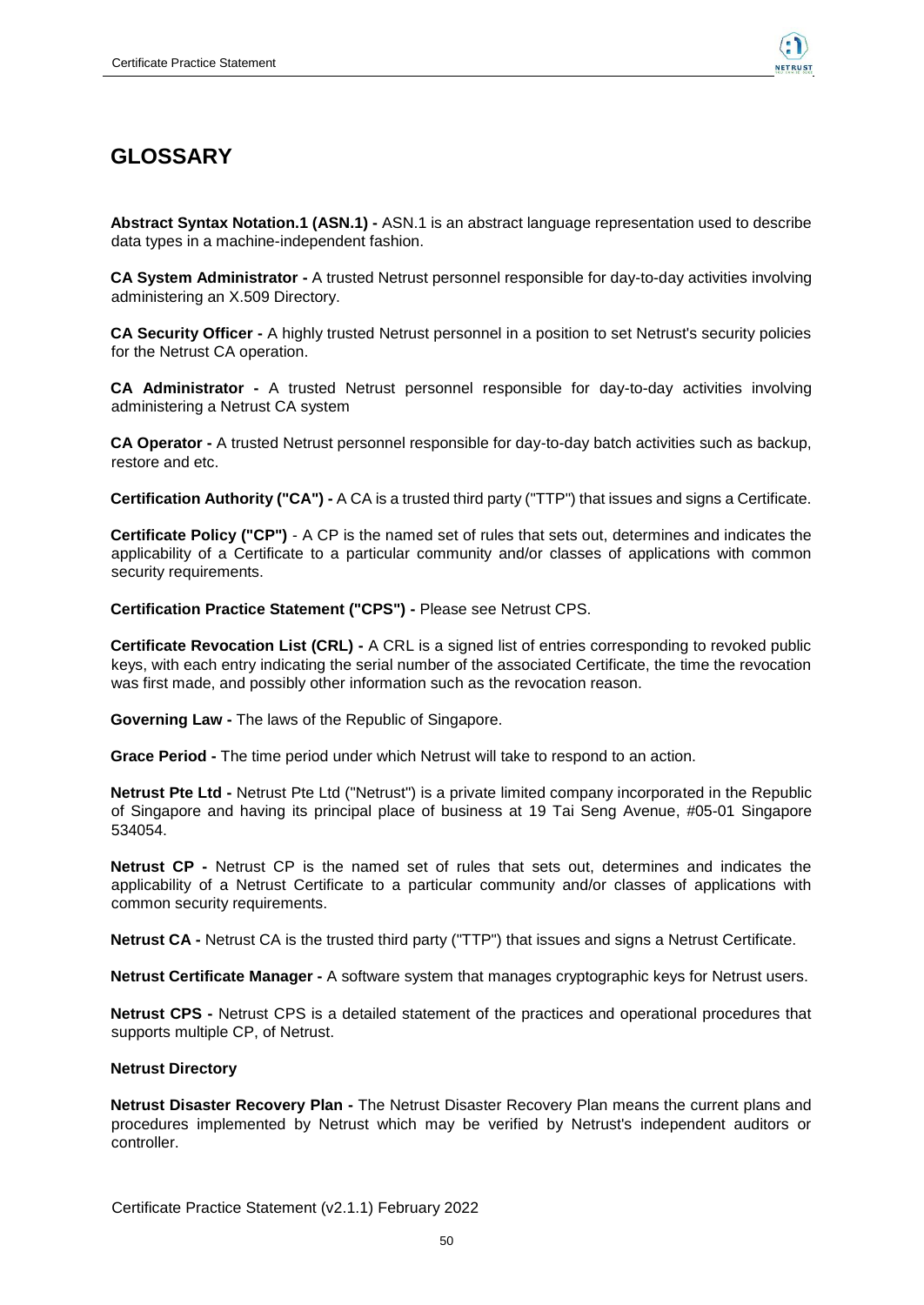

**Netrust Public Certification Services Framework ("PCS") -** Netrust PCS is the Certificate-based public key infrastructure (PKI) that issues, manages, revokes and renews Netrust Certificate in accordance with the practices set out in the Netrust CPS. Please see Netrust CPS.

**Non-Sponsor ORA -** A non-Sponsor ORA is an ORA performing the functions of an ORA without any payment obligations as required of a Sponsor.

**Organization Registration Authority ("ORA")** - An ORA is an agent authorized by Netrust to issue Netrust Certificate.

**Object Identifier ("OID") -** An OID is a value, comprising a sequence of integer components, which can be conveniently assigned for some specific purpose, and which has the property of being unique within the space of all OIDs.

#### <span id="page-50-0"></span>**On-line Revocation Checking Requirements**

**ORA Agreement** - An ORA agreement is a contract which provides detailed outline of procedures, obligation and liabilities for each Netrust appointed ORA.

**Relying Party -** A Relying Party is a recipient of a Subscriber's Certificate in the Netrust PCS who acts in reliance on that Netrust Certificate.

**Sponsor -** A Sponsor is the party who will be responsible for all payment obligations in relation to each Subscriber's Certificate and shall be entitled to such Netrust Certificate management rights as set out in the CP.

**Sponsor ORA -** A Sponsor ORA is an ORA performing the functions of an ORA with payment obligations in relation to each Subscriber's Certificate (s).

**Subscriber -** An individual, partnership, corporation, application server or such other categories of person who is a holder of any Netrust Certificate.